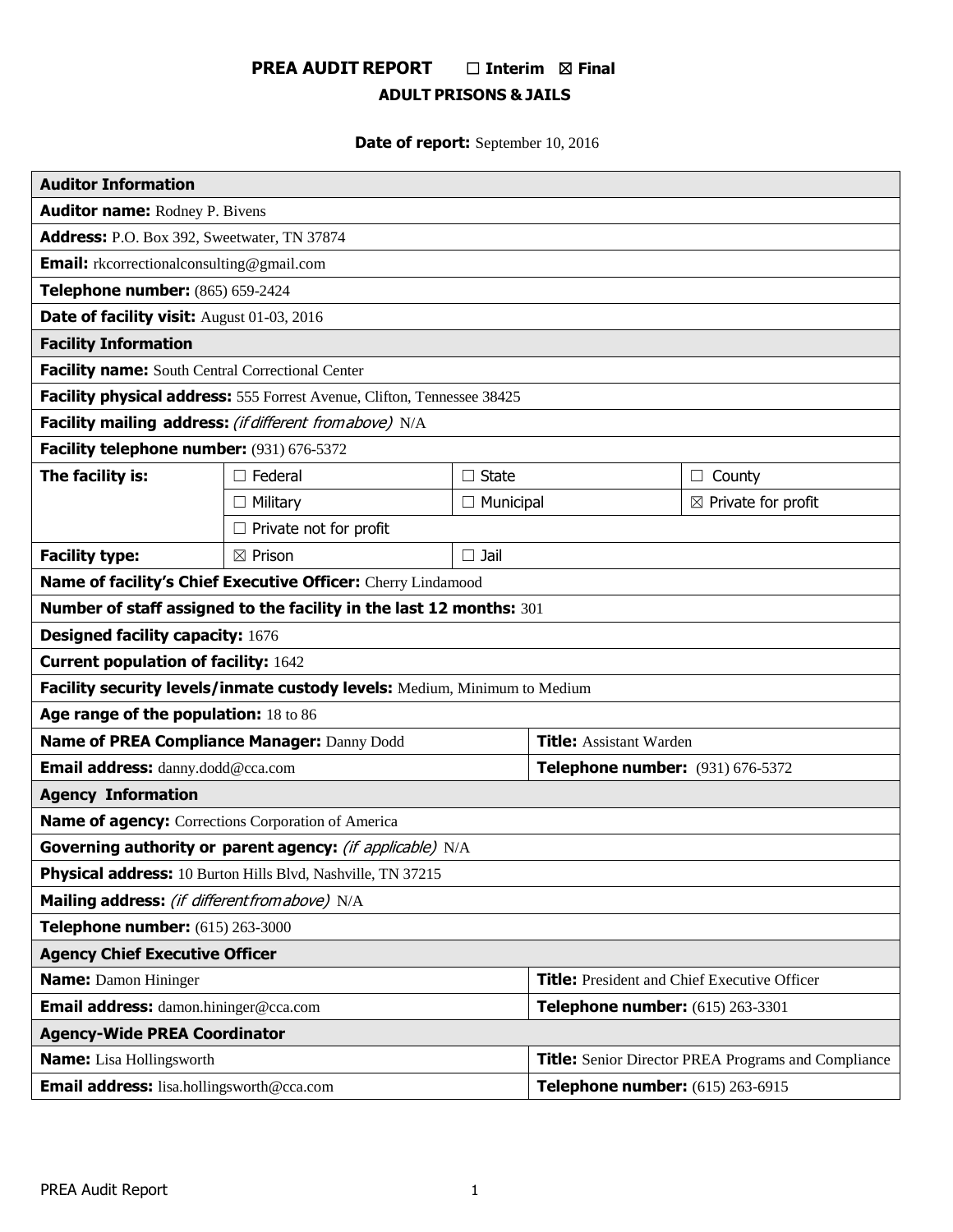#### **AUDITFINDINGS**

# **NARRATIVE**

The Prison Rape Elimination Act on-site PREA audit of the Corrections Corporation of America - South Central Correctional Center in Clifton, Tennessee, was conducted August 01-03, 2016 by Rodney P. Bivens (Lead Auditor) and Brian D. Bivens who are United States Department of Justice Certified PREA Auditors for adult facilities. The auditors wish to extend their deepest appreciation to Warden Cherry Lindamood and her staff for their professionalism, hospitality, and kindness. The auditors also wish to compliment the Corrections Corporation of America's PREA Coordinator Lisa Hollingsworth and the facility PREA Compliance Manager Danny Dodd for their outstanding work in organizing the files that were provided to the auditors in advance of the on-site audit. This enabled the audit to move forward very efficiently.

The pre-audit preparations consist of a thorough review of all documentation and materials submitted by the facility which included the "Pre-Audit Questionnaire". The documentation reviewed included agency policies, procedures, forms, posters, pamphlets, brochures, handbooks, education materials, training curriculums, organizational charts and all other PREA related materials the facility provided to demonstrate compliance with each PREA standard. The auditors and the PREA Coordinator had ongoing communication for several weeks prior to the audit to prepare for the on-site visit.

During the on-site visit the facility supplied a list of inmate names sorted by housing units, disabilities, and special designations, as well as a list of facility staff names to the auditors. From these lists the auditors selected, at random, a sampling of inmates and staff to be interviewed during the on-site visit. Due to the size of this facility the sampling size for both inmates and staff was elevated to ensure consistency in training and implementation of the PREA standards. The sampling size for inmates included at least two inmates from each individualized housing unit pod. This decision was made to ensure all inmates throughout the facility were receiving the same information and education related to all aspects of the PREA program.

The on-site audit began with an entrance meeting being conducted on Monday, August 01, 2016 at 8:35 a.m. in the administration conference room. The following staff attended the entrance meeting:

Warden Cherry Lindamood Assistant Warden Danny Dodd, PREA Manager Lisa Hollingsworth, PREA Coordinator Allen Clark, Mental Health Coordinator Greg Abrams, Quality Assurance

Following the entrance meeting, the auditors conducted a comprehensive site review that began at approximately 9:30 a.m. and continued throughout the three days. During the on-site review the auditors reviewed camera placement, blind spots, staff placement, and documentation to assist in determining standard compliance. While touring the facility the auditors observed the notices of this PREA audit in all the buildings, as well as posters that called attention to the agency's Zero Tolerance Policy and how to report allegations of sexual abuse and sexual harassment. Random staff and inmate interviews were conducted in private offices provided at each housing unit during the on-site review as well. The following staff accompanied the auditors on the site review:

Assistant Warden Danny Dodd Lisa Hollingsworth, PREA Coordinator Allen Clark, Mental Health Coordinator Randall Runions, Chaplain

All housing units, day rooms, inmate program areas, work areas, and all other inmate accessible areas were toured during the on-site review. While touring several inmates and staff were questioned about their knowledge of PREA standards, procedures for reporting, services available, and their responsibilities. All staff and inmates informally interviewed during the tour acknowledged receiving training and procedures for reporting sexual abuse, sexual harassment, and/or retaliation for reporting.

A total of 53 staff members was interviewed during the course of this on-site audit. Staff interviews consisted of: 20 randomly selected correctional security staff members covering all shifts, 4 volunteers, 4 contract employees, 2 intermediate or higher level supervisors, 14 specialized staff members, and 9 employees informally selected during the facility tour. All staff interviewed were well versed in their respective areas of responsibility regarding PREA and affirmed compliance with the applicable PREA standards. However, due to inconsistent answers regarding pat searches of transgender and intersex inmates, opposite gender announcements, and confidentiality related to PREA allegations the auditors required additional staff training to ensure consistency. During the 30-day interim report writing period the facility provided documentation of staff being retrained in these areas satisfying this requirement. When questioned about evidence preservation, all staff responses reflected knowledge of agency policies and procedures. There is no SAFE or SANE staff at the facility; they are made available at the Jackson-Madison County General Hospital in Jackson, Tennessee.

There were 46 inmates interviewed during the on-site visit. These inmates consisted of: 34 inmates selected at random and 12 informally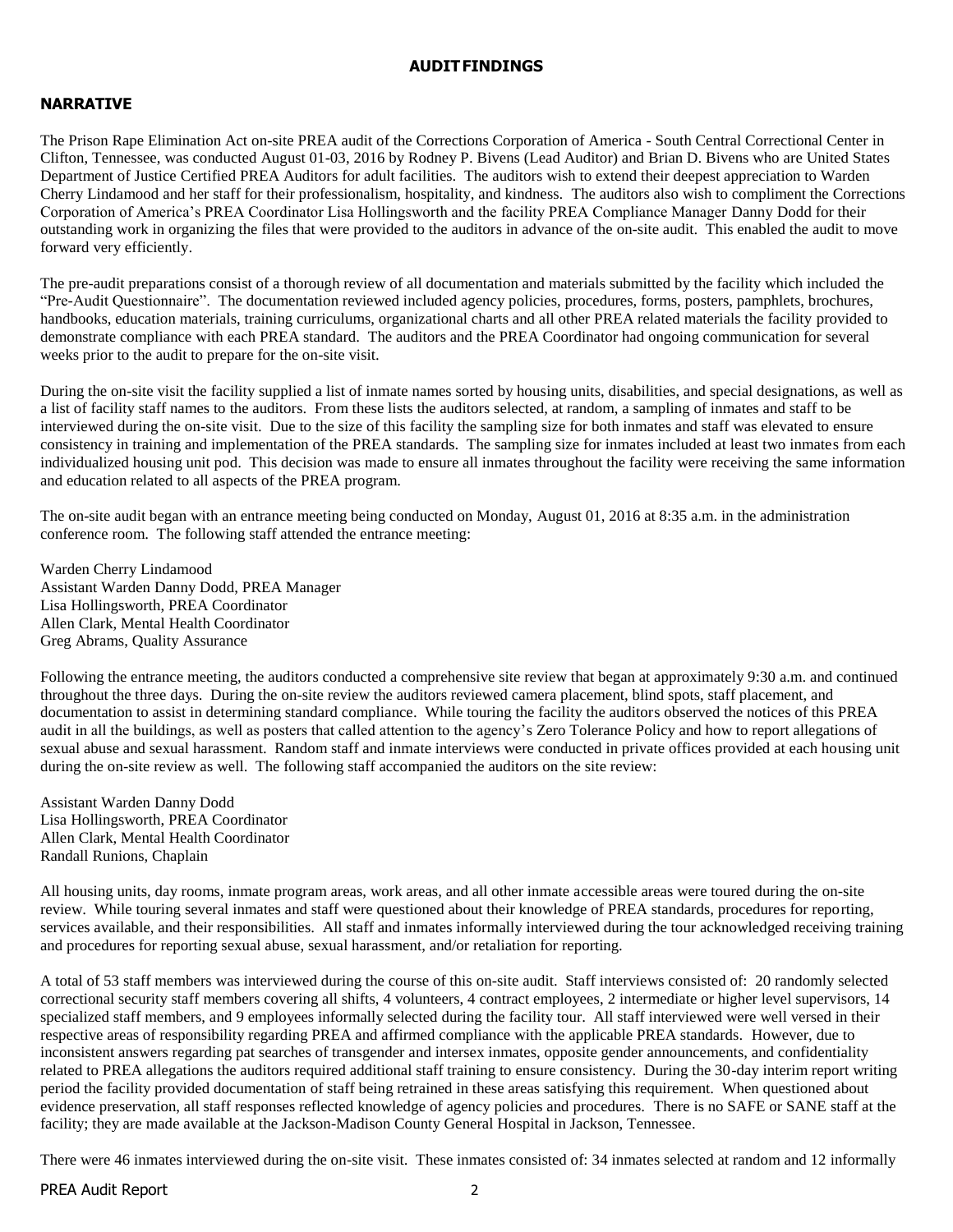selected during the facility tour. There were 9 of the 34 inmates selected at random requiring specialized interviews broken down as follows: 3 limited English proficient, 1 low vision, 2 LBGTI, 2 inmates that had reported being sexually harassed, and 1 that reported being sexually assaulted. All of the Inmates interviewed acknowledged receiving PREA training and written materials (posters, pamphlets, and inmate handbooks) outlining the agencies zero tolerance policies towards sexual abuse, sexual harassment, and retaliation for reporting, as well as the procedures for reporting during intake. However, during the inmate interviews the auditors received inconsistent answers regarding the 30-day comprehensive education being provided via video and required the facility to provide an additional showing of the video to all the inmates housed at the facility. The facility provided documentation during the 30-day interim report writing period of the additional video education being provided satisfying this requirement. The inmate with a disability and the limited English proficient inmates interviewed confirmed receiving the PREA training and written materials in languages they could understand as well. All inmates interviewed felt if they had to file a PREA complaint the facility would respond appropriately to their complaint and that all PREA complaints are taken very serious by staff at this facility.

The auditor selected and carefully examined 12 personnel files, 12 staff training files, and 3 volunteer\contractor files. The personnel and volunteer\contractor files were very well organized and contained all the necessary background check information and signed statements regarding previous sexual misconduct described in the standards. The training records were also very complete and included written documentation that staff, contractors and volunteers received the required PREA training. The training records also contained a signed "Training Acknowledgement Form" documenting that the staff understood the PREA Training being taught.

The auditor also reviewed 12 offender files and saw documentation of offender education, as well as documentation of the initial risk screenings, the 30-day re-screenings, and screenings upon additional information being completed as required by the standard. However, the facility was utilizing the Corrections Corporation of America's paper screening instrument as well as the Tennessee Department of Corrections electronic screening instrument duplicating work for staff. The auditors suggested and the PREA Coordinator agreed that the facility should utilize the Tennessee Department of Corrections electronic instrument that drives housing and program placement based on risk screening data entered alleviating any unintentional staff placements. The facility staff is to be commended for their response to this suggestion and for providing documentation that all inmates were rescreened on the Tennessee Department of Correction electronic instrument during the 30-day interim report period.

In the twelve months preceding the audit, Corrections Corporation of America - South Central Correctional Center had received and investigated a total of thirty-seven PREA complaints broken down as follows:

| 5<br>Sexual Abuse<br>Inmate<br>(Intentional touching)<br>Substantiated<br>Unfounded<br>$2^{\circ}$<br>Sexual Abuse<br>6<br>Inmate<br>6<br>(Contact and/or Penetration)<br>8<br><b>Sexual Harassment</b><br>Inmate<br>Substantiated<br>3<br>Sexual Abuse<br>Staff<br>3<br>(Intentional touching)<br>8<br>Sexual Abuse<br>Substantiated<br>Staff<br>(Contact and/or Penetration)<br>Unfounded<br>1<br>Sexual Abuse<br>Staff<br>(Request to engage)<br><b>Sexual Harassment</b><br>6<br>Staff<br>Unfounded | <b>Number Received</b> | <b>Description of Complaint</b> | <b>Offender</b> | <b>Investigative Results</b> |
|---------------------------------------------------------------------------------------------------------------------------------------------------------------------------------------------------------------------------------------------------------------------------------------------------------------------------------------------------------------------------------------------------------------------------------------------------------------------------------------------------------|------------------------|---------------------------------|-----------------|------------------------------|
|                                                                                                                                                                                                                                                                                                                                                                                                                                                                                                         |                        |                                 |                 | 2 Unsubstantiated            |
|                                                                                                                                                                                                                                                                                                                                                                                                                                                                                                         |                        |                                 |                 |                              |
|                                                                                                                                                                                                                                                                                                                                                                                                                                                                                                         |                        |                                 |                 |                              |
|                                                                                                                                                                                                                                                                                                                                                                                                                                                                                                         |                        |                                 |                 | Unsubstantiated              |
|                                                                                                                                                                                                                                                                                                                                                                                                                                                                                                         |                        |                                 |                 |                              |
|                                                                                                                                                                                                                                                                                                                                                                                                                                                                                                         |                        |                                 |                 | Unsubstantiated              |
|                                                                                                                                                                                                                                                                                                                                                                                                                                                                                                         |                        |                                 |                 |                              |
|                                                                                                                                                                                                                                                                                                                                                                                                                                                                                                         |                        |                                 |                 | Unsubstantiated              |
|                                                                                                                                                                                                                                                                                                                                                                                                                                                                                                         |                        |                                 |                 |                              |
|                                                                                                                                                                                                                                                                                                                                                                                                                                                                                                         |                        |                                 |                 |                              |
|                                                                                                                                                                                                                                                                                                                                                                                                                                                                                                         |                        |                                 |                 | Unsubstantiated              |
|                                                                                                                                                                                                                                                                                                                                                                                                                                                                                                         |                        |                                 |                 |                              |
|                                                                                                                                                                                                                                                                                                                                                                                                                                                                                                         |                        |                                 |                 | Unsubstantiated              |
|                                                                                                                                                                                                                                                                                                                                                                                                                                                                                                         |                        |                                 |                 |                              |
|                                                                                                                                                                                                                                                                                                                                                                                                                                                                                                         |                        |                                 |                 | Unsubstantiated              |
|                                                                                                                                                                                                                                                                                                                                                                                                                                                                                                         |                        |                                 |                 |                              |

All investigative files were reviewed during the on-site visit and appeared to thoroughly document the investigation process per agency policy. Criminal investigative referrals were documented and proper referrals were made when warranted. During interviews with 3 inmates that had reported an incident of sexual abuse or sexual harassment, they all reported PREA violations were taken serious and investigated properly in their opinions. They all reported being kept informed during the investigative process and retaliation monitoring was being conducted regularly as well.

During the random inmate interviews it was repeatedly reported to the auditors that inmates continually filed false PREA reports to have a staff member removed from his/her post or to obtain an unnecessary housing change. During follow up questioning the random inmates reporting this behavior confirmed that each case was investigated and taken just as serious as if it had really happened. All sexual abuse cases warranting a criminal investigation were referred to the Clifton Police Department of Clifton, Tennessee and the Tennessee Department of Correction Special Investigations Unit who are responsible for investigating each case for potential criminal activity.

At the conclusion of the on-site visit an exit meeting was held to discuss the audit findings. The following people were in attendance: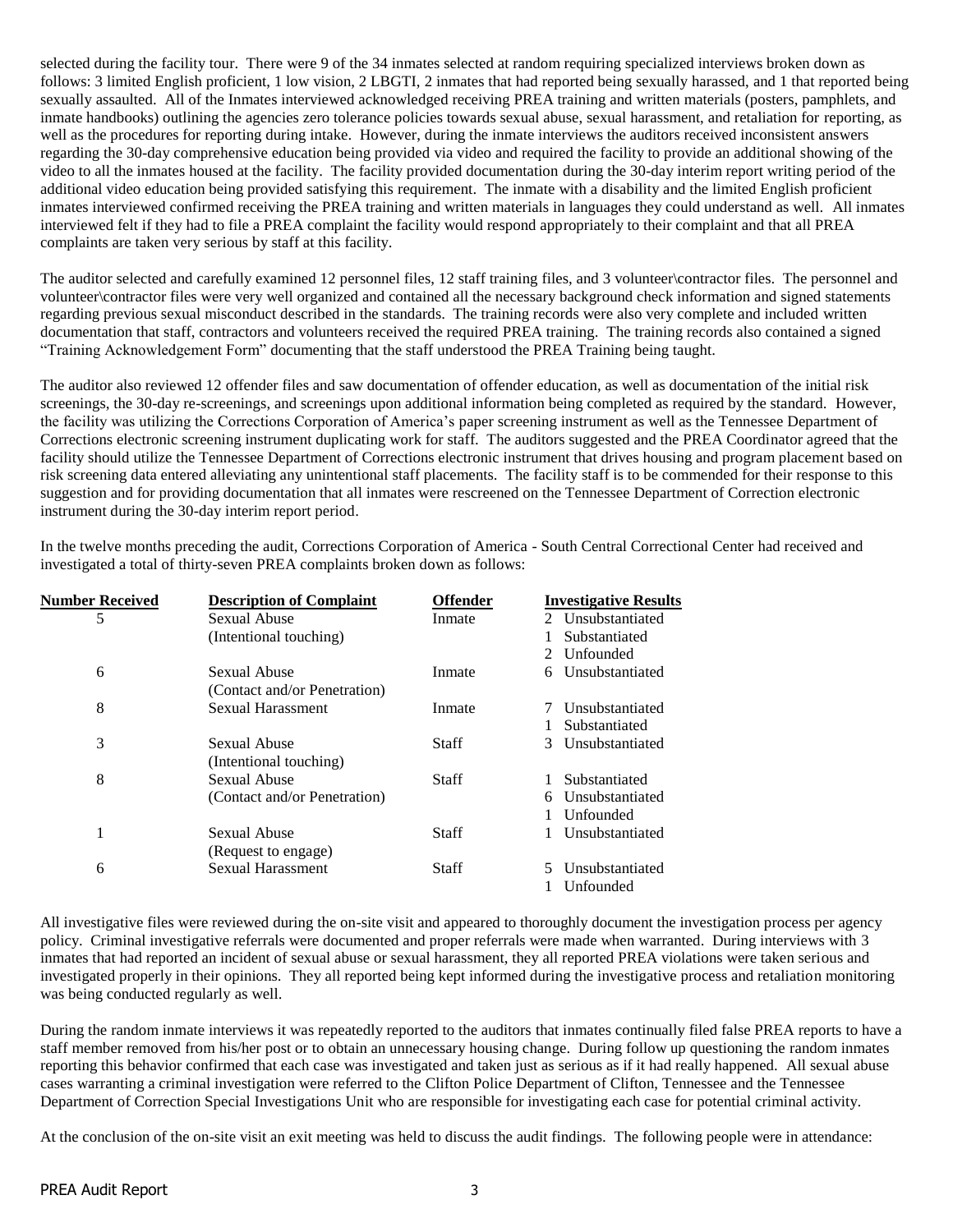Warden Cherry Lindamood Assistant Warden Danny Dodd, PREA Manager Assistant Warden of Operations Eric Bryant Chief of Unit Management Ryan Deatherage Lisa Hollingsworth, PREA Coordinator Allen Clark, Mental Health Coordinator Greg Abrams, Quality Assurance

During the exit meeting the auditors explained the process that would follow the on-site visit. The auditors also explained that all areas found to not meet the standards during the on-site visit must be corrected and they would be working closely with the PREA team to accomplish compliance. Finally, the auditors acknowledged the willingness of all staff involved to accomplish PREA compliance and advised the PREA team of their requirements to post the final report on the facility website once compliance with all standards was achieved.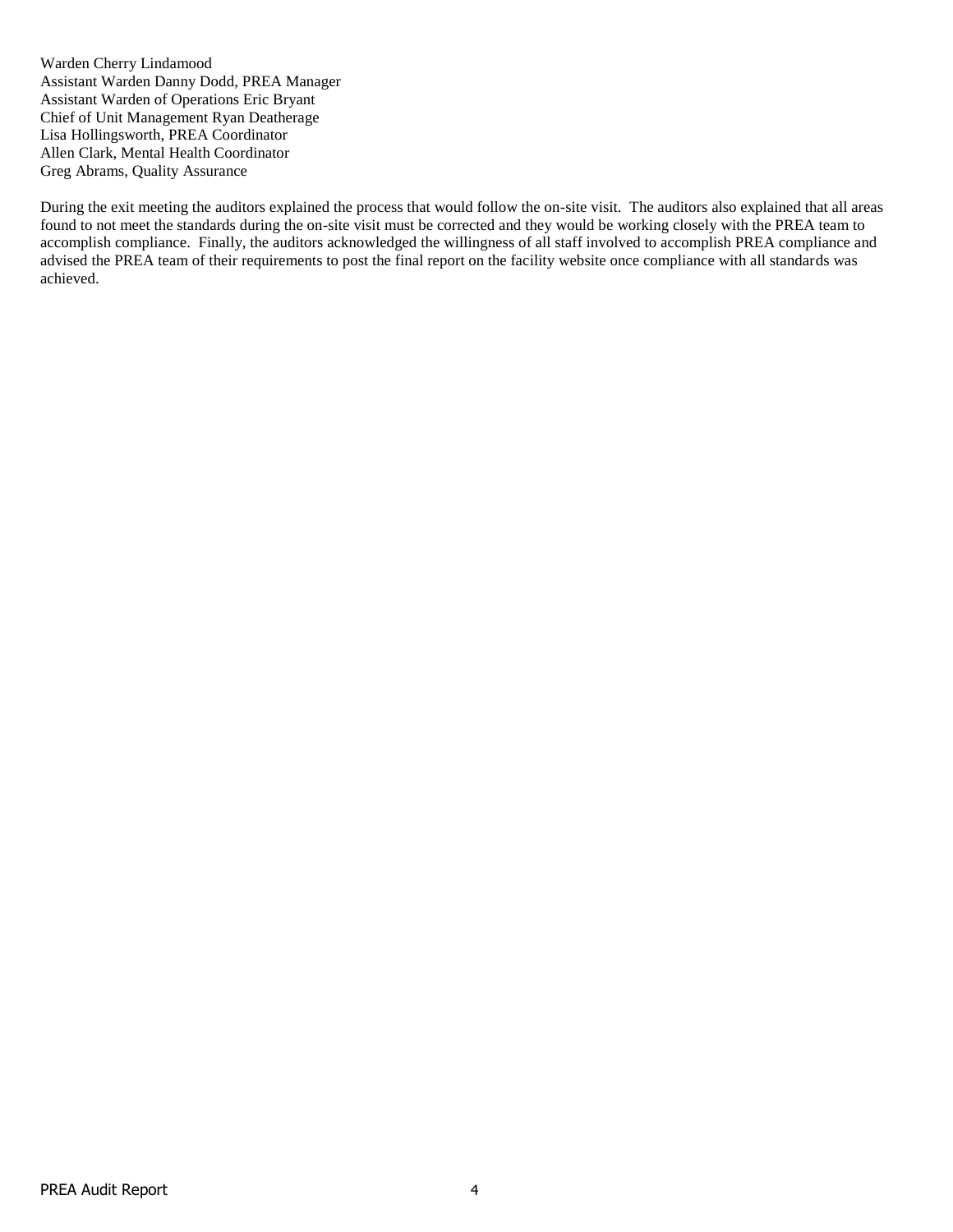# **DESCRIPTION OF FACILITY CHARACTERISTICS**

The Corrections Corporation of America - South Central Correctional Center located at 555 Forrest Avenue in Clifton, Tennessee, was opened in 1992 and received its first inmates in February of that year. The facility is located near the Tennessee River in the Town of Clifton, Wayne County, Tennessee. The facility is approximately 100 miles southeast of Nashville. The facility is operated by Corrections Corporation of America under contract with the Tennessee Department of Corrections.

The 1676 bed multi-security adult male prison has sixteen main buildings within the secured perimeter, including a 108 bed High Security Annex, on six hundred acres of property. Five housing units provide double-bunked rooms with the unit management team offices within the housing units. A 300 bed Minimum Security Annex and the maintenance/warehouse complex is directly outside the perimeter. The two housing units within the annex supply single and double-bunk rooms in which the inmates maintain their own keys.

The Corrections Corporation of America - South Central Correctional Center's stated mission is: "advancing corrections through innovative results that benefit and protect all we serve." Corrections Corporation of America values are "having PRIDE in all we do". It was evident the staff at the Corrections Corporation of America's - South Central Correctional Center were committed to excellence in corrections, by providing a dedicated team of professionals whose focus is on the enhancement of the quality of life through self-improvement opportunities for the inmates entrusted to their care.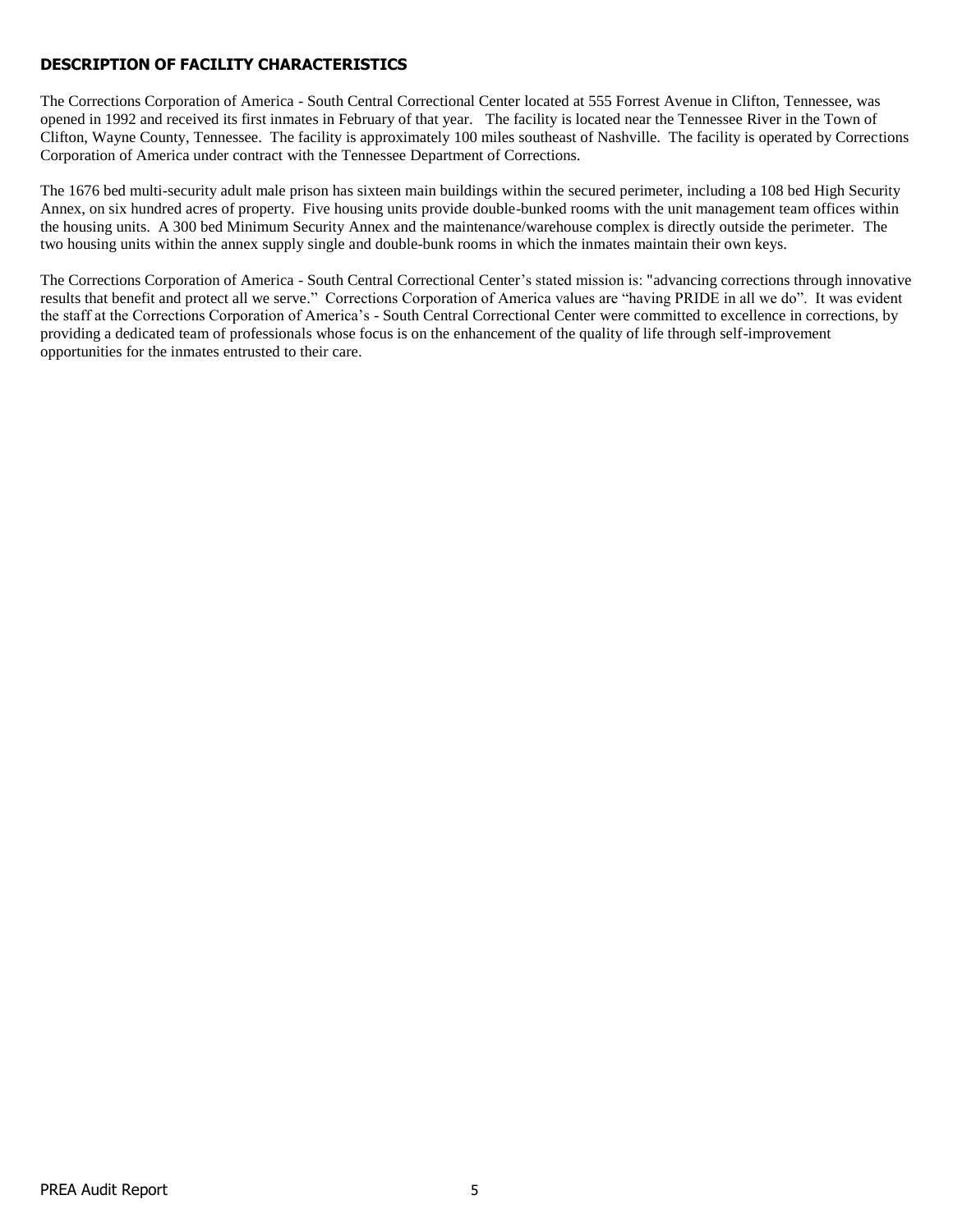## **SUMMARY OF AUDIT FINDINGS**

On August 01-03, 2016, the on-site visit was completed. During the on-site visit the auditors determined that additional staff training was required due to inconsistent answers regarding pat searches of transgender and intersex inmates, opposite gender announcements, and confidentiality related to PREA allegations. On August 25, 2016, during the 30-day interim report writing period the facility provided documentation of staff being retrained in these areas satisfying this requirement. The auditors also determined that additional inmate education was required due to receiving inconsistent answers and documentation, during the inmate interviews and inmate file reviews, regarding the 30-day comprehensive education being provided via video. The auditors required the facility to provide an additional showing of the video to all the inmates housed at the facility and provide documentation of inmate attendance. The facility provided documentation on August 25, 2016, during the 30-day interim report writing period of the additional video education being provided satisfying this requirement. Lastly, the facility was utilizing the Corrections Corporation of America's paper screening instrument as well as the Tennessee Department of Corrections electronic screening instrument duplicating work for staff. The auditors suggested and the PREA Coordinator agreed that the facility should utilize the Tennessee Department of Corrections electronic instrument that drives housing and program placement, based on risk screening data entered, alleviating any unintentional placements. The facility staff is to be commended for their response to this suggestion and for providing documentation that all inmates were rescreened utilizing the Tennessee Department of Correction electronic instrument August 25, 2016, during the 30-day interim report period allowing the auditor to begin the final report.

The results of the Corrections Corporation of America - South Central Correctional Center audit are listed below:

Number of standards exceeded: 4

Number of standards met: 36

Number of standards not met: 0

Number of standards not applicable: 3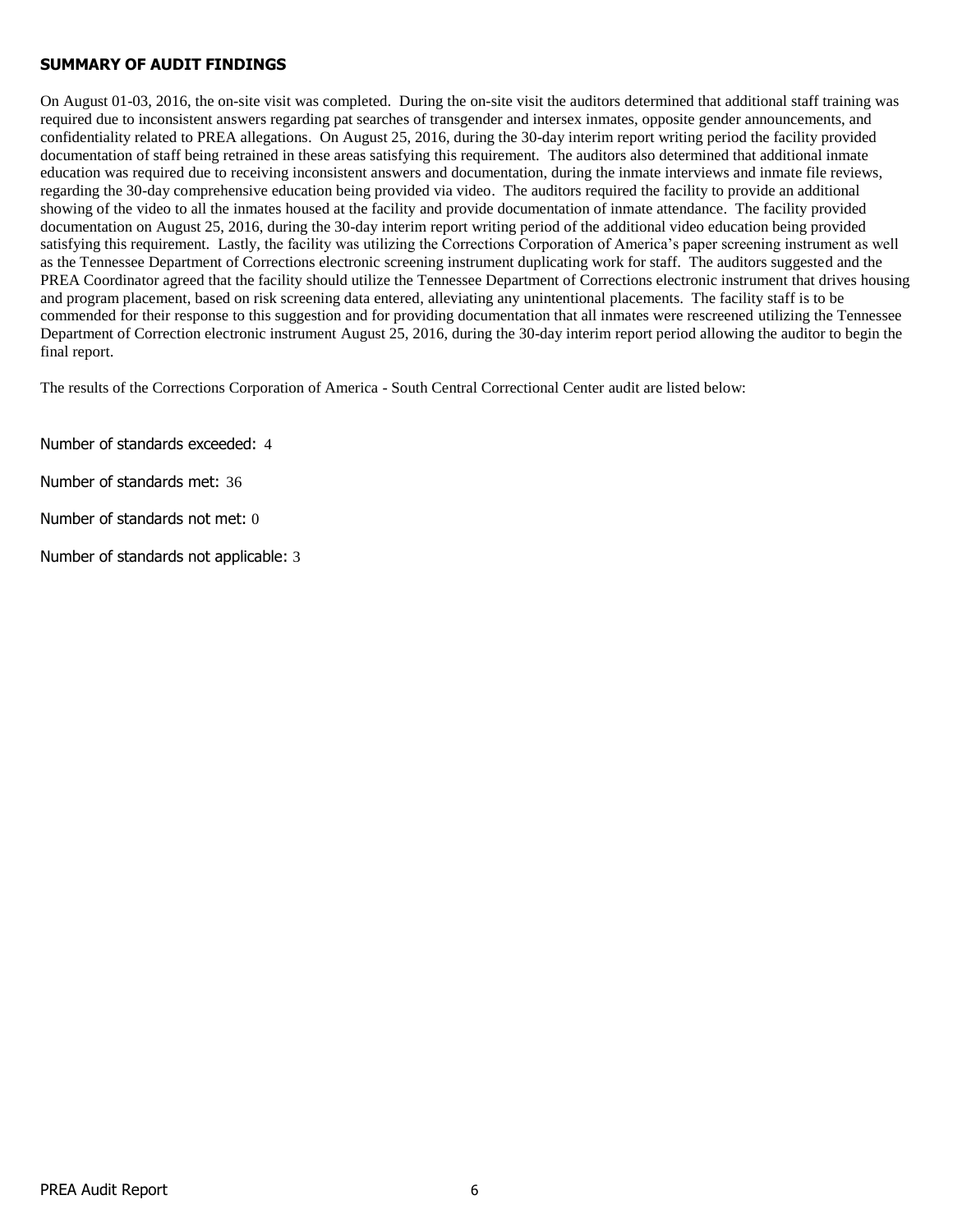# **Standard 115.11 Zero tolerance of sexual abuse and sexual harassment; PREA Coordinator**

- ☐ Exceeds Standard (substantially exceeds requirement of standard)
- $\boxtimes$  Meets Standard (substantial compliance; complies in all material ways with the standard for the relevant review period)
- ☐ Does Not Meet Standard (requires corrective action)

**Auditor discussion, including the evidence relied upon in making the compliance or non-compliance determination, the auditor's analysis and reasoning, and the auditor's conclusions. This discussion must also include corrective action recommendations where the facility does not meet standard. These recommendations must be included in the Final Report, accompanied by information on specific corrective actions taken by the facility.**

115.11 (a) The Corrections Corporation of America - South Central Correctional Center staff follows the Corrections Corporation of America PREA policy 14-2 which mandates a zero tolerance for all forms of sexual abuse and sexual harassment. This policy outlines the agency's approach to preventing, detecting, and responding to such conduct. Therefore, the facility demonstrated compliance with this part of the standard during this audit.

115.11 (B) and (C) The agency employs an upper-level, agency-wide PREA Coordinator. The Corrections Corporation of America - South Central Correctional Center PREA policy, 14-2, pages 1 and 2 outlines the responsibilities of the PREA Coordinator and the PREA Compliance Manager. Mrs. Lisa Hollingsworth is the agency-wide PREA Coordinator at Corrections Corporation of America - South Central Correctional Center. Lisa was appointed as the agency-wide PREA Coordinator on May 06, 2014 and was assisted by PREA Compliance Manager Danny Dodd during this audit. The facility provided the auditors with the organizational chart showing the PREA Coordinator position as an upper-level, agency-wide position. Lisa is very knowledgeable of the PREA standards and actively assists the facility with compliance. Mrs. Hollingsworth has the authority to develop, implement, and oversee PREA compliance. She is actively updating the facility as new Frequently Ask Questions (FAQ's) results are published on the PREA Resource Center website.

During interviews with the PREA Coordinator and the PREA Compliance Manager, both indicated they had sufficient time and authority to coordinate the facility's efforts to comply with the PREA standards as required. Therefore, the facility demonstrated compliance with this part of the standard during this audit.

# **Standard 115.12 Contracting with other entities for the confinement of inmates**

- $\Box$  Exceeds Standard (substantially exceeds requirement of standard)
- $\Box$  Meets Standard (substantial compliance; complies in all material ways with the standard for the relevant review period)
- ☐ Does Not Meet Standard (requires corrective action)
- ☒ Not Applicable

**Auditor discussion, including the evidence relied upon in making the compliance or non-compliance determination, the auditor's analysis and reasoning, and the auditor's conclusions. This discussion must also include corrective action recommendations where the facility does not meet standard. These recommendations must be included in the Final Report, accompanied by information on specific corrective actions taken by the facility.**

Based on the documentation provided as well as staff interviews it was determined the Corrections Corporation of America - South Central Correctional Center does not contract with other facilities to house inmates assigned to their custody. Therefore, this standard was found to be non-applicable to this facility during this audit

# **Standard 115.13 Supervision and monitoring**

 $\Box$  Exceeds Standard (substantially exceeds requirement of standard)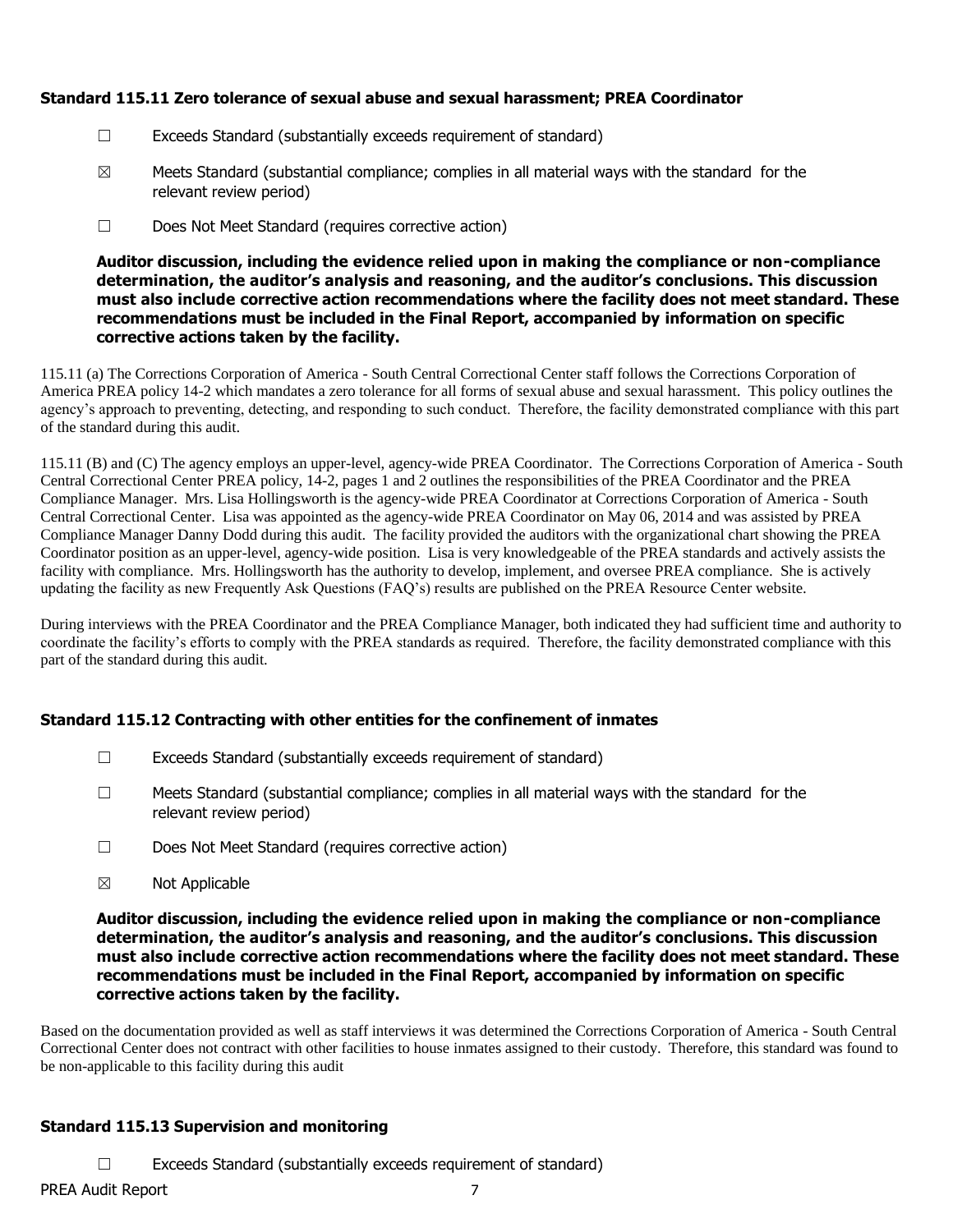- $\boxtimes$  Meets Standard (substantial compliance; complies in all material ways with the standard for the relevant review period)
- ☐ Does Not Meet Standard (requires corrective action)

#### **Auditor discussion, including the evidence relied upon in making the compliance or non-compliance determination, the auditor's analysis and reasoning, and the auditor's conclusions. This discussion must also include corrective action recommendations where the facility does not meet standard. These recommendations must be included in the Final Report, accompanied by information on specific corrective actions taken by the facility.**

Based on staff interviews, review of documentation provided and review of Corrections Corporation of America - South Central Correctional Center PREA policy, 14-2, pages 8, 9 and 10, sections D and E, as well as Tennessee Department of Corrections Policy 502.06, page 4 section H. The following delineates the audit findings regarding this standard:

115.13 (a) The facility has documented and made its best efforts to comply on a regular basis with a staffing plan that provides for adequate levels of staffing as described and required by this standard. The established staffing plan uses the criteria found in the standard 115.13 (a) to include the physical layout of the facility, composition of the residents housed, the prevalence of substantiated and unsubstantiated incidents of sexual abuse, and any other relevant factors identified. Video monitoring has been deployed to assist with the protection of offenders against sexual abuse at this facility. The staffing levels are monitored daily by review of shift rosters. Therefore, the facility demonstrated compliance with this part of the standard during this audit.

115.13 (b) The facility has procedures in place to ensure all deviations are covered by overtime or notification must be documented on "Notice to Administration" form 5-1B and submitted to the Warden outlining the reason(s) for the deviation. There have been no deviations reported where the staffing plan has not been complied with in the past twelve months, as confirmed by written documentation and during interview with the Warden. Therefore, the facility demonstrated compliance with this part of the standard during this audit.

115.13 (c) The staffing plan is reviewed annually by the PREA Manager and forwarded to the PREA Coordinator and Warden for review. It is then forwarded to the Vice President of Facility Operations for signature and approval of any recommendations made which would include changes to policy and procedures, physical plant, video monitoring, or staffing levels. The last Annual Staffing Plan assessment was completed on May 2, 2016. Therefore, the facility demonstrated compliance with this part of the standard during this audit.

115.13 (d) Based on Corrections Corporation of America - South Central Correctional Center PREA policy 14-2, section E on pages 9 and 10, staff interviews, and documentation provided. Intermediate-level or higher-level supervisors are required to conduct and are documenting UNANNOUNCED rounds on all shifts as required. Therefore, the facility demonstrated compliance with this part of the standard during this audit.

# **Standard 115.14 Youthful inmates**

- ☐ Exceeds Standard (substantially exceeds requirement of standard)
- ☐ Meets Standard (substantial compliance; complies in all material ways with the standard for the relevant review period)
- ☐ Does Not Meet Standard (requires corrective action)
- ☒ Not Applicable

**Auditor discussion, including the evidence relied upon in making the compliance or non-compliance determination, the auditor's analysis and reasoning, and the auditor's conclusions. This discussion must also include corrective action recommendations where the facility does not meet standard. These recommendations must be included in the Final Report, accompanied by information on specific corrective actions taken by the facility.**

Based on the documentation provided, on-site observation, and staff interviews it was determined that the Corrections Corporation of America - South Central Correctional Center houses only adult inmates and does not house youthful offenders. Therefore, this standard was found to be non-applicable to this facility during this audit.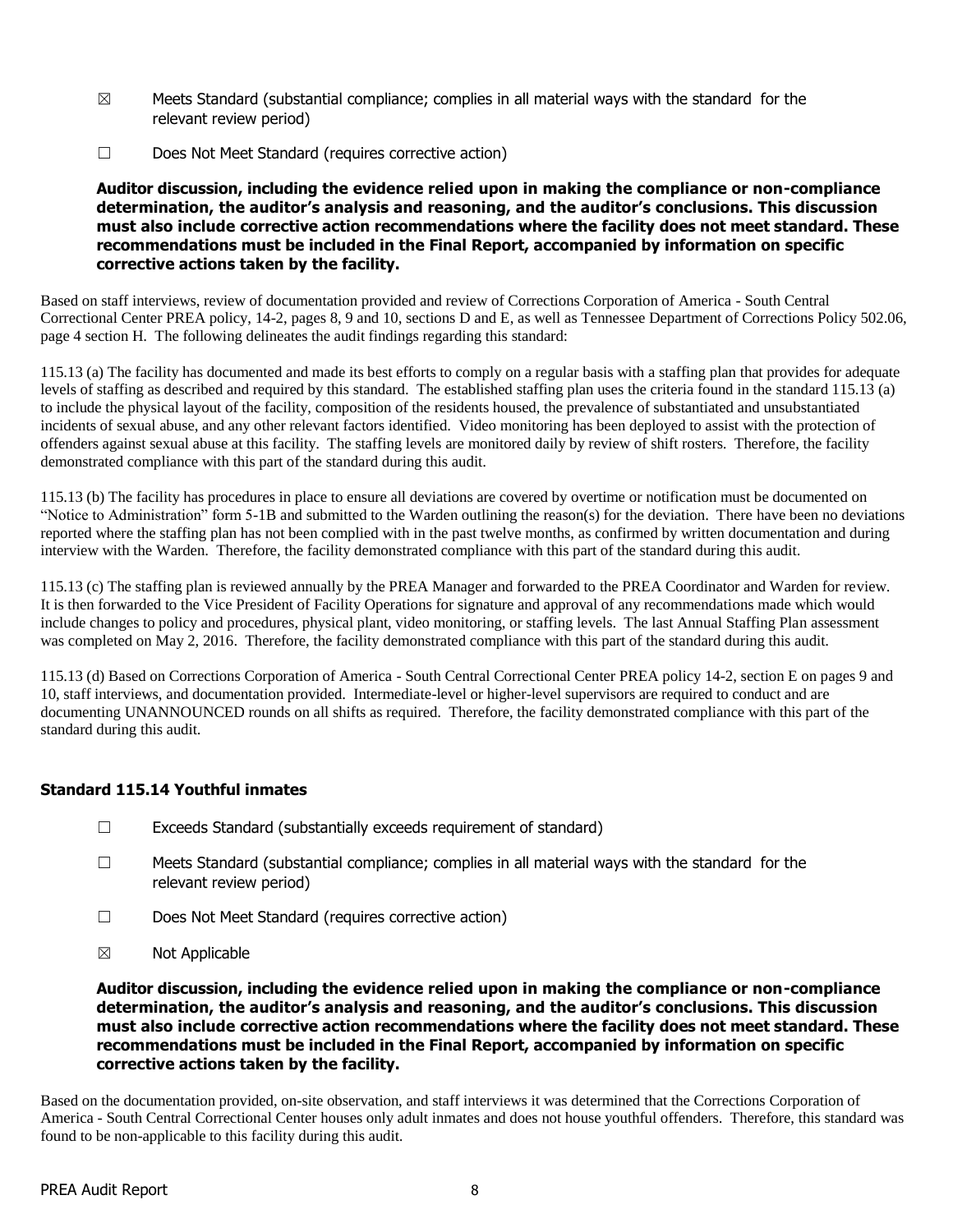# **Standard 115.15 Limits to cross-gender viewing and searches**

- $\Box$  Exceeds Standard (substantially exceeds requirement of standard)
- $\boxtimes$  Meets Standard (substantial compliance; complies in all material ways with the standard for the relevant review period)
- ☐ Does Not Meet Standard (requires corrective action)

**Auditor discussion, including the evidence relied upon in making the compliance or non-compliance determination, the auditor's analysis and reasoning, and the auditor's conclusions. This discussion must also include corrective action recommendations where the facility does not meet standard. These recommendations must be included in the Final Report, accompanied by information on specific corrective actions taken by the facility.**

Based on Corrections Corporation of America - South Central Correctional Center PREA policy 14-2, section K, pages 15 and 16, training curriculums, staff interviews, training file reviews, and documentation provided. The following delineates the audit findings regarding this standard:

115.15 (a) Corrections Corporation of America - South Central Correctional Center PREA policy 14-2, section K on pages 15 and 16 outlines offender searches including searches of transgender and intersex offenders. The review of training curriculums and staff interviews revealed cross gender strip searches are prohibited except in exigent circumstances and must be documented on "Notice to Administration" form 5-1B when conducted. There have been no documented cross-gender visual body cavity or strip searches reported in the past 12 months. Therefore, the facility demonstrated compliance with this part of the standard during this audit.

115.15 (b) Corrections Corporation of America - South Central Correctional Center PREA policy 14-2, section K, 1, b on page 16 prohibits male employees from frisk/pat searches of female inmates/residents except in exigent circumstances. However, Corrections Corporation of America - South Central Correctional Center is an all adult male facility. Therefore, this part of the standard was found to be non-applicable to this facility.

115.15 (c) Corrections Corporation of America - South Central Correctional Center PREA policy 14-2, section K on pages 15 and 16 prohibits frisk/pat searches of the female inmates by male staff and requires that all cross-gender searches in exigent circumstances be documented on the "Notice to Administration" form 5-1B. However, Corrections Corporation of America - South Central Correctional Center is an all adult male facility. Therefore, this part of the standard was found to be non-applicable to this facility.

115.15 (d) Corrections Corporation of America - South Central Correctional Center PREA policy 14-2, section K on pages 15 and 16 outlines that inmates shall be permitted to shower, perform bodily functions and change clothing without non-medical staff of the opposite gender viewing their breasts, buttocks or genitalia. The inmates confirmed during interviews they have privacy when showering, using the toilets and while changing their clothes. Corrections Corporation of America - South Central Correctional Center PREA policy 14-2, section K on pages 15 and 16 also requires staff of the opposite gender to announce their presence prior to entering the housing units. However, due to inconsistent answers regarding opposite gender announcements the auditors required additional staff training to ensure consistency. During the 30-day interim report writing period the facility provided documentation of staff being retrained in these areas satisfying this requirement. Therefore, the facility demonstrated compliance with this part of the standard during this audit.

115.15 (e) Based on Corrections Corporation of America - South Central Correctional Center PREA policy 14-2, section K on pages 15 and 16, training curriculum provided and staff interviews the facility prohibits staff from physically examining transgender or intersex inmates for the sole purpose of determining genital status. If the inmate's genital status is unknown, it is determined during conversations with the inmate, by reviewing medical records, or, if necessary, by learning that information as part of a broader medical examination conducted in private by a medical practitioner. During interviews with the LBGTI inmates it was confirmed that the inmates did not feel they were strip searched for this purpose. Therefore, the facility demonstrated compliance with this part of the standard during this audit.

115.15 (f) Based on Corrections Corporation of America - South Central Correctional Center PREA policy 14-2, section K on pages 15 and 16, training curriculum provided, staff training file reviews, and staff interviews the facility trains security staff to conduct cross-gender patdown searches, and searches of transgender and intersex inmates, in a professional and respectful manner, and in the least intrusive manner possible, consistent with security needs. During interviews with the LBGTI inmates it was confirmed that the inmates feel the staff conducts proper searches. There also were no complaints filed by the LBGTI inmates in the past 12 months related to searches. However, during the on-site visit the auditors determined that additional staff training was required due to inconsistent answers being given, during random staff interviews, regarding pat searches of transgender and intersex inmates. On August 25, 2016, during the 30-day interim report writing period the facility provided documentation of staff being retrained in this area satisfying this requirement. Therefore, the facility demonstrated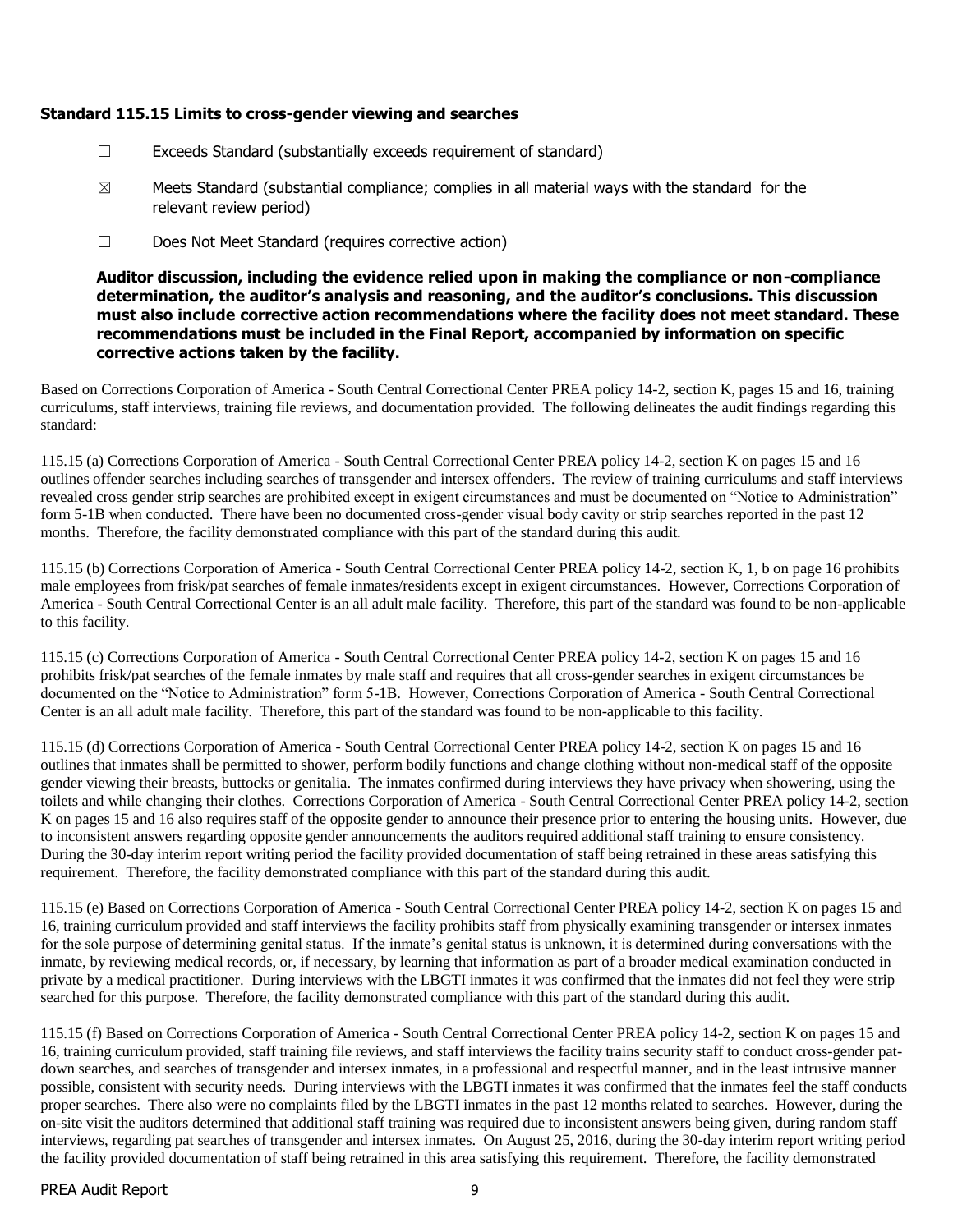compliance with this part of the standard during this audit.

## **Standard 115.16 Inmates with disabilities and inmates who are limited English proficient**

- $\Box$  Exceeds Standard (substantially exceeds requirement of standard)
- $\boxtimes$  Meets Standard (substantial compliance; complies in all material ways with the standard for the relevant review period)
- ☐ Does Not Meet Standard (requires corrective action)

#### **Auditor discussion, including the evidence relied upon in making the compliance or non-compliance determination, the auditor's analysis and reasoning, and the auditor's conclusions. This discussion must also include corrective action recommendations where the facility does not meet standard. These recommendations must be included in the Final Report, accompanied by information on specific corrective actions taken by the facility.**

Based on Corrections Corporation of America - South Central Correctional Center PREA policy 14-2, pages 13 and 14, section I, review of the lesson plans, and review of Language Line contract, as well as staff and inmate interviews. The following delineates the audit findings regarding this standard:

115.16 (a) The Corrections Corporation of America - South Central Correctional Center PREA policy 14-2 mandates the agency to take appropriate steps to ensure inmates with disabilities (including, for example, inmates who are deaf or hard of hearing, those who are blind or have low vision, or those who have intellectual, psychiatric, or speech disabilities), have an equal opportunity to participate in or benefit from all aspects of its efforts to prevent, detect, and respond to sexual abuse and sexual harassment, including steps to provide interpreters who can interpret effectively, accurately, and impartially, both receptively and expressively, using any necessary specialized vocabulary. PREA handouts, PREA postings, PREA education video, and the inmate handbook are provided in both English and Spanish. A TDD phone is also available at this facility. During interviews with the inmates identified to meet the aspects of this standard, they all confirmed they received training and materials they could understand. The inmates and staff also confirmed that interpretive services are available when needed. Therefore, the facility demonstrated compliance with this part of the standard during this audit.

115.16 (b) The Corrections Corporation of America - South Central Correctional Center PREA policy mandates the agency to take reasonable steps to ensure meaningful access to all aspects of the agency's efforts to prevent, detect, and respond to sexual abuse and sexual harassment to inmates who are limited English proficient, including steps to provide interpreters who can interpret effectively, accurately, and impartially. Language Line Interpreter Services and/or staff interpreters are used to translate at this facility. There were three Spanish speaking inmates interviewed during the on-site visit and they confirmed during interviews receiving all written PREA information and viewing the Spanish version of the Corrections Corporation of America PREA DVD. The inmates and staff also confirmed that interpretive services are available when needed. Therefore, the facility demonstrated compliance with this part of the standard during this audit.

115.16 (c) Corrections Corporation of America - South Central Correctional Center does not rely on inmate interpreters, inmate readers, or other types of inmate assistants except in limited circumstances where an extended delay in obtaining an effective interpreter could compromise the inmate's safety. During this audit cycle there were no instances where an inmate interpreter had to be utilized. Therefore, the facility demonstrated compliance with this part of the standard during this audit.

# **Standard 115.17 Hiring and promotion decisions**

- $\boxtimes$  Exceeds Standard (substantially exceeds requirement of standard)
- $\Box$  Meets Standard (substantial compliance; complies in all material ways with the standard for the relevant review period)
- ☐ Does Not Meet Standard (requires corrective action)

**Auditor discussion, including the evidence relied upon in making the compliance or non-compliance determination, the auditor's analysis and reasoning, and the auditor's conclusions. This discussion must also include corrective action recommendations where the facility does not meet standard. These recommendations must be included in the Final Report, accompanied by information on specific**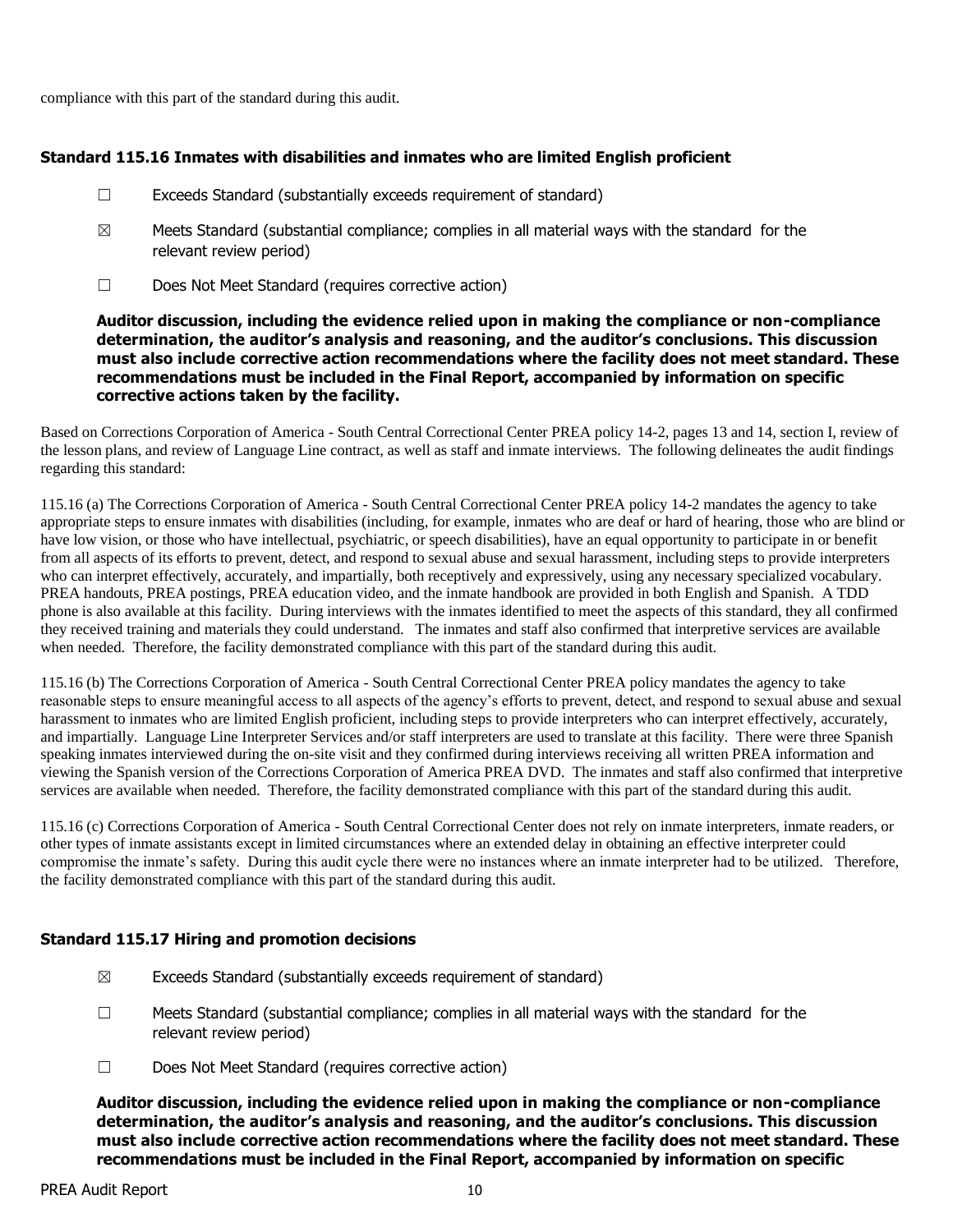## **corrective actions taken by the facility.**

Based upon review of Corrections Corporation of America - South Central Correctional Center PREA policy 14-2, section B, pages 5 and 6, Human Resource staff interviews, and personnel file reviews. The following delineates the audit findings regarding this standard:

115.17 (a) Corrections Corporation of America - South Central Correctional Center does not hire or promote anyone who may have contact with inmates, and does not enlist the services of any contractor or volunteer who may have contact with inmates, who has engaged in sexual abuse in a prison, jail, lockup, community confinement facility, juvenile facility, or other institution, has been convicted of engaging or attempting to engage in sexual activity in the community facilitated by force, overt or implied threats of force, or coercion, or if the victim did not consent or was unable to consent or refuse; or has been civilly or administratively adjudicated to have engaged in the activity described above. The facility completes a "Corrections Corporation of America PREA Self-Declaration" 14-2H form on all applicants as well as background checks are completed by the Tennessee Department of Corrections, with the results forwarded to the facility on all new applicants confirming compliance. Therefore, the facility demonstrated compliance with this part of the standard during this audit.

115.17 (b) Corrections Corporation of America - South Central Correctional Center considers any incidents of sexual harassment in determining whether to hire or promote anyone, or to enlist the services of any contractor or volunteer, who may have contact with inmates. Therefore, the facility demonstrated compliance with this part of the standard during this audit.

115.17 (c)-1 Corrections Corporation of America - South Central Correctional Center requires a criminal background records check be completed before hiring any new employee. These background checks are completed by the Tennessee Department of Corrections and the results are forwarded to the facility. Therefore, the facility demonstrated compliance with this part of the standard during this audit.

(c)-2 Corrections Corporation of America - South Central Correctional Center makes their best efforts to contact all prior institutional employers for information on substantiated allegations of sexual abuse or any pending investigations of allegation of sexual abuse. This request is documented on Corrections Corporation of America's "Verification of Prior Employment" form 3-20-2A. Therefore, the facility demonstrated compliance with this part of the standard during this audit.

115.17 (d) Corrections Corporation of America - South Central Correctional Center requires a criminal background records check be completed before enlisting the services of any contractor or volunteer who may have contact with the inmates. Therefore, the facility demonstrated compliance with this part of the standard during this audit.

115.17 (e) Corrections Corporation of America - South Central Correctional Center requires a criminal background records check be completed on all current employees, volunteers, and contractors annually. Therefore, exceeding the requirements of this part of the standard.

115.17 (f) Corrections Corporation of America - South Central Correctional Center instills upon all employees a continuing affirmative duty to disclose any sexual misconduct as required by this standard. A Corrections Corporation of America's "Self-Declaration of Sexual Abuse/Sexual Harassment" form 14-2H is completed by all applicants, upon being hired and if being considered for a promotion. Therefore, the facility demonstrated compliance with this part of the standard during this audit.

115.17 (g) Corrections Corporation of America - South Central Correctional Center PREA policy 14-2 mandates that material omissions regarding sexual misconduct, and the provision of materially giving false information, are grounds for termination as required by this standard. Therefore, the facility demonstrated compliance with this part of the standard during this audit.

115.17 (h) Corrections Corporation of America - South Central Correctional Center PREA policy 14-2 requires that the agency shall provide information on substantiated allegations of sexual abuse or sexual harassment involving a current or former employee upon receiving a request from an institutional employer for whom such employee has applied to work. Therefore, the facility demonstrated compliance with this part of the standard during this audit.

# **Standard 115.18 Upgrades to facilities and technologies**

- $\Box$  Exceeds Standard (substantially exceeds requirement of standard)
- $\boxtimes$  Meets Standard (substantial compliance; complies in all material ways with the standard for the relevant review period)
- ☐ Does Not Meet Standard (requires corrective action)

# **Auditor discussion, including the evidence relied upon in making the compliance or non-compliance**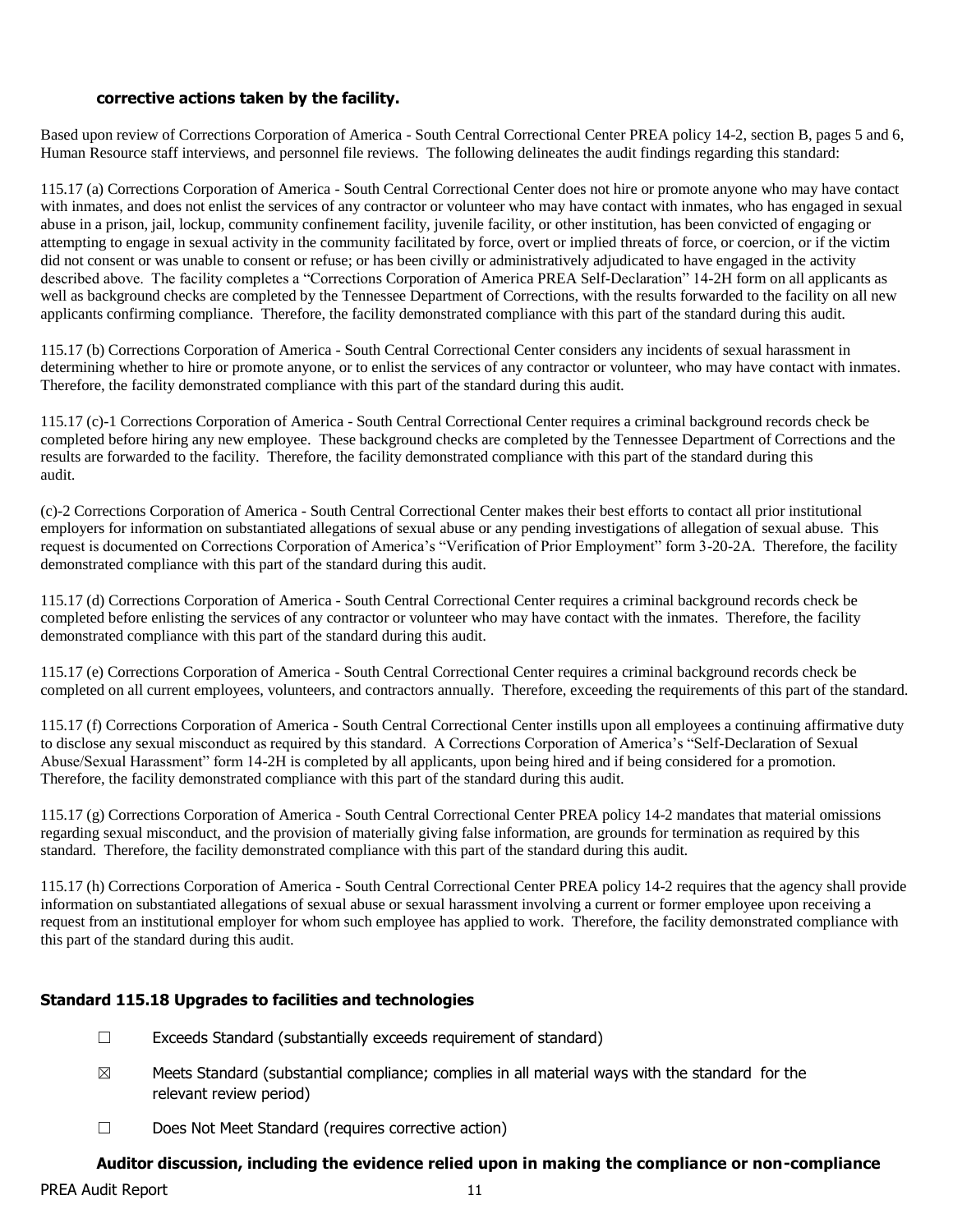# **determination, the auditor's analysis and reasoning, and the auditor's conclusions. This discussion must also include corrective action recommendations where the facility does not meet standard. These recommendations must be included in the Final Report, accompanied by information on specific corrective actions taken by the facility.**

Based upon review of Corrections Corporation of America - South Central Correctional Center PREA policy 14-2, page 30, section V, staff interviews and review of documentation provided. The following delineates the audit findings regarding this standard:

115.18 (a) Corrections Corporation of America - South Central Correctional Center requires when designing or acquiring any new facility and in planning any substantial expansion or modification of existing facilities, the agency shall consider the effect of the design, acquisition, expansion, or modification upon the agency's ability to protect inmates from sexual abuse. During this audit cycle there have been no expansions or modifications to this facility. Therefore, the facility demonstrated compliance with this part of the standard during this audit.

115.18 (b) Corrections Corporation of America - South Central Correctional Center policy requires when installing or updating a video monitoring system, electronic surveillance system, or other monitoring technology, the agency shall consider how such technology may enhance the agency's ability to protect inmates from sexual abuse. During this audit cycle there have been minimal enhancements and modifications to the video monitoring system, electronic surveillance system, or other monitoring technology at this facility. Therefore, the facility demonstrated compliance with this part of the standard during this audit.

# **Standard 115.21 Evidence protocol and forensic medical examinations**

- $\Box$  Exceeds Standard (substantially exceeds requirement of standard)
- $\boxtimes$  Meets Standard (substantial compliance; complies in all material ways with the standard for the relevant review period)
- ☐ Does Not Meet Standard (requires corrective action)

**Auditor discussion, including the evidence relied upon in making the compliance or non-compliance determination, the auditor's analysis and reasoning, and the auditor's conclusions. This discussion must also include corrective action recommendations where the facility does not meet standard. These recommendations must be included in the Final Report, accompanied by information on specific corrective actions taken by the facility.**

Based upon review of Corrections Corporation of America - South Central Correctional Center PREA policy 14-2, pages 23 and 24, section O and policy 13-79, page 2, section A-i and ii, investigative staff interviews, and review of documentation provided. The following delineates the audit findings regarding this standard:

115.21 (a) and (b) Corrections Corporation of America - South Central Correctional Center complies with all elements of this standard. The agency follows a uniform evidence protocol that maximizes the potential for obtaining usable physical evidence for administrative proceedings. The Clifton Police Department and the Tennessee Department of Corrections Special Investigations Unit investigates all PREA complaints for potential criminal activity and maintains a close working relationship with the County Prosecutor and the South Central Correctional Center's investigator on each case. Therefore, the facility demonstrated compliance with this part of the standard during this audit.

115.21 (c) Corrections Corporation of America - South Central Correctional Center offers all victims of sexual abuse access to forensic medical examinations at the Jackson-Madison County General Hospital of Jackson, Tennessee without financial cost, where evidentiary or medically appropriate. Such examinations are to be performed by Sexual Assault Forensic Examiners (SAFEs) or Sexual Assault Nurse Examiners (SANEs) as required. Therefore, the facility demonstrated compliance with this part of the standard during this audit.

115.21 (d) The Corrections Corporation of America - South Central Correctional Center has entered into a Memorandum of Understanding with the Center of Hope in Columbia, Tennessee which agrees to provide outside victim advocacies services to the inmates. The services of these victim advocates has not been requested or used by the inmates during this audit cycle. Therefore, the facility demonstrated compliance with this part of the standard during this audit.

PREA Audit Report 12 115.21 (e) Corrections Corporation of America - South Central Correctional Center has entered into a Memorandum of Understanding with the Center of Hope in Columbia, Tennessee which agrees to provide outside victim advocacies services to the inmates upon request. The facility also makes available to the victim a qualified agency staff member, upon request by the victim, who will accompany and support the victim through the forensic medical examination process and investigatory interviews and provide emotional support, crisis intervention,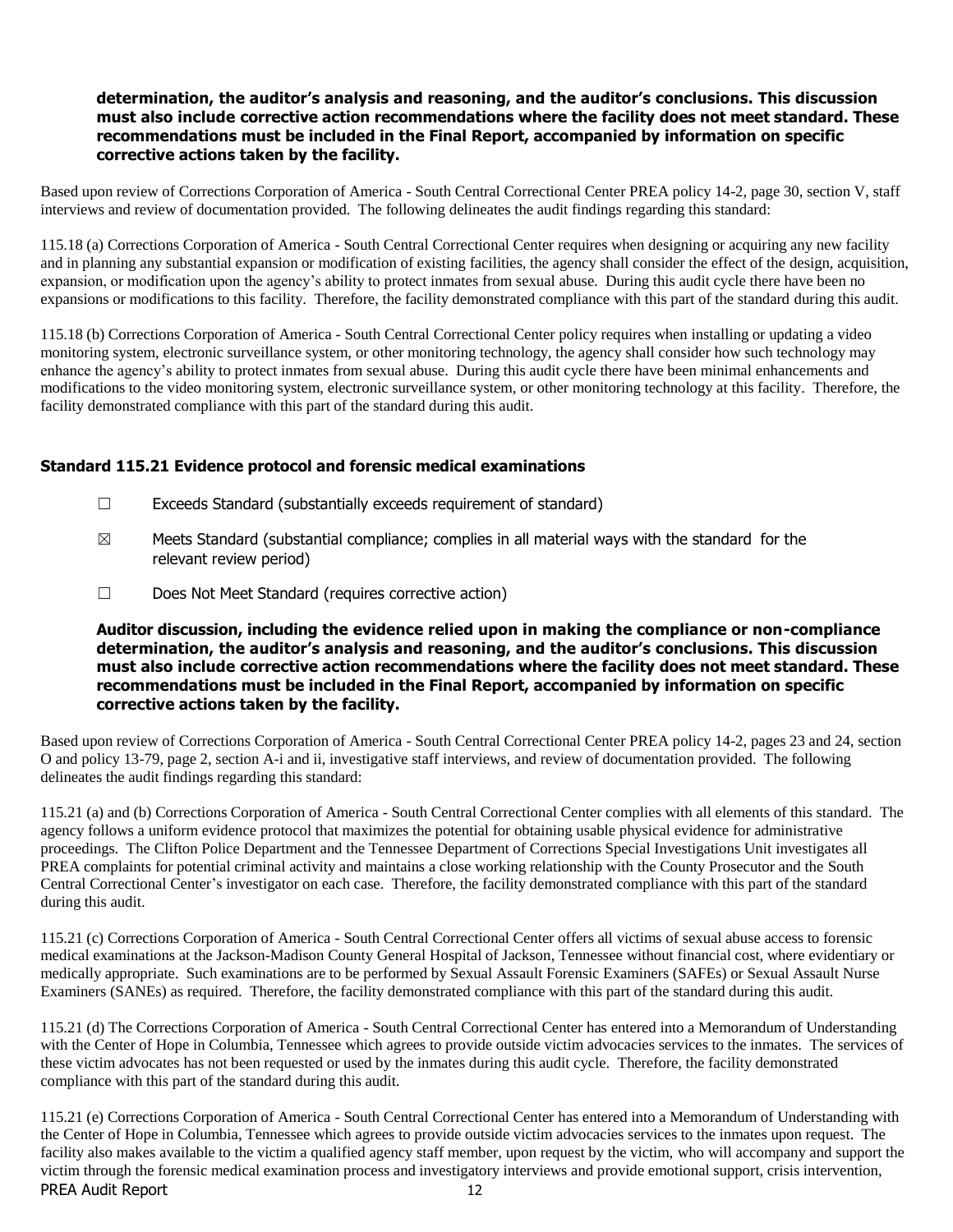information, and referrals as warranted. Therefore, the facility demonstrated compliance with this part of the standard during this audit.

115.21 (f) The Corrections Corporation of America - South Central Correctional Center is responsible for administrative investigations and has an agreement with the Clifton Police Department and the Tennessee Department of Corrections Special Investigations Unit to provide criminal investigations covering all aspects of this standard. Therefore, the facility demonstrated compliance with this part of the standard during this audit.

#### **Standard 115.22 Policies to ensure referrals of allegations for investigations**

- $\Box$  Exceeds Standard (substantially exceeds requirement of standard)
- $\boxtimes$  Meets Standard (substantial compliance; complies in all material ways with the standard for the relevant review period)
- ☐ Does Not Meet Standard (requires corrective action)

**Auditor discussion, including the evidence relied upon in making the compliance or non-compliance determination, the auditor's analysis and reasoning, and the auditor's conclusions. This discussion must also include corrective action recommendations where the facility does not meet standard. These recommendations must be included in the Final Report, accompanied by information on specific corrective actions taken by the facility.**

Based upon review of Corrections Corporation of America - South Central Correctional Center PREA policy 14-2, section O on pages 20 through 24, investigative staff interviews, and review of documentation provided. The following delineates the audit findings regarding this standard:

115.22 (a) The Corrections Corporation of America - South Central Correctional Center is required to investigate ALL PREA complaints received at this facility. All potential criminal activity is referred to the Clifton Police Department and the Tennessee Department of Corrections Special Investigations Unit for criminal investigation. Therefore, the facility demonstrated compliance with this part of the standard during this audit.

115.22 (b) All PREA allegations are investigated by the Corrections Corporation of America - South Central Correctional Center for potential criminal activity. If it is determined that the allegation involves potential criminal activity, it is referred to the Clifton Police Department and the Tennessee Department of Corrections Special Investigations Unit for criminal investigation and prosecution as warranted. This policy is published on the agency website as required. Therefore, the facility demonstrated compliance with this part of the standard during this audit.

115.22 (c) The Corrections Corporation of America - South Central Correctional Center refers all criminal allegations for investigation to the Clifton Police Department and the Tennessee Department of Corrections Special Investigations Unit. The requirements of this part of the standard are outlined in the policy that is posted on the agency website. Therefore, the facility demonstrated compliance with this part of the standard during this audit.

# **Standard 115.31 Employee training**

- $\boxtimes$  Exceeds Standard (substantially exceeds requirement of standard)
- $\Box$  Meets Standard (substantial compliance; complies in all material ways with the standard for the relevant review period)
- ☐ Does Not Meet Standard (requires corrective action)

**Auditor discussion, including the evidence relied upon in making the compliance or non-compliance determination, the auditor's analysis and reasoning, and the auditor's conclusions. This discussion must also include corrective action recommendations where the facility does not meet standard. These recommendations must be included in the Final Report, accompanied by information on specific corrective actions taken by the facility.**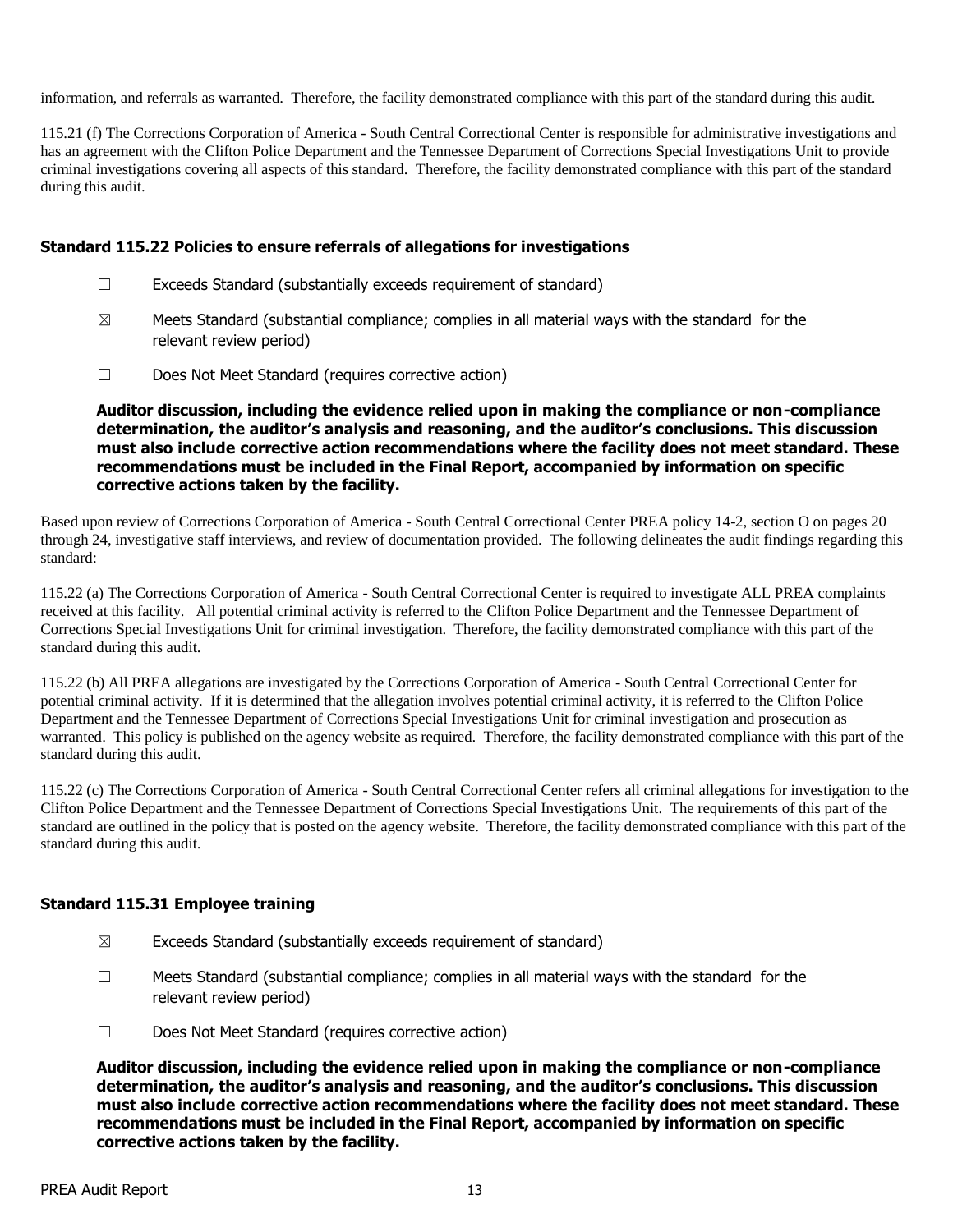Based upon review of Corrections Corporation of America - South Central Correctional Center PREA policy 14-2 section C on page 6, staff interviews, random staff training file review and review of documentation provided (power points, certificates, sign in sheets, signed acknowledgement forms, training curriculums and employee handouts). The following delineates the audit findings regarding this standard:

115.31 (a) Corrections Corporation of America - South Central Correctional Center train all their employees who have contact with inmates on:

(1) Its zero-tolerance policy for sexual abuse and sexual harassment;

(2) How to fulfill their responsibilities under agency sexual abuse and sexual harassment prevention, detection, reporting, and response policies and procedures;

(3) Inmates' right to be free from sexual abuse and sexual harassment;

(4) The right of inmates and employees to be free from retaliation for reporting sexual abuse and sexual harassment;

(5) The dynamics of sexual abuse and sexual harassment in confinement;

(6) The common reactions of sexual abuse and sexual harassment victims;

(7) How to detect and respond to signs of threatened and actual sexual abuse;

(8) How to avoid inappropriate relationships with inmates;

(9) How to communicate effectively and professionally with inmates, including lesbian, gay, bisexual, transgender, intersex, or gender nonconforming inmates; and

(10) How to comply with relevant laws related to mandatory reporting of sexual abuse to outside authorities.

Therefore, the facility demonstrated compliance with this part of the standard during this audit.

115.31 (b) The training is tailored to the gender of the inmates at Corrections Corporation of America - South Central Correctional Center. The employees receive additional training if the employee is reassigned from a facility that houses only male inmates to a facility that houses only female inmates, or vice versa. Therefore, the facility demonstrated compliance with this part of the standard during this audit.

115.31 (c) The training staff provided a report containing all staff that had been PREA trained which confirmed the requirements needed to meet the standard and proved that all current staff was trained within one year of the effective date of the PREA standards. All staff receive annual refresher PREA training during in-service which exceeds the requirements of this standard. Therefore, the facility exceeded this part of the standard during this audit.

115.31 (d) Corrections Corporation of America - South Central Correctional Center documents, through employee signature on an acknowledgement form, that all employees understand the training they have received. Therefore, the facility demonstrated compliance with this part of the standard during this audit.

# **Standard 115.32 Volunteer and contractor training**

- $\Box$  Exceeds Standard (substantially exceeds requirement of standard)
- $\boxtimes$  Meets Standard (substantial compliance; complies in all material ways with the standard for the relevant review period)
- ☐ Does Not Meet Standard (requires corrective action)

#### **Auditor discussion, including the evidence relied upon in making the compliance or non-compliance determination, the auditor's analysis and reasoning, and the auditor's conclusions. This discussion must also include corrective action recommendations where the facility does not meet standard. These recommendations must be included in the Final Report, accompanied by information on specific corrective actions taken by the facility.**

Based upon review of Corrections Corporation of America - South Central Correctional Center PREA policy 14-2, section C-2 on page 8, volunteer and contractor interviews, random training file reviews and review of documentation provided (power points, certificates, sign in sheets, signed acknowledgement forms, training curriculums and handouts). The following delineates the audit findings regarding this standard:

115.32 (a) Corrections Corporation of America - South Central Correctional Center ensures all volunteers and contractors who have contact with inmates have been trained on their responsibilities under Corrections Corporation of America - South Central Correctional Center's sexual abuse and sexual harassment prevention, detection, and response policies and procedures. Therefore, the facility demonstrated compliance with this part of the standard during this audit.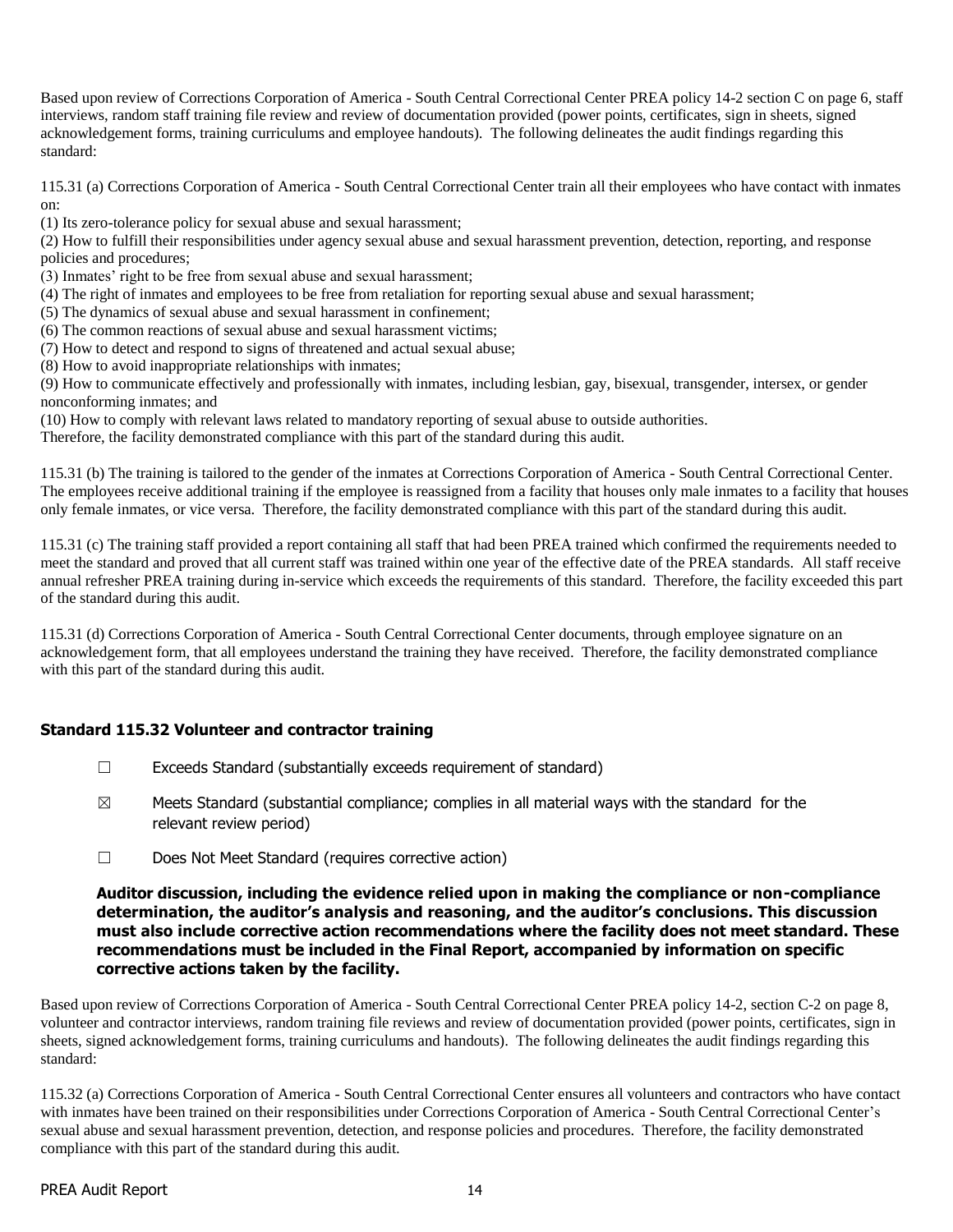115.32 (b) The level and type of training provided to volunteers and contractors is based on the services they provide and level of contact they have with inmates, but all volunteers and contractors who have contact with inmates are notified of Corrections Corporation of America - South Central Correctional Center's zero-tolerance policy 14-2 regarding sexual abuse and sexual harassment and their requirements to report such incidents. Therefore, the facility demonstrated compliance with this part of the standard during this audit.

115.32 (c) Corrections Corporation of America - South Central Correctional Center documents through signature on an acknowledgement form that volunteers and contractors understand the training they have received. Therefore, the facility demonstrated compliance with this part of the standard during this audit.

# **Standard 115.33 Inmate education**

- ☐ Exceeds Standard (substantially exceeds requirement of standard)
- $\boxtimes$  Meets Standard (substantial compliance; complies in all material ways with the standard for the relevant review period)
- ☐ Does Not Meet Standard (requires corrective action)

**Auditor discussion, including the evidence relied upon in making the compliance or non-compliance determination, the auditor's analysis and reasoning, and the auditor's conclusions. This discussion must also include corrective action recommendations where the facility does not meet standard. These recommendations must be included in the Final Report, accompanied by information on specific corrective actions taken by the facility.**

Based on review of the Corrections Corporation of America - South Central Correctional Center PREA policy 14-2, section I-1 and 2 on pages 13 and 14, the Inmate Handbook, PREA Pamphlets, Facility Orientation, PREA Posters, and the PREA video; as well as interviews with random inmates and staff. The following delineates the audit findings regarding this standard:

115.33 (a) During the intake process, inmates receive information explaining Corrections Corporation of America - South Central Correctional Center's zero-tolerance policy regarding sexual abuse and sexual harassment and how to report incidents or suspicions of sexual abuse or sexual harassment. Therefore, the facility demonstrated compliance with this part of the standard during this audit.

115.33 (b) Within 30 days of intake, Corrections Corporation of America - South Central Correctional Center is required by policy to provide comprehensive education to the inmates, administered by video, regarding their rights to be free from sexual abuse and sexual harassment and to be free from retaliation for reporting such incidents, and regarding agency policies and procedures for responding to such incidents. However, due to receiving inconsistent answers during the inmate interviews and inconsistent documentation in the offender files regarding the 30-day comprehensive education. The auditors required the facility to provide an additional showing of the video to all the inmates housed at the facility and to provide documentation of attendance. During the 30-day interim report writing period the facility provided the documentation satisfying this requirement. Therefore, the facility demonstrated compliance with this part of the standard during this audit.

115.33 (c) Corrections Corporation of America - South Central Correctional Center shall provide per policy such education within one year of the effective date of the PREA standards to all its inmates, and shall provide education to inmates upon transfer as required by this standard. However, due to receiving inconsistent answers during the inmate interviews and inconsistent documentation in the offender files regarding the 30-day comprehensive education. The auditors required the facility to provide an additional showing of the video to all the inmates housed at the facility and to provide documentation of attendance. During the 30-day interim report writing period the facility provided the documentation satisfying this requirement. Therefore, the facility demonstrated compliance with this part of the standard during this audit.

115.33 (d) Corrections Corporation of America - South Central Correctional Center provides inmate education in formats accessible to all inmates, including those who are limited English proficient, deaf, visually impaired, or otherwise disabled, as well as to inmates who have limited reading skills. The facility has an agreement with Language Line Interpreter Services as well as TDD phones to assist inmates with these disabilities. Therefore, the facility demonstrated compliance with this part of the standard during this audit.

115.33 (e) There was some documentation provided of the inmate's participation in PREA educational sessions as required by this part of the standard. However, due to receiving inconsistent documentation in the offender files regarding the 30-day comprehensive education. The auditors required the facility to provide an additional showing of the video to all the inmates housed at the facility and to provide documentation of attendance. During the 30-day interim report writing period the facility provided the documentation satisfying this requirement. Therefore, the facility demonstrated compliance with this part of the standard during this audit.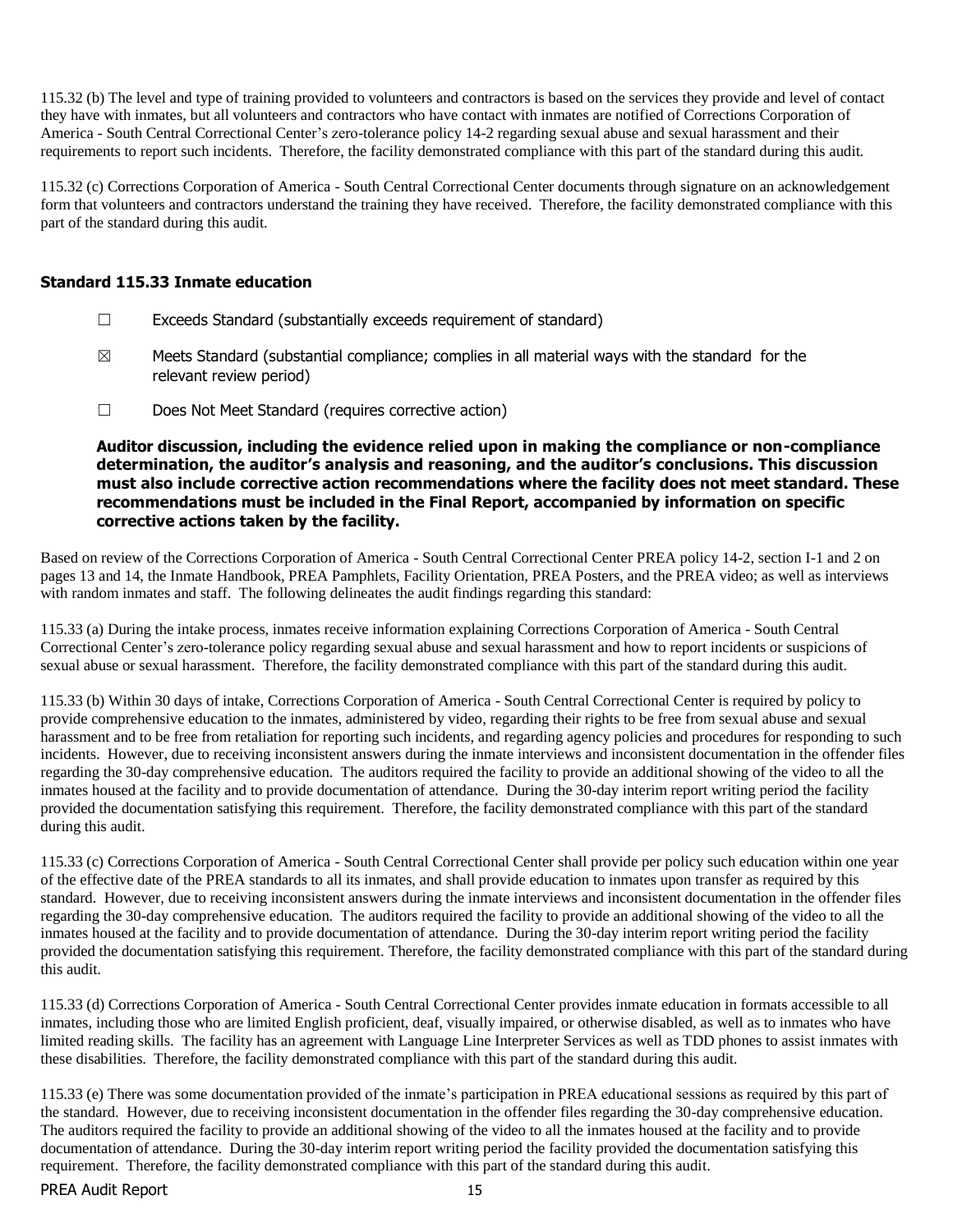115.33 (f) Corrections Corporation of America - South Central Correctional Center does provide the inmates with posters, pamphlets, and an inmate handbook in English and Spanish outlining the zero-tolerance policy regarding sexual abuse and sexual harassment and how to report incidents or suspicions of sexual abuse or sexual harassment. Therefore, the facility demonstrated compliance with this part of the standard during this audit.

# **Standard 115.34 Specialized training: Investigations**

- ☐ Exceeds Standard (substantially exceeds requirement of standard)
- $\boxtimes$  Meets Standard (substantial compliance; complies in all material ways with the standard for the relevant review period)
- ☐ Does Not Meet Standard (requires corrective action)

**Auditor discussion, including the evidence relied upon in making the compliance or non-compliance determination, the auditor's analysis and reasoning, and the auditor's conclusions. This discussion must also include corrective action recommendations where the facility does not meet standard. These recommendations must be included in the Final Report, accompanied by information on specific corrective actions taken by the facility.**

Based on review of the Corrections Corporation of America - South Central Correctional Center PREA policy 14-2, section b - i on page 7 as well as the PREA Specialized Investigator Training curriculums provided, Investigators training file review and investigative staff interviews. The following delineates the audit findings regarding this standard:

115.34 (a) In addition to the general training provided to all employees Corrections Corporation of America - South Central Correctional Center ensures that the investigators have received training in conducting investigations in confinement settings. Therefore, the facility demonstrated compliance with this part of the standard during this audit.

115.34 (b) Specialized training includes techniques for interviewing sexual abuse victims, proper use of Miranda and Garrity warnings, sexual abuse evidence collection in confinement settings, and the criteria and evidence required to substantiate a case for administrative action or prosecution referral. Therefore, the facility demonstrated compliance with this part of the standard during this audit.

115.34 (c) Corrections Corporation of America - South Central Correctional Center maintains documentation that agency investigators have completed the required specialized training in conducting sexual abuse investigations. Therefore, the facility demonstrated compliance with this part of the standard during this audit.

# **Standard 115.35 Specialized training: Medical and mental health care**

- $\Box$  Exceeds Standard (substantially exceeds requirement of standard)
- $\boxtimes$  Meets Standard (substantial compliance; complies in all material ways with the standard for the relevant review period)
- ☐ Does Not Meet Standard (requires corrective action)

**Auditor discussion, including the evidence relied upon in making the compliance or non-compliance determination, the auditor's analysis and reasoning, and the auditor's conclusions. This discussion must also include corrective action recommendations where the facility does not meet standard. These recommendations must be included in the Final Report, accompanied by information on specific corrective actions taken by the facility.**

Based on review of the Corrections Corporation of America - South Central Correctional Center PREA policy 14-2, section b - ii on page 7 as well as the PREA Specialized Medical/Mental Health training video and curriculum provided, training file review and staff interviews. The following delineates the audit findings regarding this standard:

115.35 (a) Corrections Corporation of America - South Central Correctional Center PREA policy as well as the PREA Specialized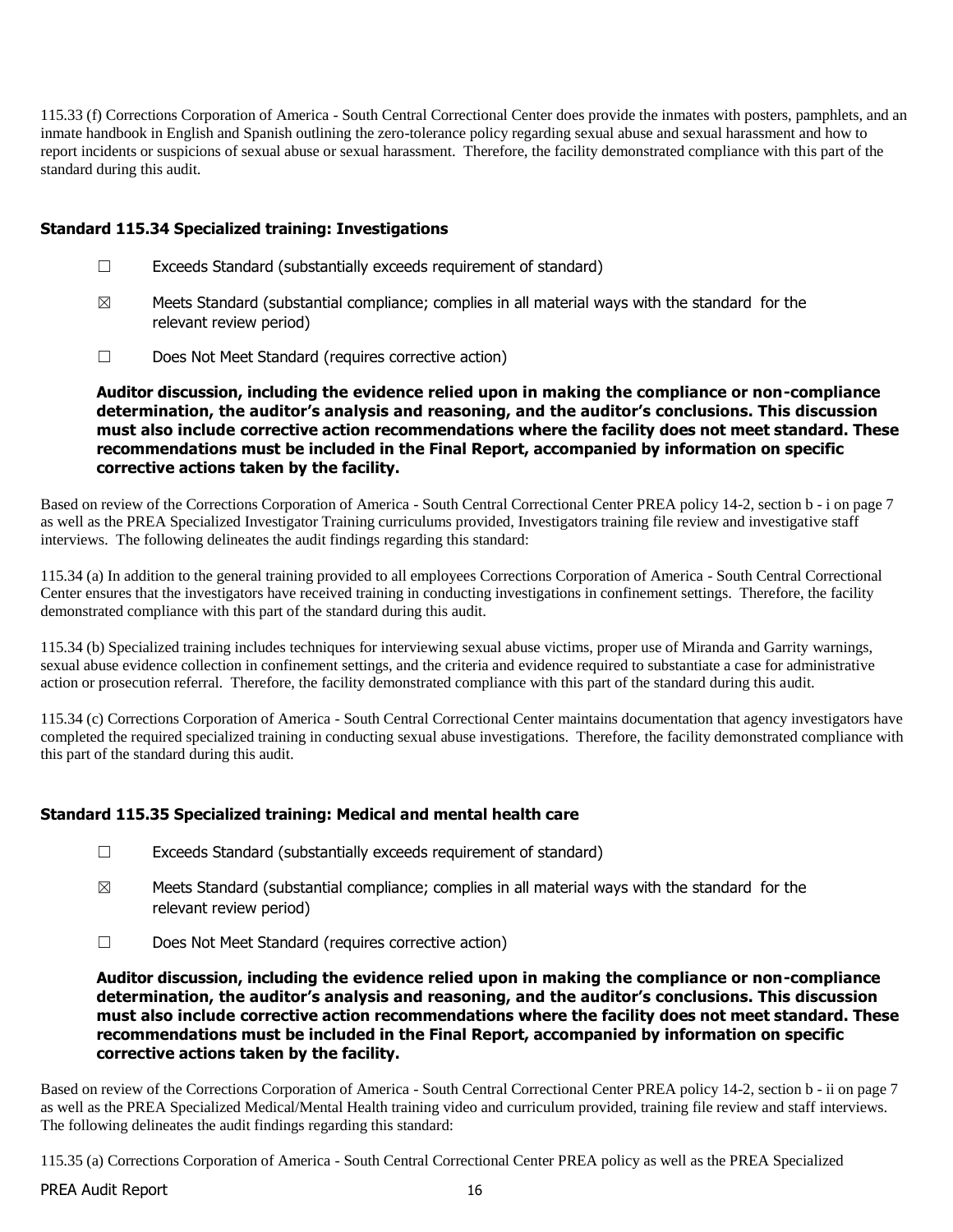Medical/Mental Health training video, curriculum provided, training file review and staff interviews revealed the agency has provided specialized training to all its medical and mental health staff on how to detect and assess signs of sexual abuse and sexual harassment, how to preserve physical evidence, how to respond effectively and professionally to victims of sexual abuse and sexual harassment and how to report allegations of sexual abuse and sexual harassment. Therefore, the facility demonstrated compliance with this part of the standard during this audit.

115.35 (b) The medical staff at this facility does not conduct forensic exams they are provided at the local hospital. Therefore, this part of the standard is not applicable to this facility.

115.35 (c) The agency maintains documentation that all medical and mental health practitioners have received specialized training. Therefore, the facility demonstrated compliance with this part of the standard during this audit.

115.35 (d) Medical and mental health care practitioners also receive the annual training mandated for all employees, contractors, and volunteers. Therefore, the facility demonstrated compliance with this part of the standard during this audit.

# **Standard 115.41 Screening for risk of victimization and abusiveness**

- ☐ Exceeds Standard (substantially exceeds requirement of standard)
- $\boxtimes$  Meets Standard (substantial compliance; complies in all material ways with the standard for the relevant review period)
- ☐ Does Not Meet Standard (requires corrective action)

**Auditor discussion, including the evidence relied upon in making the compliance or non-compliance determination, the auditor's analysis and reasoning, and the auditor's conclusions. This discussion must also include corrective action recommendations where the facility does not meet standard. These recommendations must be included in the Final Report, accompanied by information on specific corrective actions taken by the facility.**

Based on Corrections Corporation of America - South Central Correctional Center PREA policy 14-2 section H on pages 12 and 13, inmate and staff interviews, inmate file reviews, a review of the 14-2B objective "Initial and 30 day PREA Screening Assessment" form and the Tennessee Department of Corrections electronic screening instrument. The facility was utilizing the Corrections Corporation of America's paper screening instrument as well as the Tennessee Department of Corrections electronic screening instrument duplicating work for staff. The auditors suggested and the PREA Coordinator agreed that the facility should utilize the Tennessee Department of Corrections electronic instrument that drives housing and program placement based on risk screening data entered alleviating any unintentional placements. The facility staff is to be commended for their response to this suggestion and for providing documentation that all inmates were rescreened on the Tennessee Department of Corrections electronic instrument during the 30-day interim report period. Therefore, the following delineates the audit findings regarding this standard:

115.41 (a) Corrections Corporation of America - South Central Correctional Center ensures that all inmates are assessed during intake and upon transfer to another facility for risk of being sexually abused by other inmates or sexually abusive toward other inmates. Therefore, the facility demonstrated compliance with this part of the standard during this audit.

115.41 (b) The Corrections Corporation of America - South Central Correctional Center provided documentation proving compliance with the standard that all inmates are screened for their risk of being sexually abused by other inmates or being sexually abusive toward other inmates normally upon intake but no later than 72 hours of arrival at the facility. Therefore, the facility demonstrated compliance with this part of the standard during this audit.

115.41 (c) Based on the documentation provided and inmate file reviews the facility utilizes an objective screening instrument that covers all aspects of this standard. Therefore, the facility demonstrated compliance with this part of the standard during this audit.

115.41 (d) The intake screening instrument used considers, at a minimum, the following criteria to assess inmates for risk of sexual victimization:

- (1) Whether the inmate has a mental, physical, or developmental disability;
- (2) The age of the inmate;
- (3) The physical build of the inmate;
- (4) Whether the inmate has previously been incarcerated;
- (5) Whether the inmate's criminal history is exclusively nonviolent;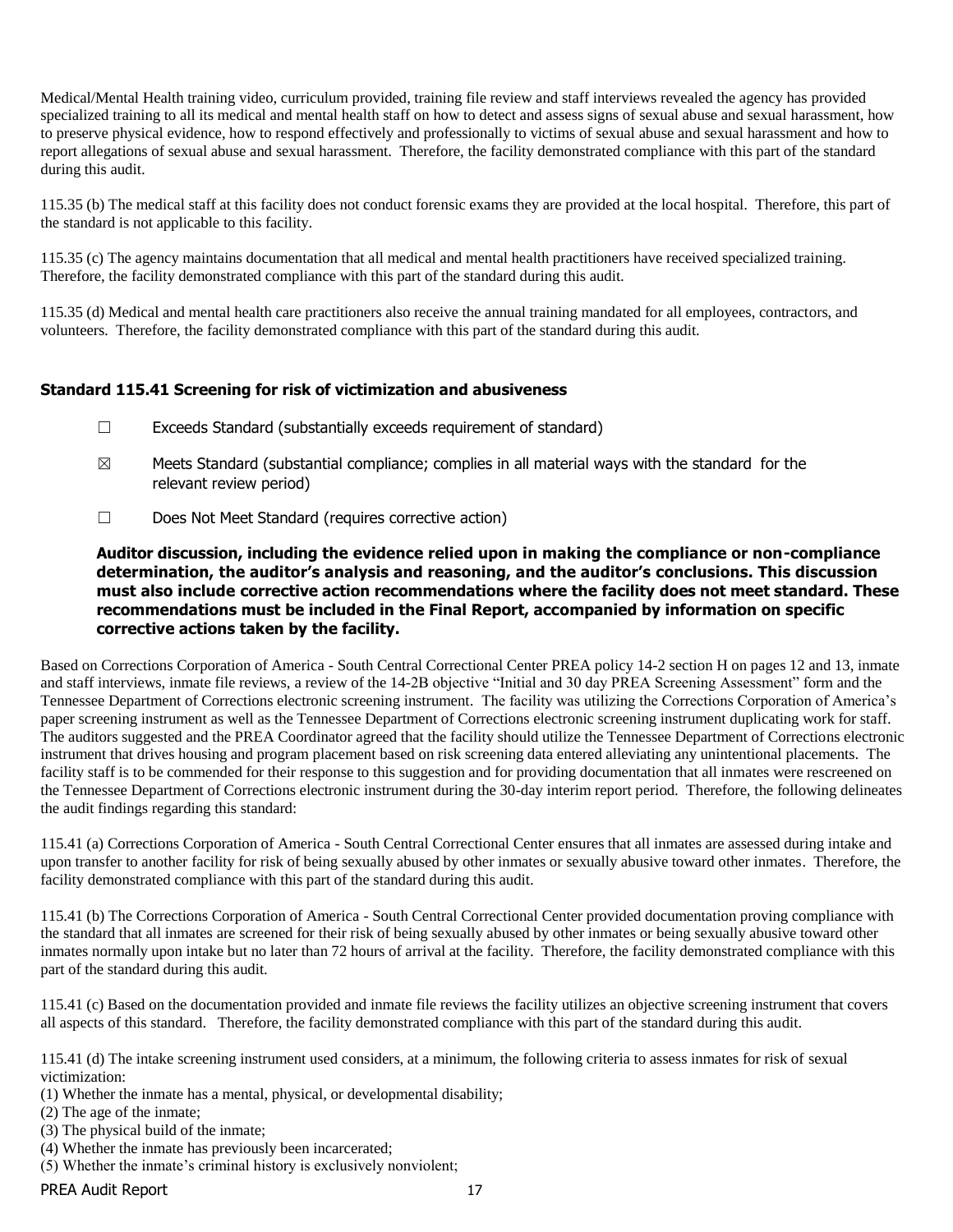- (6) Whether the inmate has prior convictions for sex offenses against an adult or child;
- (7) Whether the inmate is or is perceived to be gay, lesbian, bisexual, transgender, intersex, or gender nonconforming;
- (8) Whether the inmate has previously experienced sexual victimization;
- (9) The inmate's own perception of vulnerability; and
- (10) Whether the inmate is detained solely for civil immigration purposes.

Therefore, the facility demonstrated compliance with this part of the standard during this audit.

115.41 (e) The initial screening considers prior acts of sexual abuse, prior convictions for violent offenses, and history of prior institutional violence or sexual abuse, as known to Corrections Corporation of America - South Central Correctional Center, in assessing inmates for risk of being sexually abusive. Therefore, the facility demonstrated compliance with this part of the standard during this audit.

115.41 (f) Within 30 days from the inmate's arrival, the Corrections Corporation of America - South Central Correctional Center will reassess the inmate's risk of victimization or abusiveness based upon any additional, relevant information received by Corrections Corporation of America - South Central Correctional Center since the intake screening. Therefore, the facility demonstrated compliance with this part of the standard during this audit.

115.41 (g) Corrections Corporation of America - South Central Correctional Center will reassess an inmate's risk level when warranted due to a referral, request, incident of sexual abuse, or receipt of additional information that bears on the inmate's risk of sexual victimization or abusiveness. Therefore, the facility demonstrated compliance with this part of the standard during this audit.

115.41 (h) Corrections Corporation of America - South Central Correctional Center does not discipline inmates for refusing to answer screening questions or not disclosing complete information. Therefore, the facility demonstrated compliance with this part of the standard during this audit.

115.41 (i) Corrections Corporation of America - South Central Correctional Center implements appropriate controls on the dissemination of responses to questions asked pursuant to this standard in order to ensure that sensitive information is not exploited to the inmate's detriment by staff or other inmates. Based on policy review, interview with the Warden, and interviews with the staff responsible for completing the screening, all information gathered on the screening instrument is restricted to staff making housing, work and program assignments. Therefore, the facility demonstrated compliance with this part of the standard during this audit.

# **Standard 115.42 Use of screening information**

- $\Box$  Exceeds Standard (substantially exceeds requirement of standard)
- $\boxtimes$  Meets Standard (substantial compliance; complies in all material ways with the standard for the relevant review period)
- ☐ Does Not Meet Standard (requires corrective action)

# **Auditor discussion, including the evidence relied upon in making the compliance or non-compliance determination, the auditor's analysis and reasoning, and the auditor's conclusions. This discussion must also include corrective action recommendations where the facility does not meet standard. These recommendations must be included in the Final Report, accompanied by information on specific corrective actions taken by the facility.**

Based on Corrections Corporation of America - South Central Correctional Center PREA policy 14-2 section J on pages 14 and 15, inmate and staff interviews, inmate file reviews, a review of the 14-2B objective "Initial and 30 day PREA Screening Assessment" form and the Tennessee Department of Corrections electronic screening instrument. The facility was utilizing the Corrections Corporation of America's paper screening instrument as well as the Tennessee Department of Corrections electronic screening instrument duplicating work for staff. The auditors suggested and the PREA Coordinator agreed that the facility should utilize the Tennessee Department of Corrections electronic instrument that drives housing and program placement based on risk screening data entered alleviating any unintentional placements. The facility staff is to be commended for their response to this suggestion and for providing documentation that all inmates were rescreened on the Tennessee Department of Corrections electronic instrument during the 30-day interim report period. Therefore, the following delineates the audit findings regarding this standard:

115.42 (a) Corrections Corporation of America - South Central Correctional Center uses information from the risk screening to decide housing, bed, work, education, and program assignments with the goal of keeping separate those inmates at high risk of being sexually victimized from those at high risk of being sexually abusive. Therefore, the facility demonstrated compliance with this part of the standard during this audit.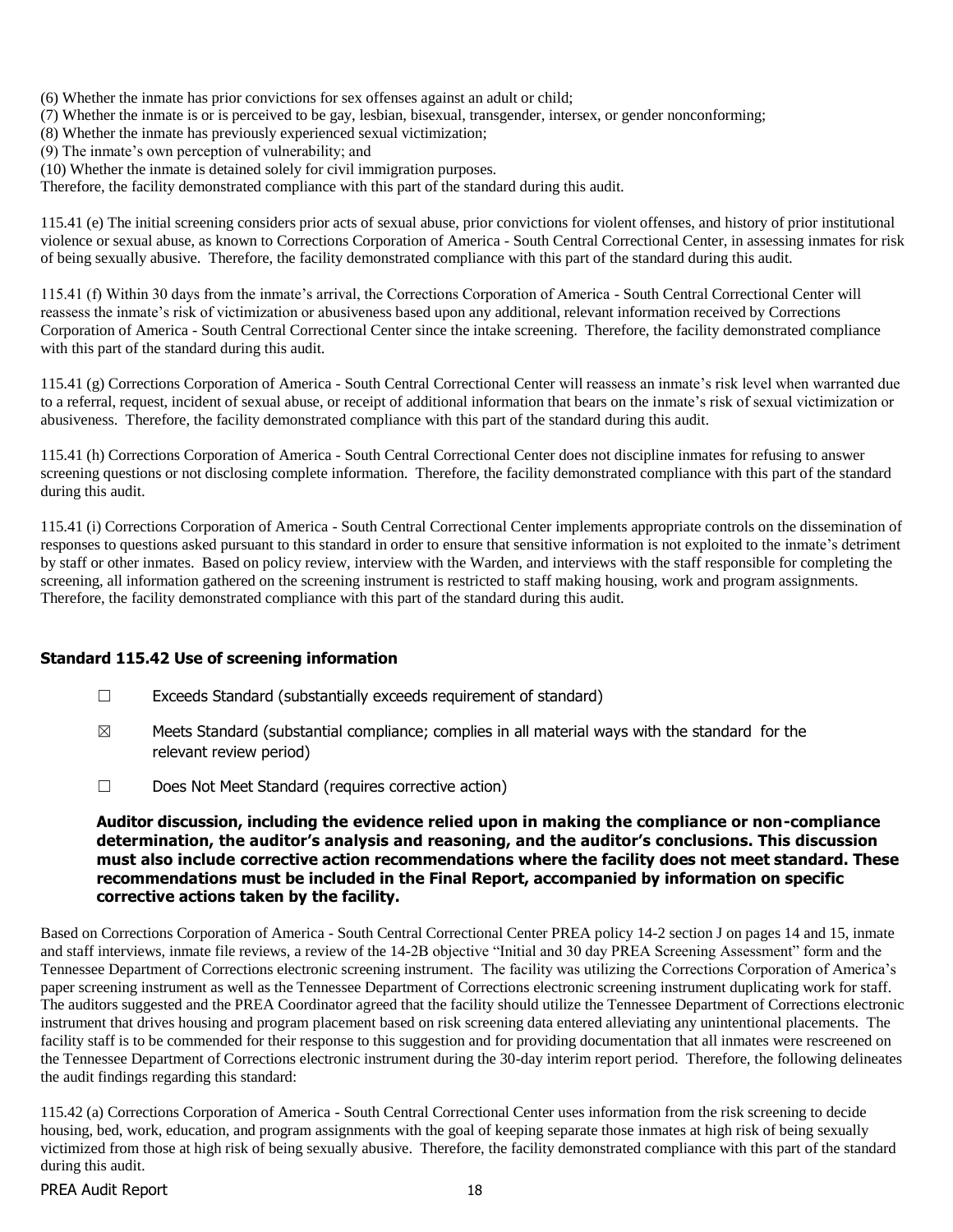115.42 (b) Corrections Corporation of America - South Central Correctional Center makes individualized determinations about how to ensure the safety of each inmate. Therefore, the facility demonstrated compliance with this part of the standard during this audit.

115.42 (c) Corrections Corporation of America - South Central Correctional Center outlines the procedures to be followed in deciding whether to assign a transgender inmate to a facility for male or female inmates, and the process for making housing and programming assignments, on case by case basis as required by this standard. Based on interviews with the LBGTI inmates housed at this facility they both stated they felt safe at the facility and staff considers their safety when making housing and programming assignments. They both stated their case manager meets with them frequently and inquiries about their safety. Therefore, the facility demonstrated compliance with this part of the standard during this audit.

115.42 (d) Corrections Corporation of America - South Central Correctional Center outlines the procedures for placement and programming assignments of each transgender or intersex inmate being reassessed at least twice per year to review any threats to safety experienced by the inmate as required by this standard. Based on interviews with the LBGTI inmates housed at this facility they both stated they felt safe at the facility and staff considers their safety when making housing and programming assignments. They both stated their case manager meets with them more frequent than ever six months to inquire about their safety. Documentation provided revealed that a review is conducted and documented every six months as required. Therefore, the facility demonstrated compliance with this part of the standard during this audit.

115.42 (e) Corrections Corporation of America - South Central Correctional Center requires that a transgender and intersex inmate's own views regarding their own safety be given serious consideration. Both LBGTI inmates stated they felt safe at the facility and that staff gave serious consideration to their safety regarding housing assignments. Therefore, the facility demonstrated compliance with this part of the standard during this audit.

115.42 (f) Corrections Corporation of America - South Central Correctional Center policy requires that transgender and intersex inmates be given the opportunity to shower separately from other inmates. Both LBGTI inmates stated they were given the opportunity but the showers are covered and give them their privacy. Therefore, the facility demonstrated compliance with this part of the standard during this audit.

115.42 (g) Corrections Corporation of America - South Central Correctional Center does not place lesbian, gay, bisexual, transgender, or intersex inmates in dedicated facilities, units, or wings solely on the basis of such identification or status, unless such placement is in a dedicated facility, unit, or wing established in connection with a consent decree, legal settlement, or legal judgment for the purpose of protecting such inmates. Therefore, the facility demonstrated compliance with this part of the standard during this audit.

# **Standard 115.43 Protective custody**

- ☐ Exceeds Standard (substantially exceeds requirement of standard)
- $\boxtimes$  Meets Standard (substantial compliance; complies in all material ways with the standard for the relevant review period)
- ☐ Does Not Meet Standard (requires corrective action)

#### **Auditor discussion, including the evidence relied upon in making the compliance or non-compliance determination, the auditor's analysis and reasoning, and the auditor's conclusions. This discussion must also include corrective action recommendations where the facility does not meet standard. These recommendations must be included in the Final Report, accompanied by information on specific corrective actions taken by the facility.**

Based on Corrections Corporation of America - South Central Correctional Center PREA policy 14-2 section J on pages 14 and 15, staff interviews, inmate interviews, and documentation review. The following delineates the audit findings regarding this standard:

115.43 (a) Inmates at high risk for sexual victimization are not placed in involuntary segregated housing unless an assessment of all available alternatives has been made, and a determination has been made that there is no available alternative means of separation from likely abusers. The Corrections Corporation of America - South Central Correctional Center policy outlines the procedures to ensure compliance with this standard. Staff and inmate interviews revealed no incidents of involuntary segregated housing being used for this purpose during the past 12 months at this facility. Therefore, the facility demonstrated compliance with this part of the standard during this audit.

PREA Audit Report 19 115.43 (b) Inmates placed in segregated housing for this purpose have access to programs, privileges, education, and work opportunities to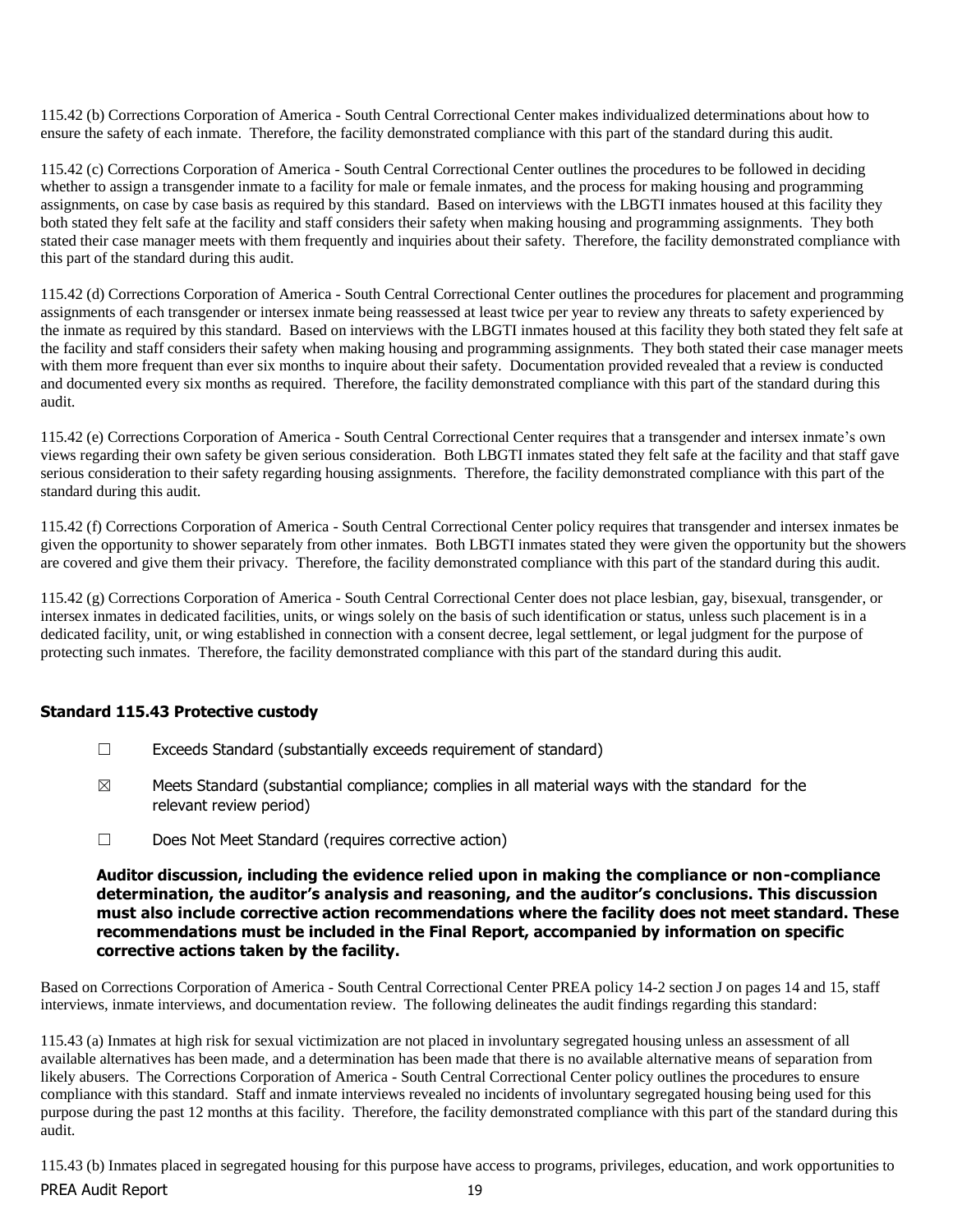the extent possible. If Corrections Corporation of America - South Central Correctional Center restricts access to programs, privileges, education, or work opportunities, Corrections Corporation of America - South Central Correctional Center documents the opportunities that have been limited, the duration of the limitation; and the reasons for such limitations. Therefore, the facility demonstrated compliance with this part of the standard during this audit.

115.43 (c) Corrections Corporation of America - South Central Correctional Center assigns such inmates to involuntary segregated housing only until an alternative means of separation from likely abusers can be arranged, and such an assignment does not ordinarily exceed a period of 30 days. Therefore, the facility demonstrated compliance with this part of the standard during this audit.

115.43 (d) If an involuntary segregated housing assignment is made, Corrections Corporation of America - South Central Correctional Center clearly documents the basis for the facilities' concern for the inmate's safety; and the reason why no alternative means of separation can be arranged. Therefore, the facility demonstrated compliance with this part of the standard during this audit.

115.43 (e) Corrections Corporation of America - South Central Correctional Center requires a 30-day review to determine whether there is a continuing need for separation from the general population. Therefore, the facility demonstrated compliance with this part of the standard during this audit.

# **Standard 115.51 Inmate reporting**

- ☐ Exceeds Standard (substantially exceeds requirement of standard)
- $\boxtimes$  Meets Standard (substantial compliance; complies in all material ways with the standard for the relevant review period)
- ☐ Does Not Meet Standard (requires corrective action)

**Auditor discussion, including the evidence relied upon in making the compliance or non-compliance determination, the auditor's analysis and reasoning, and the auditor's conclusions. This discussion must also include corrective action recommendations where the facility does not meet standard. These recommendations must be included in the Final Report, accompanied by information on specific corrective actions taken by the facility.**

Based on Corrections Corporation of America - South Central Correctional Center PREA policy 14-2 section L on pages 16 and 17, the Inmate Handbook, PREA pamphlets, and posters provided to inmates were utilized to verify compliance with this standard. Staff and inmate interviews verified the inmates have multiple internal ways to report incidents of sexual abuse or sexual harassment. They can report verbally, in writing, dialing the hotline provided and/or through report of a third party. The following delineates the audit findings regarding this standard:

115.51 (a) Corrections Corporation of America - South Central Correctional Center PREA policy outlines multiple internal ways for inmates to report incidents of abuse or harassment. They can report verbally, in writing, dialing the hotline provided and/or through report of a third party. Therefore, the facility demonstrated compliance with this part of the standard during this audit.

115.51 (b) Corrections Corporation of America - South Central Correctional Center provides at least one way for inmates to report abuse or harassment to a public or private entity or office that is not part of Corrections Corporation of America - South Central Correctional Center, and that is able to receive and immediately forward inmate reports of sexual abuse and sexual harassment to agency officials, allowing the inmate to remain anonymous upon request. The Corrections Corporation of America - South Central Correctional Center has provided the phone numbers for the Avalon Rape Crisis Center and the Center of Hope to the inmates satisfying the requirements of this standard. Therefore, the facility demonstrated compliance with this part of the standard during this audit.

115.51 (c) Corrections Corporation of America - South Central Correctional Center PREA policy 14-2 section L-2 page 17 requires all staff to accept reports made verbally, in writing, anonymously and from third parties. All allegations shall be promptly documented in an incident report and reported to the supervisor. Therefore, the facility demonstrated compliance with this part of the standard during this audit.

115.51 (d) Corrections Corporation of America - South Central Correctional Center staff may privately report sexual abuse and sexual harassment to the Warden, a supervisor, PREA manager, or the agencies ethics hotline at the corporate office. Therefore, the facility demonstrated compliance with this part of the standard during this audit.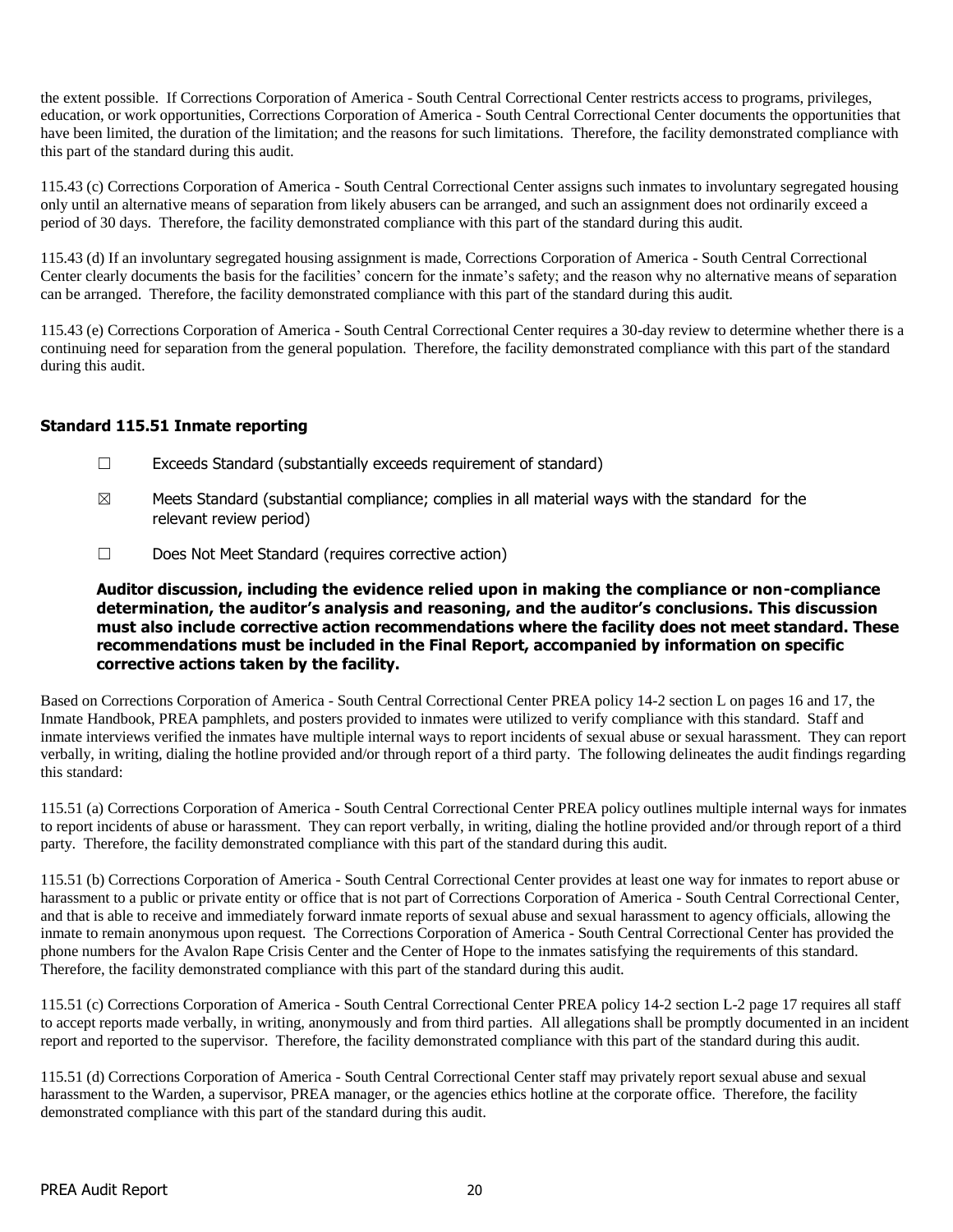# **Standard 115.52 Exhaustion of administrative remedies**

- ☐ Exceeds Standard (substantially exceeds requirement of standard)
- $\Box$  Meets Standard (substantial compliance; complies in all material ways with the standard for the relevant review period)
- ☐ Does Not Meet Standard (requires corrective action)
- $\boxtimes$  Not Applicable (Exempt)

**Auditor discussion, including the evidence relied upon in making the compliance or non-compliance determination, the auditor's analysis and reasoning, and the auditor's conclusions. This discussion must also include corrective action recommendations where the facility does not meet standard. These recommendations must be included in the Final Report, accompanied by information on specific corrective actions taken by the facility.**

The Corrections Corporation of America - South Central Correctional Center PREA policy 14-2, L on page 17 does not require an inmate to submit a grievance or allow a PREA incident reported on a grievance to be processed through the facility's grievance process. Should a report be submitted, it is the policy to immediately forward the complaint to the Investigator or the Administrative Duty Officer on duty. Therefore, this standard was found not applicable and the facility is exempt.

#### **Standard 115.53 Inmate access to outside confidential support services**

- $\Box$  Exceeds Standard (substantially exceeds requirement of standard)
- $\boxtimes$  Meets Standard (substantial compliance; complies in all material ways with the standard for the relevant review period)
- ☐ Does Not Meet Standard (requires corrective action)

**Auditor discussion, including the evidence relied upon in making the compliance or non-compliance determination, the auditor's analysis and reasoning, and the auditor's conclusions. This discussion must also include corrective action recommendations where the facility does not meet standard. These recommendations must be included in the Final Report, accompanied by information on specific corrective actions taken by the facility.**

Based on Corrections Corporation of America - South Central Correctional Center PREA policy section F on page 10, staff interviews, inmate interviews and documentation review. The following delineates the audit findings regarding this standard:

115.53 (a) The facility has entered into a Memorandum of Understanding with the Avalon Rape Crisis Center and the Center of Hope which agrees to provide confidential outside victim advocacies services to the inmates at Corrections Corporation of America - South Central Correctional Center. The mailing address and telephone number for these agencies are made available to all inmates at the facility. Corrections Corporation of America - South Central Correctional Center enables reasonable communication between inmates and these organizations and agencies, in as confidential a manner as possible. The services of these victim advocates have not been requested or used by the inmates during this audit cycle, verified by phone call. Therefore, the facility demonstrated compliance with this part of the standard during this audit.

115.53 (b) Corrections Corporation of America - South Central Correctional Center informs inmates, prior to giving them access, of the extent to which such communications will be monitored and the extent to which reports of abuse will be forwarded to authorities in accordance with mandatory reporting laws. Therefore, the facility demonstrated compliance with this part of the standard during this audit.

115.53 (c) Corrections Corporation of America - South Central Correctional Center has entered into a Memorandum of Understanding with the Avalon Rape Crisis Center and the Center of Hope and has maintained a Memorandum of Understanding with these victim advocates. Therefore, the facility demonstrated compliance with this part of the standard during this audit.

# **Standard 115.54 Third-party reporting**

PREA Audit Report 21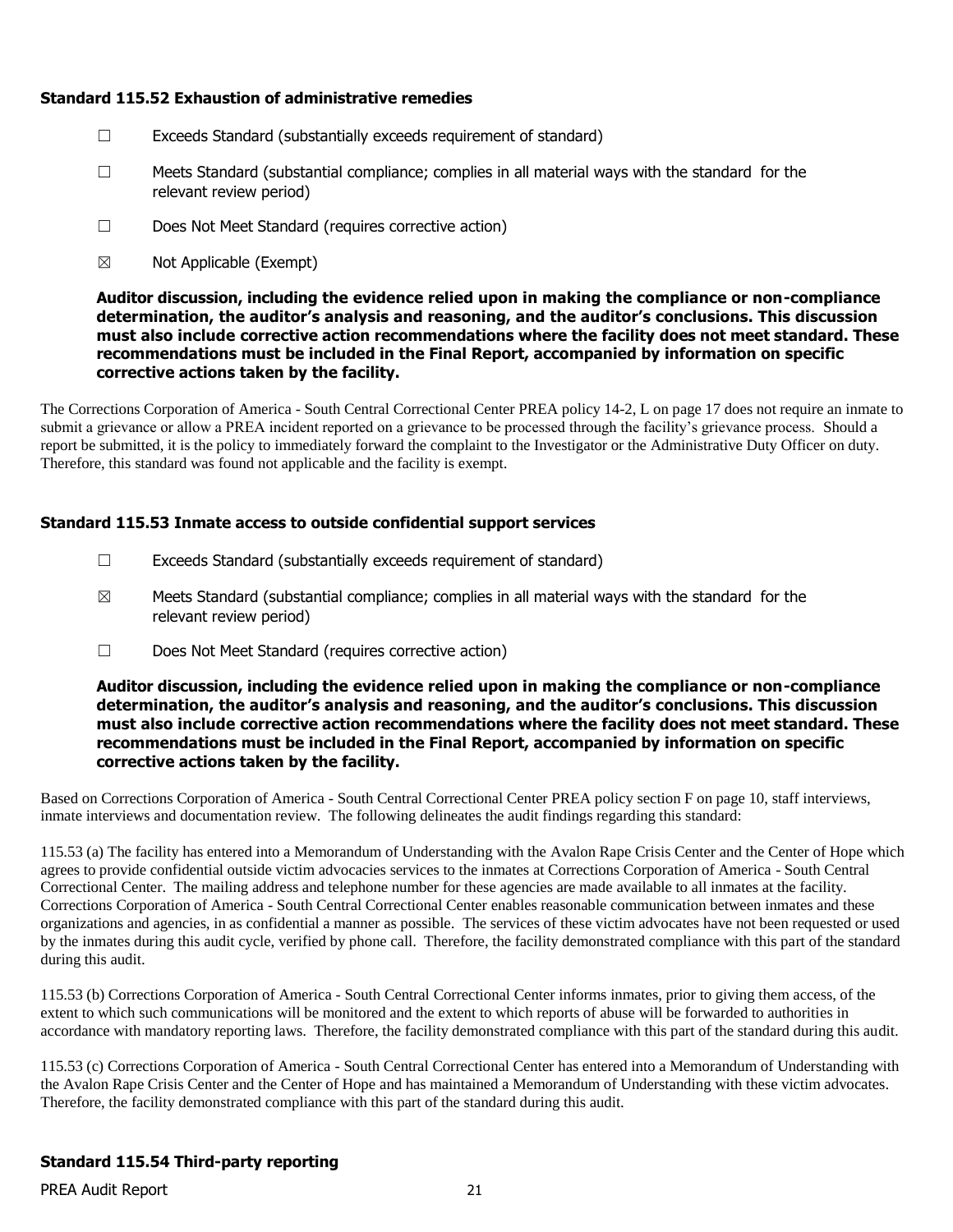- $\Box$  Exceeds Standard (substantially exceeds requirement of standard)
- $\boxtimes$  Meets Standard (substantial compliance; complies in all material ways with the standard for the relevant review period)
- ☐ Does Not Meet Standard (requires corrective action)

### **Auditor discussion, including the evidence relied upon in making the compliance or non-compliance determination, the auditor's analysis and reasoning, and the auditor's conclusions. This discussion must also include corrective action recommendations where the facility does not meet standard. These recommendations must be included in the Final Report, accompanied by information on specific corrective actions taken by the facility.**

Based on the review of Corrections Corporation of America - South Central Correctional Center PREA policy 14-2 section L, on pages 17 and 18 as well as a review of the agency website outlining third party reporting. The following delineates the audit findings regarding this standard:

115.54 (a) The agency provides multiple methods for receiving third-party reports of sexual abuse and sexual harassment on the agency website at: [www.cca.com.](http://www.cca.com/) The information available on the website explains how to report sexual abuse and sexual harassment on behalf of an inmate. The facility takes all reports seriously no matter how they are received and investigates each reported incident. Therefore, the facility demonstrated compliance with this part of the standard during this audit.

# **Standard 115.61 Staff and agency reporting duties**

- $\Box$  Exceeds Standard (substantially exceeds requirement of standard)
- $\boxtimes$  Meets Standard (substantial compliance; complies in all material ways with the standard for the relevant review period)
- ☐ Does Not Meet Standard (requires corrective action)

#### **Auditor discussion, including the evidence relied upon in making the compliance or non-compliance determination, the auditor's analysis and reasoning, and the auditor's conclusions. This discussion must also include corrective action recommendations where the facility does not meet standard. These recommendations must be included in the Final Report, accompanied by information on specific corrective actions taken by the facility.**

Based on Corrections Corporation of America - South Central Correctional Center PREA policy 14-2 section L on pages 17 and 18, staff interviews, and documentation provided. The following delineates the audit findings regarding this standard:

115.61 (a) Corrections Corporation of America - South Central Correctional Center requires all staff to report immediately and according to agency policy any knowledge, suspicion, or information regarding an incident of sexual abuse or sexual harassment that occurred in a facility, whether or not it is part of Corrections Corporation of America - South Central Correctional Center; retaliation against inmates or staff who reported such an incident; and any staff neglect or violation of responsibilities that may have contributed to an incident or retaliation. Therefore, the facility demonstrated compliance with this part of the standard during this audit.

115.61 (b) Corrections Corporation of America - South Central Correctional Center requires apart from reporting to designated supervisors or officials, staff do not reveal any information related to a sexual abuse report to anyone other than to the extent necessary, as specified in agency policy, to make treatment, investigation, and other security and management decisions. However, due to inconsistent answers regarding confidentiality related to PREA allegations the auditors required additional staff training to ensure consistency. During the 30-day interim report writing period the facility provided documentation of staff being retrained in this area satisfying this requirement. Therefore, the facility demonstrated compliance with this part of the standard during this audit.

115.61 (c) Corrections Corporation of America - South Central Correctional Center requires medical and mental health practitioners to report sexual abuse immediately to the security staff supervisor. Medical and mental health practitioners are required to inform the inmates of their duty to report, and the limitations of confidentially, at the initiation of services. Therefore, the facility demonstrated compliance with this part of the standard during this audit.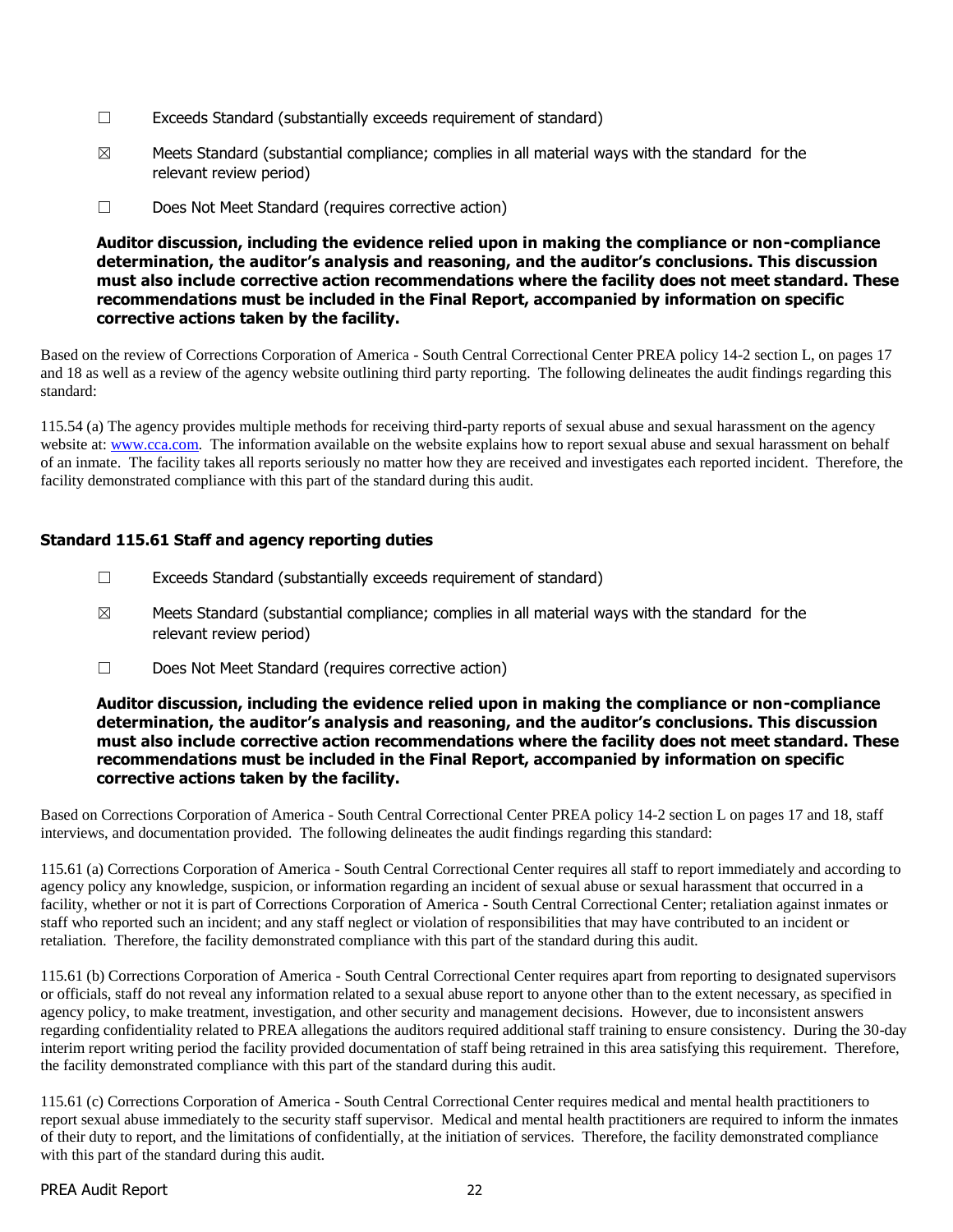115.61 (d) If the alleged victim is under the age of 18 or considered a vulnerable adult under a State or local vulnerable persons statute, Corrections Corporation of America - South Central Correctional Center reports the allegation to the designated state or local services agency. Therefore, the facility demonstrated compliance with this part of the standard during this audit.

115.61 (e) Corrections Corporation of America - South Central Correctional Center reports all allegations of sexual abuse and sexual harassment, including third-party and anonymous reports, to the facility investigator as required. Therefore, the facility demonstrated compliance with this part of the standard during this audit.

# **Standard 115.62 Agency protection duties**

- ☐ Exceeds Standard (substantially exceeds requirement of standard)
- $\boxtimes$  Meets Standard (substantial compliance; complies in all material ways with the standard for the relevant review period)
- ☐ Does Not Meet Standard (requires corrective action)

**Auditor discussion, including the evidence relied upon in making the compliance or non-compliance determination, the auditor's analysis and reasoning, and the auditor's conclusions. This discussion must also include corrective action recommendations where the facility does not meet standard. These recommendations must be included in the Final Report, accompanied by information on specific corrective actions taken by the facility.**

Based on Corrections Corporation of America - South Central Correctional Center PREA policy 14-2 on page 1, staff interviews, and documentation provided. The following delineates the audit findings regarding this standard:

115.62 (a) Policy and staff training requires all staff to take immediate action and staff acknowledged during their interviews the requirement of all staff to protect inmates when it is learned that an inmate at the Corrections Corporation of America - South Central Correctional Center is subject to a substantial risk of imminent sexual abuse. Therefore, the facility demonstrated compliance with this part of the standard during this audit.

# **Standard 115.63 Reporting to other confinement facilities**

- ☐ Exceeds Standard (substantially exceeds requirement of standard)
- $\boxtimes$  Meets Standard (substantial compliance; complies in all material ways with the standard for the relevant review period)
- ☐ Does Not Meet Standard (requires corrective action)

**Auditor discussion, including the evidence relied upon in making the compliance or non-compliance determination, the auditor's analysis and reasoning, and the auditor's conclusions. This discussion must also include corrective action recommendations where the facility does not meet standard. These recommendations must be included in the Final Report, accompanied by information on specific corrective actions taken by the facility.**

Based on Corrections Corporation of America - South Central Correctional Center PREA policy 14-2 section M-3 page 20, staff interviews, and documentation provided. The following delineates the audit findings regarding this standard:

115.63 (a) Upon receiving an allegation that an inmate was sexually abused while confined at another facility, the head of Corrections Corporation of America - South Central Correctional Center that received the allegation notifies the head of the facility or appropriate office where the alleged abuse occurred. Therefore, the facility demonstrated compliance with this part of the standard during this audit.

115.63 (b) and (c) Such notification is provided as soon as possible, but no later than 72 hours after receiving the allegation, and all actions are thoroughly documented. Therefore, the facility demonstrated compliance with this part of the standard during this audit.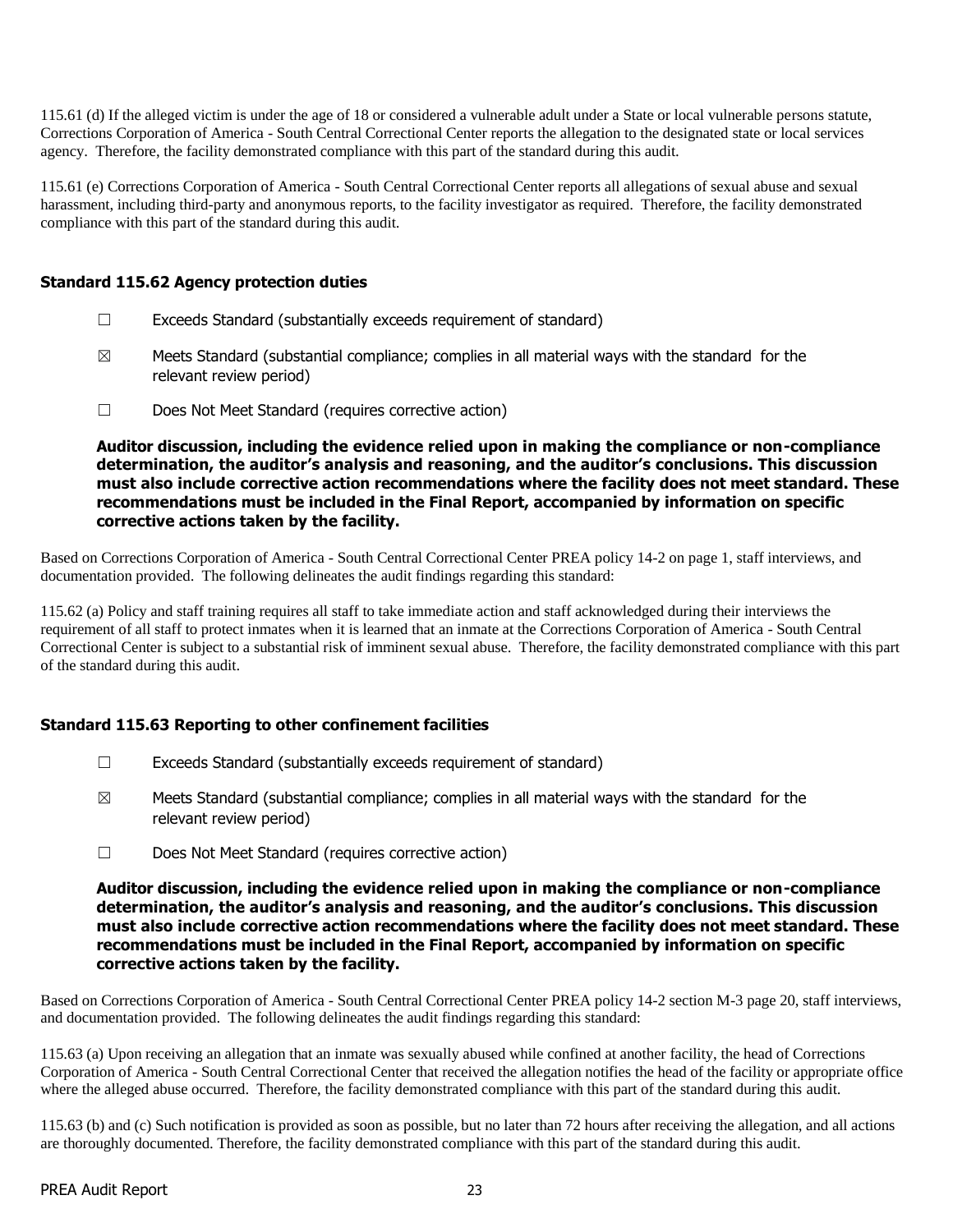115.63 (d) Upon receiving a call from an outside facility that an inmate had been sexually abused while in the custody of the Corrections Corporation of America - South Central Correctional Center, the allegation is referred immediately to the facility investigator to be investigated. Therefore, the facility demonstrated compliance with this part of the standard during this audit.

# **Standard 115.64 Staff first responder duties**

- ☐ Exceeds Standard (substantially exceeds requirement of standard)
- $\boxtimes$  Meets Standard (substantial compliance; complies in all material ways with the standard for the relevant review period)
- ☐ Does Not Meet Standard (requires corrective action)

**Auditor discussion, including the evidence relied upon in making the compliance or non-compliance determination, the auditor's analysis and reasoning, and the auditor's conclusions. This discussion must also include corrective action recommendations where the facility does not meet standard. These recommendations must be included in the Final Report, accompanied by information on specific corrective actions taken by the facility.**

Based on Corrections Corporation of America - South Central Correctional Center PREA policy 14-2, section M on pages 18 - 20, staff interviews, and documentation provided. The following delineates the audit findings regarding this standard:

115.64 (a) Corrections Corporation of America - South Central Correctional Center policy outlines the responsibilities of all staff members receiving an allegation of sexual abuse to follow these guidelines:

(1) Separate the alleged victim and abuser;

(2) Preserve and protect any crime scene until appropriate steps can be taken to collect any evidence;

(3) If the abuse occurred within a time period that still allows for the collection of physical evidence, request that the alleged victim not take any actions that could destroy physical evidence, including, as appropriate, washing, brushing teeth, changing clothes, urinating, defecating, smoking, drinking, or eating; and

(4) If the abuse occurred within a time period that still allows for the collection of physical evidence, ensure that the alleged abuser does not take any actions that could destroy physical evidence, including, as appropriate, washing, brushing teeth, changing clothes, urinating, defecating, smoking, drinking, or eating. Therefore, the facility demonstrated compliance with this part of the standard during this audit.

115.64 (b) Corrections Corporation of America - South Central Correctional Center PREA policy mandates when the first staff responder is not a security staff member, they shall advise the alleged victim not to take any actions that could destroy physical evidence, and then notify security staff immediately. The auditor confirmed compliance based on interviews with and training records of non-security staff. Therefore, the facility demonstrated compliance with this part of the standard during this audit.

# **Standard 115.65 Coordinated response**

- $\boxtimes$  Exceeds Standard (substantially exceeds requirement of standard)
- $\Box$  Meets Standard (substantial compliance; complies in all material ways with the standard for the relevant review period)
- ☐ Does Not Meet Standard (requires corrective action)

**Auditor discussion, including the evidence relied upon in making the compliance or non-compliance determination, the auditor's analysis and reasoning, and the auditor's conclusions. This discussion must also include corrective action recommendations where the facility does not meet standard. These recommendations must be included in the Final Report, accompanied by information on specific corrective actions taken by the facility.**

Based on Corrections Corporation of America - South Central Correctional Center PREA policy 14-2 section G pages 10-12, section M pages 18-21, staff interviews, and documentation provided. The following delineates the audit findings regarding this standard: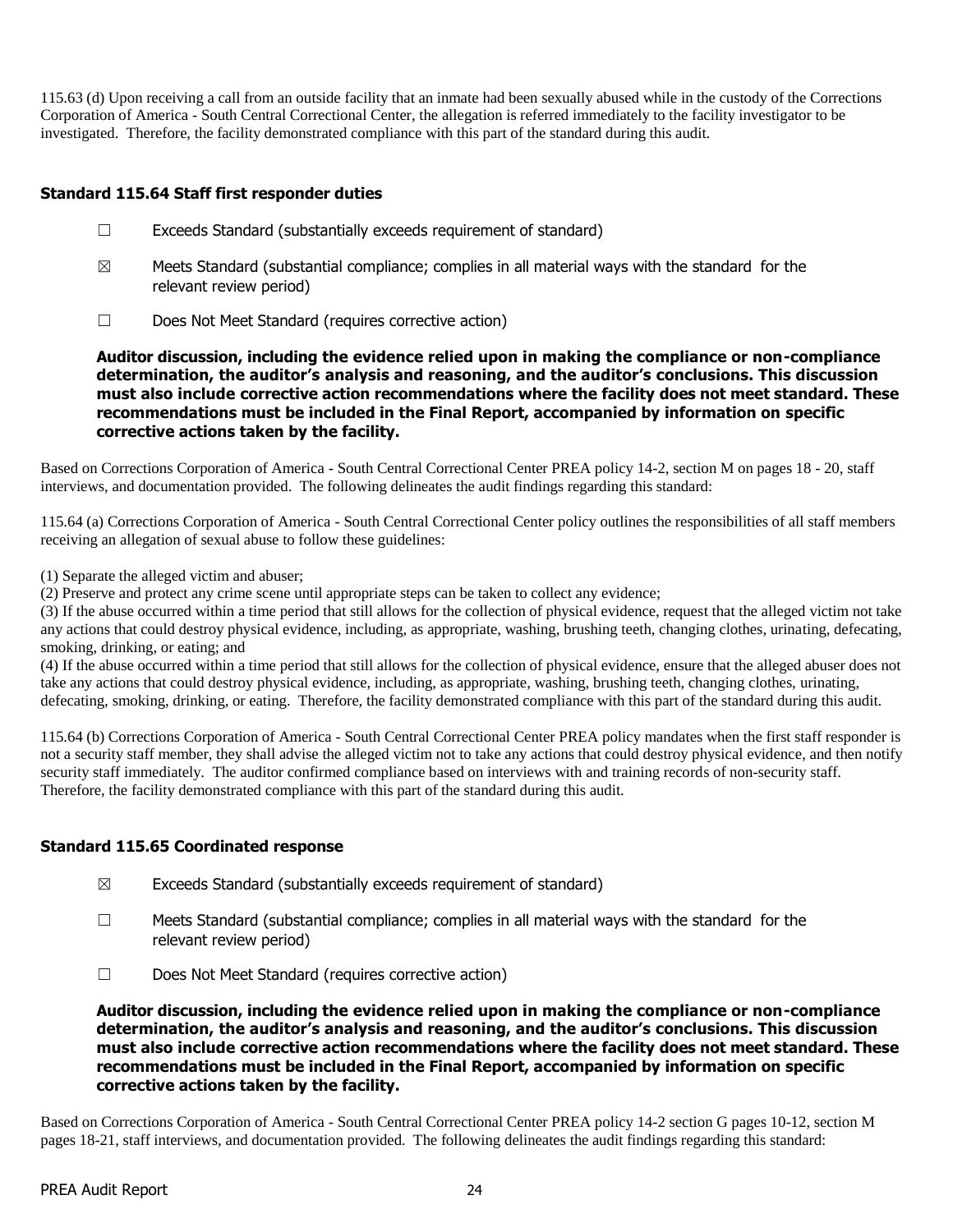115.65 (a) Corrections Corporation of America - South Central Correctional Center has a very comprehensive written plan to coordinate actions taken in response to an incident of sexual abuse, among staff first responders, medical and mental health practitioners, investigators and facility leadership. The plan clearly defines the roles and responsibilities of each person involved and the procedures to be followed in detail. Interviews with SART members confirmed their knowledge of the response plan.

Part of the response plan is the "Sexual Abuse Incident Check Sheet" form 14-2C which is initiated upon receiving a PREA allegation and ensures all steps in the plan are carried out in a timely manner exceeding the requirements of this standard.

# **Standard 115.66 Preservation of ability to protect inmates from contact with abusers**

- $\Box$  Exceeds Standard (substantially exceeds requirement of standard)
- $\boxtimes$  Meets Standard (substantial compliance; complies in all material ways with the standard for the relevant review period)
- ☐ Does Not Meet Standard (requires corrective action)

**Auditor discussion, including the evidence relied upon in making the compliance or non-compliance determination, the auditor's analysis and reasoning, and the auditor's conclusions. This discussion must also include corrective action recommendations where the facility does not meet standard. These recommendations must be included in the Final Report, accompanied by information on specific corrective actions taken by the facility.**

Based on PREA Policy 14-2, section R pages 25 and 26, interviews with agency head and the PREA Coordinator, and documentation provided. The following delineates the audit findings regarding this standard:

115.66 (a) Employees are subject to disciplinary sanctions up to termination for violating Corrections Corporation of America - South Central Correctional Center policies on sexual abuse and sexual harassment. When the Agency Head was interviewed he reported that 7% of Corrections Corporation of America facilities are unionized and 93% are not. The Corrections Corporation of America - South Central Correctional Center has not entered into any collective bargaining agreements during this audit cycle. Therefore, the facility has demonstrated compliance with this part of the standard.

# **Standard 115.67 Agency protection against retaliation**

- ☐ Exceeds Standard (substantially exceeds requirement of standard)
- $\boxtimes$  Meets Standard (substantial compliance; complies in all material ways with the standard for the relevant review period)
- ☐ Does Not Meet Standard (requires corrective action)

**Auditor discussion, including the evidence relied upon in making the compliance or non-compliance determination, the auditor's analysis and reasoning, and the auditor's conclusions. This discussion must also include corrective action recommendations where the facility does not meet standard. These recommendations must be included in the Final Report, accompanied by information on specific corrective actions taken by the facility.**

Based on Corrections Corporation of America - South Central Correctional Center PREA policy 14-2, section G on page 11, staff interviews, inmate interviews, and documentation provided. The following delineates the audit findings regarding this standard:

115.67 (a) Corrections Corporation of America - South Central Correctional Center has a policy to protect all inmates and staff who report sexual abuse or sexual harassment or cooperate with sexual abuse or sexual harassment investigations from retaliation by other inmates or staff, and designates which staff members or departments are charged with monitoring retaliation. Therefore, the facility demonstrated compliance with this part of the standard during this audit.

115.67 (b) Corrections Corporation of America - South Central Correctional Center has multiple protection measures, such as housing changes or transfers for inmates, victims or abusers, removal of alleged staff or inmate abusers from contact with victims, and emotional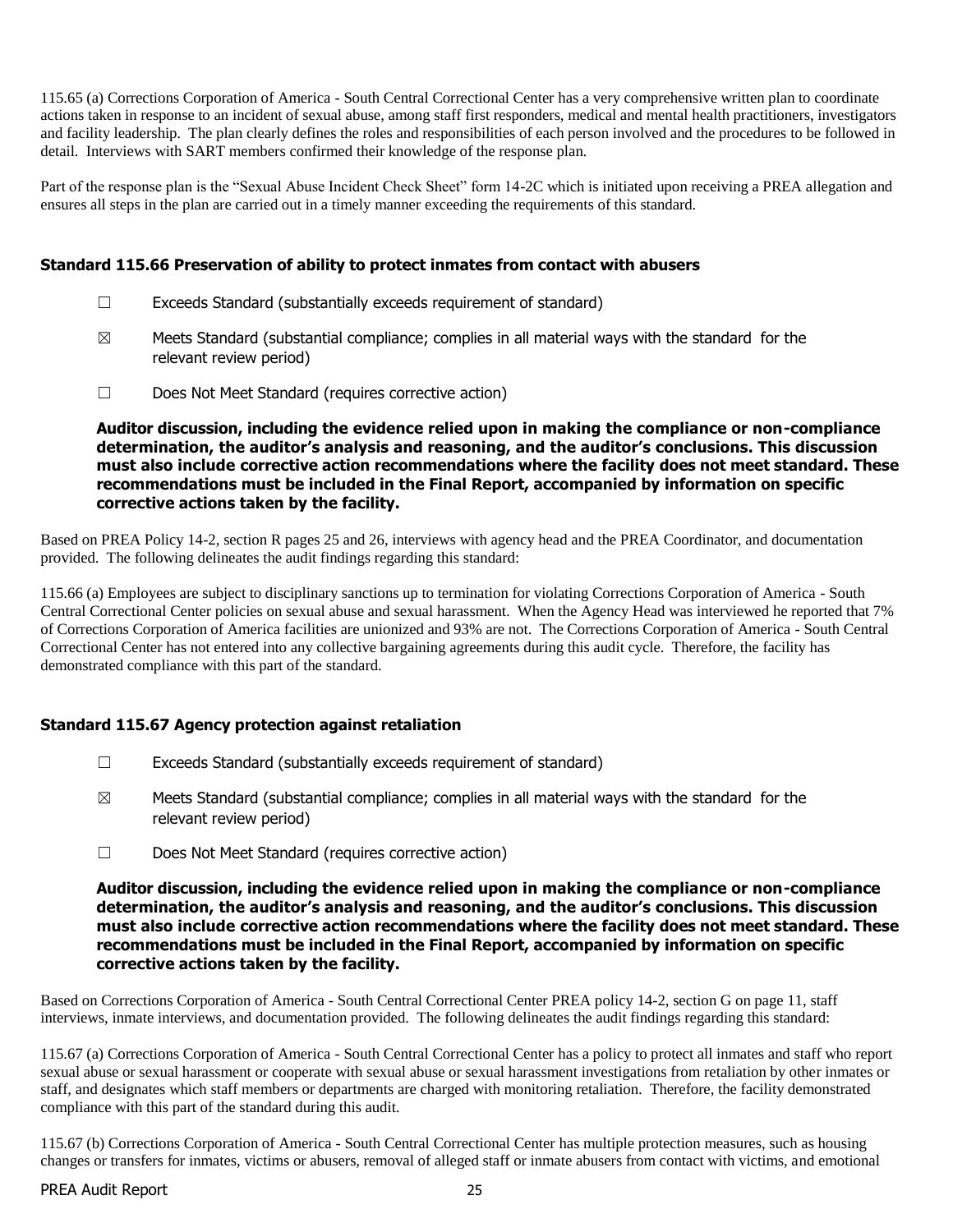support services for inmates or staff that fear retaliation for reporting sexual abuse or sexual harassment or for cooperating with investigations. Therefore, the facility demonstrated compliance with this part of the standard during this audit.

115.67 (c) For at least 90 days following a report of sexual abuse, Corrections Corporation of America - South Central Correctional Center monitors the conduct and treatment of inmates or staff who reported the sexual abuse and of inmates who were reported to have suffered sexual abuse to see if there are changes that may suggest possible retaliation by inmates or staff, and act promptly to remedy any such retaliation. There are periodic status checks performed and documented as required by this standard. Corrections Corporation of America - South Central Correctional Center's monitoring includes any inmate disciplinary reports, housing, or program changes, or negative performance reviews or reassignments of staff. Such monitoring continues beyond 90 days if the initial monitoring indicates a continuing need. Therefore, the facility demonstrated compliance with this part of the standard during this audit.

115.67 (d) If any other individual who cooperates with an investigation expresses a fear of retaliation, Corrections Corporation of America - South Central Correctional Center takes appropriate measures to protect that individual against retaliation. Therefore, the facility demonstrated compliance with this part of the standard during this audit.

# **Standard 115.68 Post-allegation protective custody**

- ☐ Exceeds Standard (substantially exceeds requirement of standard)
- $\boxtimes$  Meets Standard (substantial compliance; complies in all material ways with the standard for the relevant review period)
- ☐ Does Not Meet Standard (requires corrective action)

**Auditor discussion, including the evidence relied upon in making the compliance or non-compliance determination, the auditor's analysis and reasoning, and the auditor's conclusions. This discussion must also include corrective action recommendations where the facility does not meet standard. These recommendations must be included in the Final Report, accompanied by information on specific corrective actions taken by the facility.**

115.68 (a) Corrections Corporation of America - South Central Correctional Center prohibits offenders who have alleged sexual abuse to be placed in involuntary segregated housing. If segregated housing is used, the same provisions as outlined in PREA policy 14-2, section J on pages 14 and 15 would apply. Interviews with the Warden and segregation staff revealed that involuntary segregation has not been used for this purpose in the past 12 months. The Warden stated that if separation was required to protect the offender, they would be placed in segregation for no longer than 72 hours. Therefore, the facility demonstrated compliance with this part of the standard during this audit.

# **Standard 115.71 Criminal and administrative agency investigations**

- $\Box$  Exceeds Standard (substantially exceeds requirement of standard)
- $\boxtimes$  Meets Standard (substantial compliance; complies in all material ways with the standard for the relevant review period)
- ☐ Does Not Meet Standard (requires corrective action)

**Auditor discussion, including the evidence relied upon in making the compliance or non-compliance determination, the auditor's analysis and reasoning, and the auditor's conclusions. This discussion must also include corrective action recommendations where the facility does not meet standard. These recommendations must be included in the Final Report, accompanied by information on specific corrective actions taken by the facility.**

Based upon review of the Corrections Corporation of America - South Central Correctional Center PREA policy 14-2 section N pages 21 and 22, policy 14-2 section O pages 22 and 23, investigative staff interviews, training certificates, investigative reports, as well as interviews with the PREA Coordinator, and the PREA Compliance Manager. The following delineates the audit findings regarding this standard:

115.71 (a) Corrections Corporation of America - South Central Correctional Center Investigators conduct an investigation immediately when notified of an allegation of sexual abuse and sexual harassment. The investigative files were reviewed and it appeared that the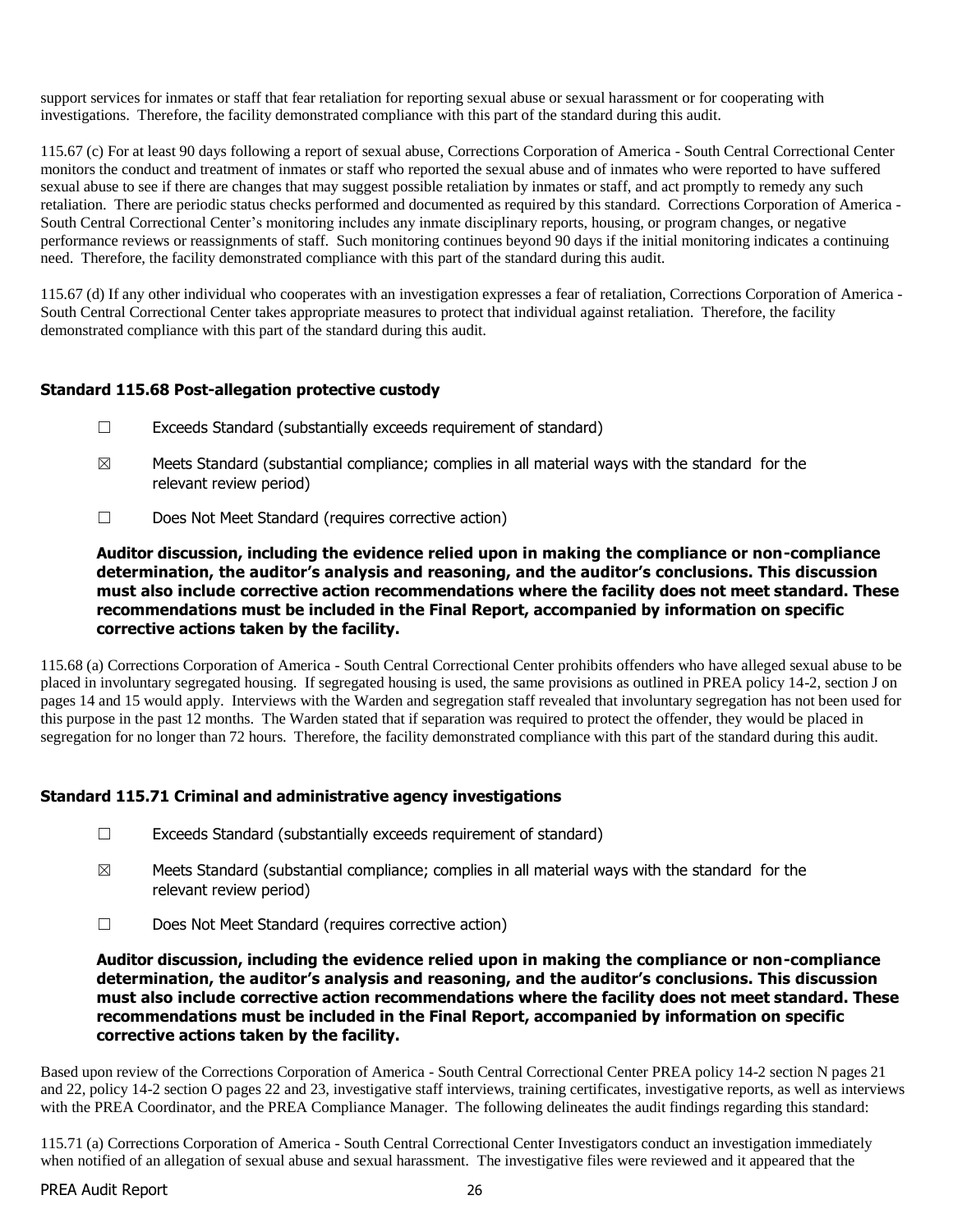investigations were conducted promptly, documented thoroughly, and objectively for all allegations, including third-party, and anonymous reports. Therefore, the facility demonstrated compliance with this part of the standard during this audit.

115.71 (b) Based on training curriculums provided, Investigators training file review, and investigative staff interviews, it was evident the facility provided, in addition to the general training received by all employees, specialized training to all its investigators. This training included techniques for interviewing sexual abuse victims, proper use of Miranda and Garrity warnings, sexual abuse evidence collection in confinement settings and the criteria and evidence required to substantiate a case for administrative action or prosecution referral. Therefore, the facility demonstrated compliance with this part of the standard during this audit.

115.71 (c) Corrections Corporation of America - South Central Correctional Center Investigators gather and preserve direct and circumstantial evidence, including any available physical and DNA evidence and any available electronic monitoring data; interview alleged victims, suspected perpetrators, and witnesses; and review prior complaints and reports of sexual abuse involving the suspected perpetrator. Therefore, the facility demonstrated compliance with this part of the standard during this audit.

115.71 (d) When the quality of evidence appears to support criminal prosecution, Corrections Corporation of America - South Central Correctional Center refers the case to the Clifton Police Department and the Tennessee Department of Corrections Special Investigations Unit for the criminal investigation. Therefore, the facility demonstrated compliance with this part of the standard during this audit.

115.71 (e) The credibility of an alleged victim, suspect, or witness is assessed on an individual basis and is not determined by the person's status as inmate or staff. The inmate who alleges sexual abuse is not required to submit to a polygraph examination or other truth-telling device as a condition for proceeding with the investigation of such an allegation. Therefore, the facility demonstrated compliance with this part of the standard during this audit.

115.71 (f) Corrections Corporation of America - South Central Correctional Center administrative investigations include efforts to determine whether staff actions or failures to act contributed to the abuse; and are documented in written reports that include a description of the physical and testimonial evidence, the reasoning behind credibility assessments, and investigative facts and findings. Therefore, the facility demonstrated compliance with this part of the standard during this audit.

115.71 (g) Corrections Corporation of America - South Central Correctional Center criminal investigations are documented by the Clifton Police Department and the Tennessee Department of Corrections Special Investigations Unit in a written report that contains a thorough description of physical, testimonial, and documentary evidence and attaches copies of all documentary evidence where feasible. Therefore, the facility demonstrated compliance with this part of the standard during this audit.

115.71 (h) Corrections Corporation of America - South Central Correctional Center refers all allegations to the Clifton Police Department and the Tennessee Department of Corrections Special Investigations Unit for investigation and prosecution when warranted. Therefore, the facility demonstrated compliance with this part of the standard during this audit.

115.71 (i) Corrections Corporation of America - South Central Correctional Center retains all written reports for as long as the alleged abuser is incarcerated or employed by Corrections Corporation of America - South Central Correctional Center, plus five years. Therefore, the facility demonstrated compliance with this part of the standard during this audit.

115.71 (j) The departure of the alleged abuser or victim from employment or control of the Corrections Corporation of America - South Central Correctional Center or agency does not provide a basis for terminating an investigation. Therefore, the facility demonstrated compliance with this part of the standard during this audit.

115.71 (k) The Clifton Police Department and the Tennessee Department of Corrections Special Investigations Unit conducts criminal sexual abuse investigations pursuant to the requirements of this standard. Corrections Corporation of America - South Central Correctional Center PREA policy 14-2, outlines the requirements of the criminal investigation and complies with all aspects of this standard. Therefore, the facility demonstrated compliance with this part of the standard during this audit.

115.71 (l) Corrections Corporation of America - South Central Correctional Center refers all criminal cases to the Clifton Police Department and the Tennessee Department of Corrections Special Investigations Unit and cooperates with their investigators during the entire investigation. The facility remains informed of the progress of the investigation through communication between the facility investigator and the Clifton Police Department and the Tennessee Department of Corrections Special Investigations Unit agent(s) handling the case. Therefore, the facility demonstrated compliance with this part of the standard during this audit.

# **Standard 115.72 Evidentiary standard for administrative investigations**

 $\Box$  Exceeds Standard (substantially exceeds requirement of standard)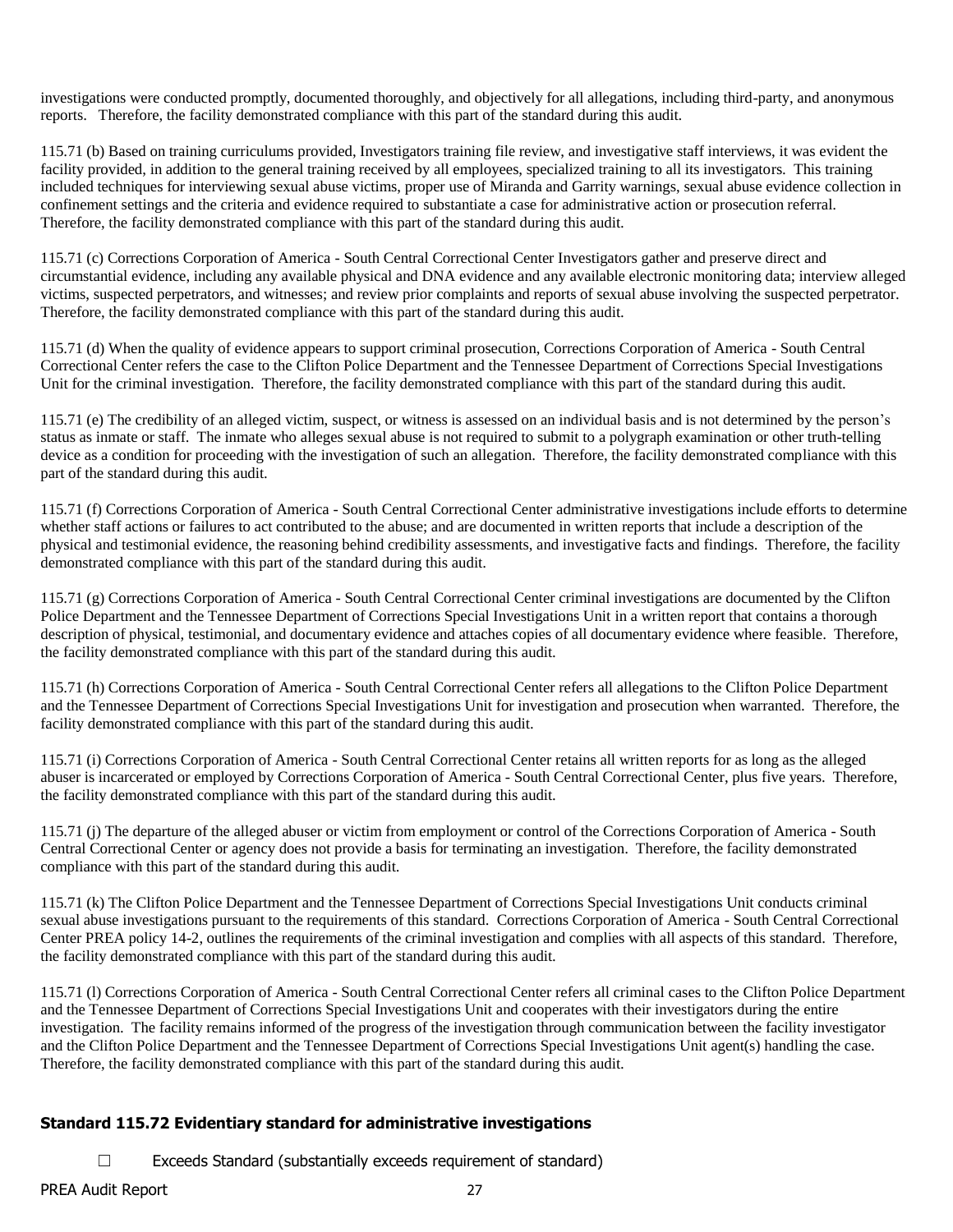- $\boxtimes$  Meets Standard (substantial compliance; complies in all material ways with the standard for the relevant review period)
- ☐ Does Not Meet Standard (requires corrective action)

#### **Auditor discussion, including the evidence relied upon in making the compliance or non-compliance determination, the auditor's analysis and reasoning, and the auditor's conclusions. This discussion must also include corrective action recommendations where the facility does not meet standard. These recommendations must be included in the Final Report, accompanied by information on specific corrective actions taken by the facility.**

Based upon review of Corrections Corporation of America - South Central Correctional Center PREA policy 14-2, section O, subsection 5 on page 24 and investigative staff interviews. The following delineates the audit findings regarding this standard:

Corrections Corporation of America - South Central Correctional Center imposes no standard higher than a preponderance of the evidence in determining whether allegations of sexual abuse or sexual harassment are substantiated. Therefore, the facility demonstrated compliance with this part of the standard during this audit.

# **Standard 115.73 Reporting to inmates**

- ☐ Exceeds Standard (substantially exceeds requirement of standard)
- $\boxtimes$  Meets Standard (substantial compliance; complies in all material ways with the standard for the relevant review period)
- ☐ Does Not Meet Standard (requires corrective action)

### **Auditor discussion, including the evidence relied upon in making the compliance or non-compliance determination, the auditor's analysis and reasoning, and the auditor's conclusions. This discussion must also include corrective action recommendations where the facility does not meet standard. These recommendations must be included in the Final Report, accompanied by information on specific corrective actions taken by the facility.**

Based upon review of Corrections Corporation of America - South Central Correctional Center PREA policy 14-2 section Q on pages 24 and 25, documentation provided, and staff interviews. The following delineates the audit findings regarding this standard:

115.73 (a) Based on Corrections Corporation of America - South Central Correctional Center PREA policy it was confirmed that following an investigation into an inmate's allegation he/she suffered sexual abuse in the facility, the inmate was to be informed whether the allegation had been determined to be substantiated, unsubstantiated, or unfounded. The documentation provided confirmed the inmates were provided this notification on the "Inmate/Resident PREA Allegation Status Notification" form 14-2E. The inmates are required to sign the form documenting acknowledgement of this notification as required. Therefore, the facility demonstrated compliance with this part of the standard during this audit.

115.73 (b) The agency does request all relevant information from the criminal investigation conducted by the Clifton Police Department and the Tennessee Department of Corrections Special Investigations Unit in order to inform the inmate as required by this standard. Therefore, the facility demonstrated compliance with this part of the standard during this audit.

115.73 (c) Based on Corrections Corporation of America - South Central Correctional Center PREA policy and documentation provided, it was confirmed that following an inmate's allegation that a staff member has committed sexual abuse against the inmate, the agency shall subsequently inform the inmate (unless the agency has determined that the allegation is unfounded) whenever:

(1) The staff member is no longer posted within the inmate's unit;

(2) The staff member is no longer employed at the facility;

(3) The agency learns that the staff member has been indicted on a charge related to sexual abuse within the Corrections Corporation of America - South Central Correctional Center; or

(4) The agency learns that the staff member has been convicted on a charge related to sexual abuse within the Corrections Corporation of America - South Central Correctional Center

The documentation provided confirmed the inmates were provided this notification on the "Inmate/Resident PREA Allegation Status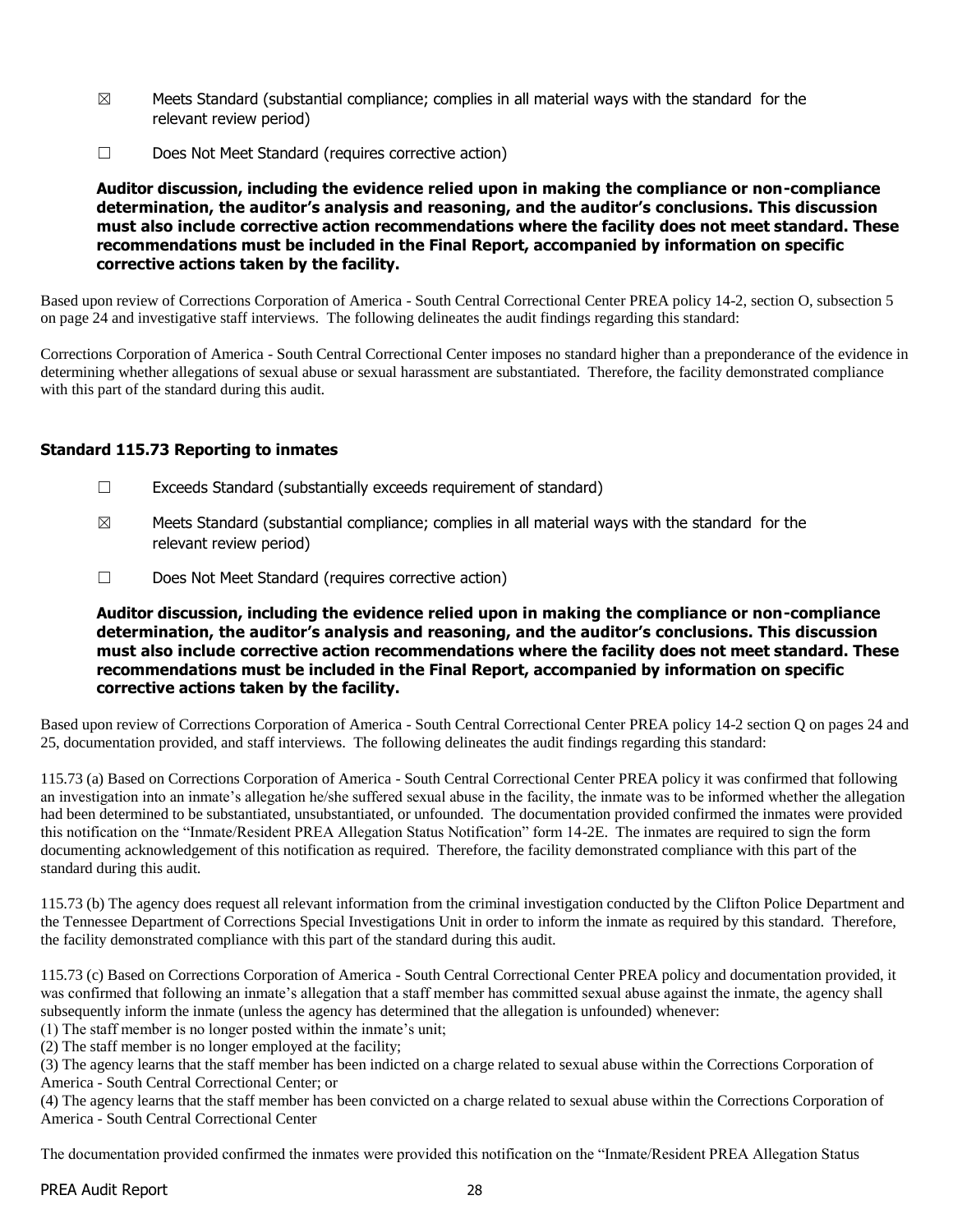Notification" form 14-2E. The inmates are required to sign the form documenting acknowledgement of this notification as required. Therefore, the facility demonstrated compliance with this part of the standard during this audit.

115.73 (d) Following an inmate's allegation they had been sexually abused by another inmate, Corrections Corporation of America - South Central Correctional Center subsequently informs the alleged victim whenever the facility learns that the alleged abuser has been indicted on a charge related to sexual abuse within the facility; or Corrections Corporation of America - South Central Correctional Center learns that the alleged abuser has been convicted on a charge related to sexual abuse within the facility. The documentation provided confirmed the inmates were provided this notification on the "Inmate/Resident PREA Allegation Status Notification" form 14-2E. The inmates are required to sign the form documenting acknowledgement of this notification as required. Therefore, the facility demonstrated compliance with this part of the standard during this audit.

115.73 (e) All such notifications or attempted notifications are documented on the "Inmate/Resident PREA Allegation Status Notification" form 14-2E. Therefore, the facility demonstrated compliance with this part of the standard during this audit.

115.73 (f) Policy outlines the agency's obligation to report under this standard terminates if the inmate is released from Corrections Corporation of America - South Central Correctional Center's custody. Therefore, the facility demonstrated compliance with this part of the standard during this audit.

#### **Standard 115.76 Disciplinary sanctions for staff**

- ☐ Exceeds Standard (substantially exceeds requirement of standard)
- $\boxtimes$  Meets Standard (substantial compliance; complies in all material ways with the standard for the relevant review period)
- ☐ Does Not Meet Standard (requires corrective action)

## **Auditor discussion, including the evidence relied upon in making the compliance or non-compliance determination, the auditor's analysis and reasoning, and the auditor's conclusions. This discussion must also include corrective action recommendations where the facility does not meet standard. These recommendations must be included in the Final Report, accompanied by information on specific corrective actions taken by the facility.**

Based upon review of Corrections Corporation of America - South Central Correctional Center PREA policy 14-2 section R on pages 25 and 26, documentation provided, agency head, and PREA Coordinator interviews. The following delineates the audit findings regarding this standard:

115.76 (a) and (b) Staff are subject to disciplinary sanctions up to and including termination for violating agency sexual abuse or sexual harassment policies. Termination is the presumptive disciplinary sanction for staff who has engaged in sexual abuse. Therefore, the facility demonstrated compliance with this part of the standard during this audit.

115.76 (c) Disciplinary sanctions for violations of agency policies relating to sexual abuse or sexual harassment (other than actually engaging in sexual abuse) are commensurate with the nature and circumstances of the acts committed, the staff member's disciplinary history, and the sanctions imposed for comparable offenses by other staff with similar histories. Therefore, the facility demonstrated compliance with this part of the standard during this audit.

115.76 (d) All terminations for violations of agency sexual abuse or sexual harassment policies, or resignations by staff who would have been terminated if not for their resignation, are reported to law enforcement, unless the activity was clearly not criminal, and to any relevant licensing bodies. Therefore, the facility demonstrated compliance with this part of the standard during this audit.

# **Standard 115.77 Corrective action for contractors and volunteers**

- ☐ Exceeds Standard (substantially exceeds requirement of standard)
- $\boxtimes$  Meets Standard (substantial compliance; complies in all material ways with the standard for the relevant review period)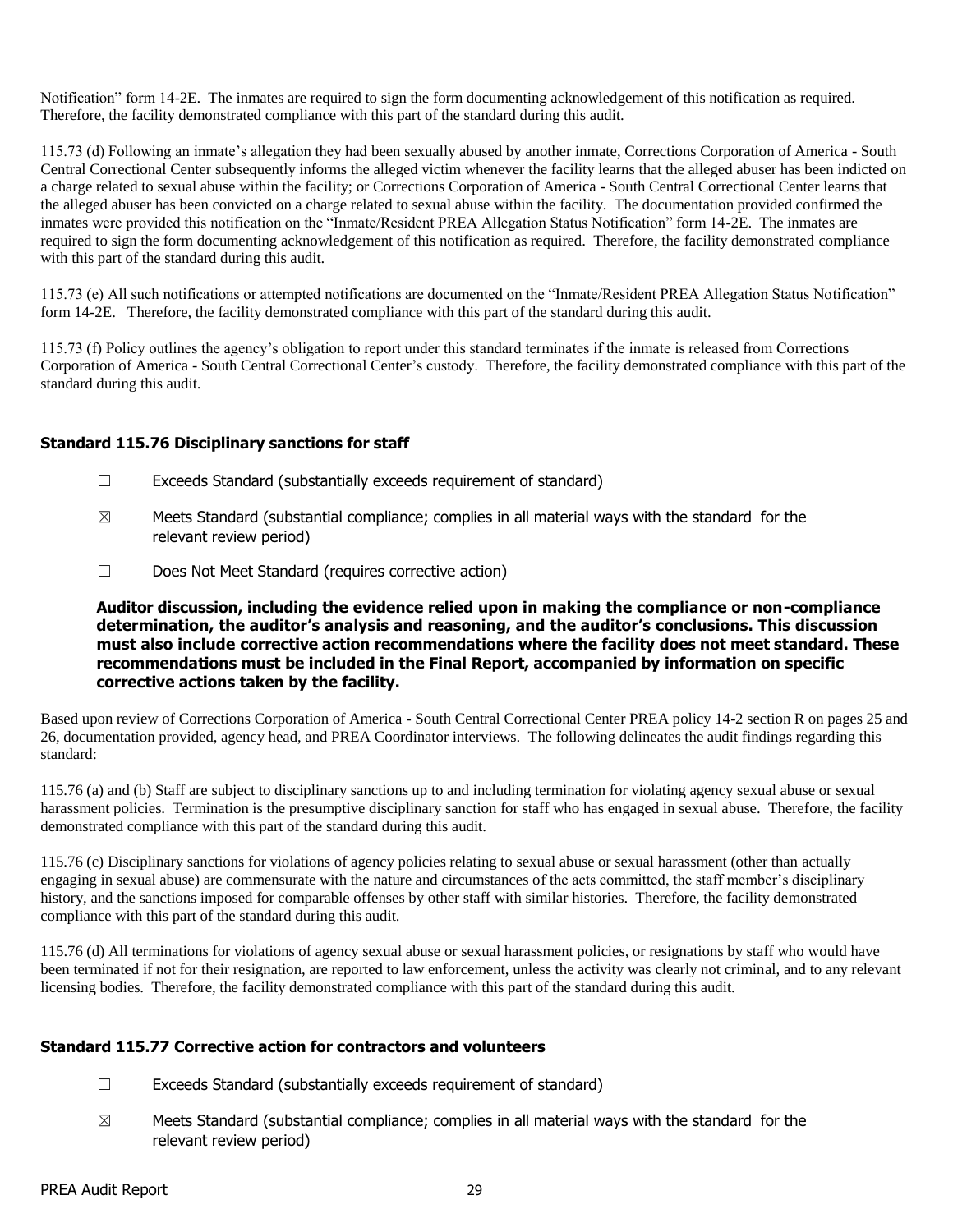☐ Does Not Meet Standard (requires corrective action)

**Auditor discussion, including the evidence relied upon in making the compliance or non-compliance determination, the auditor's analysis and reasoning, and the auditor's conclusions. This discussion must also include corrective action recommendations where the facility does not meet standard. These recommendations must be included in the Final Report, accompanied by information on specific corrective actions taken by the facility.**

Based upon review of Corrections Corporation of America - South Central Correctional Center PREA policy 14-2 section R3 on pages 26 and 27, documentation provided, agency head, Warden, and PREA Coordinator interviews. The following delineates the audit findings regarding this standard:

115.77 (a) Any contractor or volunteer who engages in sexual abuse is prohibited from contact with inmates and are reported to law enforcement, unless the activity was clearly not criminal, and to relevant licensing bodies. Therefore, the facility demonstrated compliance with this part of the standard during this audit.

115.77 (b) Corrections Corporation of America - South Central Correctional Center takes appropriate remedial measures, and considers whether to prohibit further contact with inmates, in the case of any other violation of agency sexual abuse or sexual harassment policies by a contractor or volunteer. Therefore, the facility demonstrated compliance with this part of the standard during this audit.

# **Standard 115.78 Disciplinary sanctions for inmates**

- $\Box$  Exceeds Standard (substantially exceeds requirement of standard)
- $\boxtimes$  Meets Standard (substantial compliance; complies in all material ways with the standard for the relevant review period)
- ☐ Does Not Meet Standard (requires corrective action)

**Auditor discussion, including the evidence relied upon in making the compliance or non-compliance determination, the auditor's analysis and reasoning, and the auditor's conclusions. This discussion must also include corrective action recommendations where the facility does not meet standard. These recommendations must be included in the Final Report, accompanied by information on specific corrective actions taken by the facility.**

Based upon review of Corrections Corporation of America - South Central Correctional Center PREA policy 14-2 section R on pages 25 and 26, documentation provided, agency head, and PREA Coordinator interviews. The following delineates the audit findings regarding this standard:

115.78 (a) Inmates are subject to disciplinary sanctions pursuant to a formal disciplinary process following an administrative finding that the inmate engaged in inmate-on-inmate sexual abuse or following a criminal finding of guilt for inmate-on-inmate sexual abuse. Therefore, the facility demonstrated compliance with this part of the standard during this audit.

115.78 (b) Sanctions are commensurate with the nature and circumstances of the abuse committed, the inmate's disciplinary history, and the sanctions imposed for comparable offenses by other inmates with similar histories. Therefore, the facility demonstrated compliance with this part of the standard during this audit.

115.78 (c) The disciplinary process considers whether an inmate's mental disabilities or mental illness contributed to his or her behavior when determining what type of sanction, if any, should be imposed. Therefore, the facility demonstrated compliance with this part of the standard during this audit.

115.78 (d) The Mental Health staff offers therapy, counseling, or other interventions designed to address and correct underlying reasons or motivations for the abuse, Corrections Corporation of America - South Central Correctional Center does not require the offending inmate to participate in such interventions as a condition of access to programming or other benefits. Therefore, the facility demonstrated compliance with this part of the standard during this audit.

115.78 (e) Corrections Corporation of America - South Central Correctional Center disciplines an inmate for sexual contact with staff only upon a finding that the staff member did not consent to such contact. Therefore, the facility demonstrated compliance with this part of the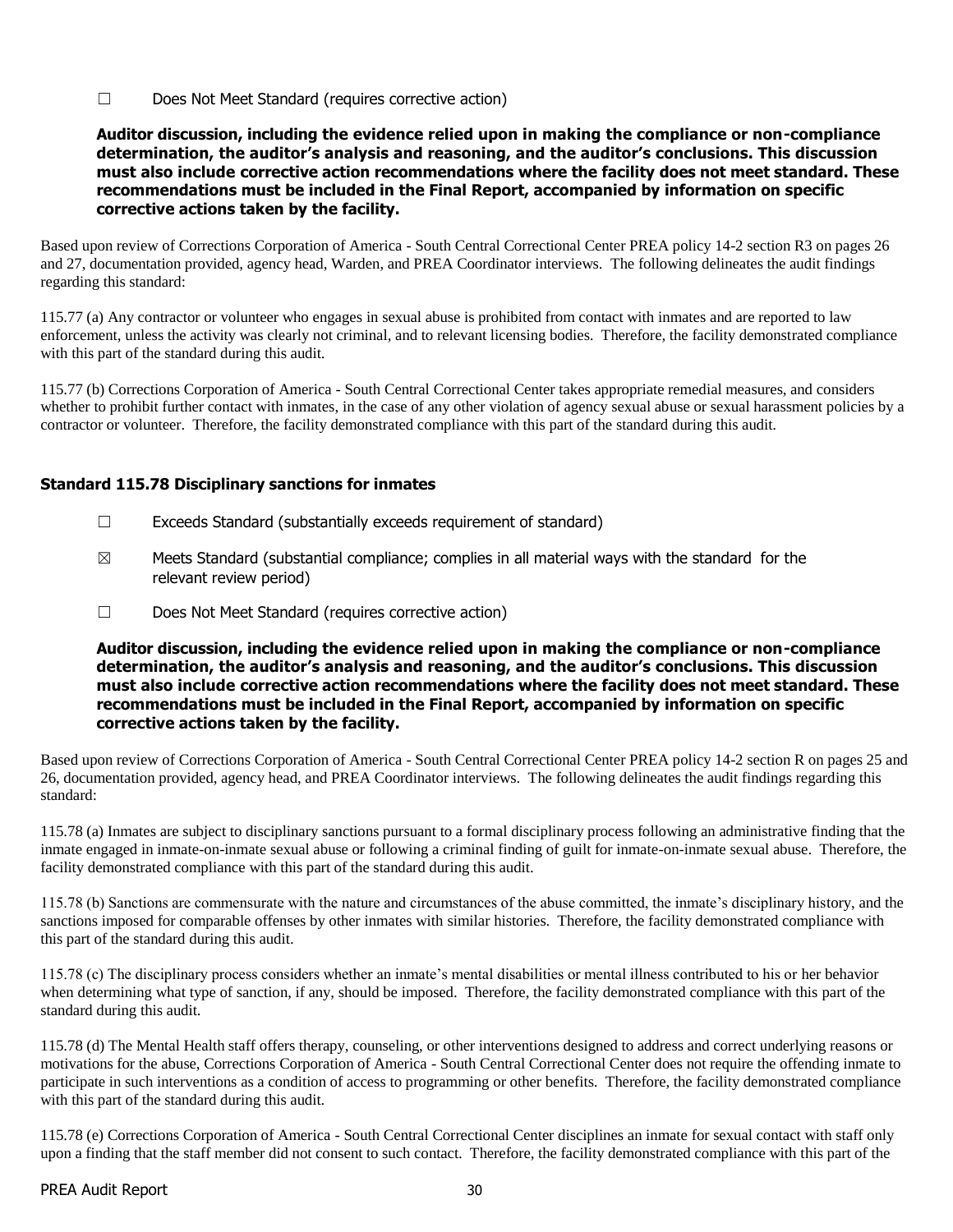standard during this audit.

115.78 (f) Policy states a report of sexual abuse made in good faith based upon a reasonable belief that the alleged conduct occurred does not constitute falsely reporting an incident or lying, even if an investigation does not establish evidence sufficient to substantiate the allegation. Therefore, the facility demonstrated compliance with this part of the standard during this audit.

115.78 (g) Corrections Corporation of America - South Central Correctional Center prohibits all sexual activity between inmates and may discipline inmates for such activity. Therefore, the facility demonstrated compliance with this part of the standard during this audit.

#### **Standard 115.81 Medical and mental health screenings; history of sexual abuse**

- ☐ Exceeds Standard (substantially exceeds requirement of standard)
- $\boxtimes$  Meets Standard (substantial compliance; complies in all material ways with the standard for the relevant review period)
- ☐ Does Not Meet Standard (requires corrective action)

**Auditor discussion, including the evidence relied upon in making the compliance or non-compliance determination, the auditor's analysis and reasoning, and the auditor's conclusions. This discussion must also include corrective action recommendations where the facility does not meet standard. These recommendations must be included in the Final Report, accompanied by information on specific corrective actions taken by the facility.**

Based on medical and mental health staff interviews and documentation provided as well as Corrections Corporation of America - South Central Correctional Center PREA policy 14-2 section E on pages 9 and 10, section L on pages 17 and 18, and section M on pages 18 and 19. Also, policy 13-79 section A on pages 2 - 4. The following delineates the audit findings regarding this standard:

115.81 (a) and (c) If the screening indicates the inmate has experienced prior sexual victimization, whether it occurred in an institutional setting or in the community, the screening staff at the Corrections Corporation of America - South Central Correctional Center ensures the inmate is offered a follow-up meeting with the medical and/or mental health staff within 14 days of the intake screening as required by this part of the standard. Therefore, the facility demonstrated compliance with this part of the standard during this audit.

115.81 (b) If the screening indicates an inmate has previously perpetrated sexual abuse, whether it occurred in an institutional setting or in the community, the screening staff at the Corrections Corporation of America - South Central Correctional Center ensures the inmate is offered a follow-up meeting with mental health staff within 14 days of the intake screening as required by this part of the standard. Therefore, the facility demonstrated compliance with this part of the standard during this audit.

115.81 (d) Corrections Corporation of America - South Central Correctional Center requires that any information related to sexual victimization or abusiveness that occurred in the facility is strictly limited to medical and mental health practitioners and other staff, as necessary, to inform treatment plans and security and management decisions, including housing, bed, work, education, and program assignments, or as otherwise required by Federal, State, or local law. Therefore, the facility demonstrated compliance with this part of the standard during this audit.

115.81 (e) Corrections Corporation of America - South Central Correctional Center requires medical and mental health practitioners to obtain informed consent from inmates before reporting information about prior sexual victimization that did not occur in the facility, unless the inmate is under the age of 18. Therefore, the facility demonstrated compliance with this part of the standard during this audit.

# **Standard 115.82 Access to emergency medical and mental health services**

- $\Box$  Exceeds Standard (substantially exceeds requirement of standard)
- $\boxtimes$  Meets Standard (substantial compliance; complies in all material ways with the standard for the relevant review period)
- ☐ Does Not Meet Standard (requires corrective action)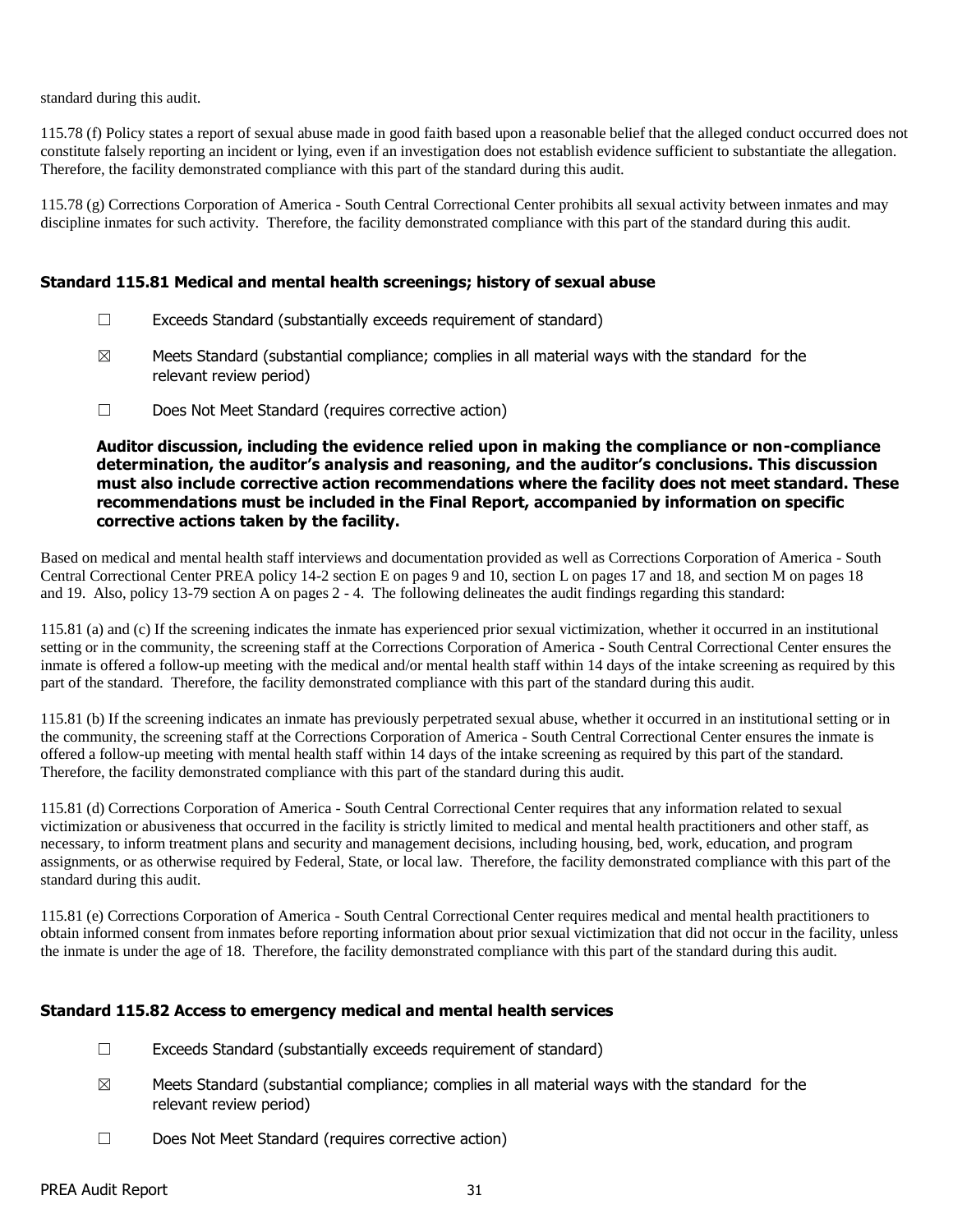#### **Auditor discussion, including the evidence relied upon in making the compliance or non-compliance determination, the auditor's analysis and reasoning, and the auditor's conclusions. This discussion must also include corrective action recommendations where the facility does not meet standard. These recommendations must be included in the Final Report, accompanied by information on specific corrective actions taken by the facility.**

Based on medical and mental health staff interviews and documentation provided as well as Corrections Corporation of America - South Central Correctional Center PREA policy 14-2 section E on pages 9 and 10, section L on pages 17 and 18, and section M on pages 18 and 19. Also, policy 13-79 section A on pages 2 - 4. The following delineates the audit findings regarding this standard:

115.82 (a) Corrections Corporation of America - South Central Correctional Center has an agreement with the Jackson-Madison County General Hospital of Jackson to treat inmate victims of sexual abuse. The facility also has medical and mental health staff at the facility ensuring inmates receive timely, unimpeded access to emergency medical treatment and crisis intervention services, the nature and scope of which are determined by medical and mental health practitioners according to their professional judgment. Therefore, the facility demonstrated compliance with this part of the standard during this audit.

115.82 (b) Corrections Corporation of America - South Central Correctional Center has procedures to follow when no qualified medical or mental health practitioners are on duty at the time a report of recent abuse is made, security staff first responders take preliminary steps to protect the victim and shall immediately notify the appropriate medical and mental health practitioners. Therefore, the facility demonstrated compliance with this part of the standard during this audit.

115.82 (c) Corrections Corporation of America - South Central Correctional Center ensures inmate victims of sexual abuse while incarcerated are offered timely information about and timely access to emergency contraception and sexually transmitted infections prophylaxis, in accordance with professionally accepted standards of care, where medically appropriate. Therefore, the facility demonstrated compliance with this part of the standard during this audit.

115.82 (d) Corrections Corporation of America - South Central Correctional Center requires that all treatment services provided to the victim are without financial cost and regardless of whether the victim names the abuser or cooperates with any investigation arising out of the incident. Therefore, the facility demonstrated compliance with this part of the standard during this audit.

# **Standard 115.83 Ongoing medical and mental health care for sexual abuse victims and abusers**

- $\Box$  Exceeds Standard (substantially exceeds requirement of standard)
- $\boxtimes$  Meets Standard (substantial compliance; complies in all material ways with the standard for the relevant review period)
- ☐ Does Not Meet Standard (requires corrective action)

#### **Auditor discussion, including the evidence relied upon in making the compliance or non-compliance determination, the auditor's analysis and reasoning, and the auditor's conclusions. This discussion must also include corrective action recommendations where the facility does not meet standard. These recommendations must be included in the Final Report, accompanied by information on specific corrective actions taken by the facility.**

Based on medical and mental health staff interviews and documentation provided, Corrections Corporation of America - South Central Correctional Center PREA policy 13-70, page 3 and 4, section 1 and 2, policy 13-79, page 3, section A, page 4, section 2 and page 5, section 2 and 3. The following delineates the audit findings regarding this standard:

115.83 (a) Corrections Corporation of America - South Central Correctional Center offers medical and mental health evaluations and, as appropriate, treatment to all inmates who have been victimized by sexual abuse in any facility. Therefore, the facility demonstrated compliance with this part of the standard during this audit.

115.83 (b) Corrections Corporation of America - South Central Correctional Center mandates that the evaluations and treatment of such victims include, as appropriate, follow-up services, treatment plans, and, when necessary, referrals for continued care following their transfer to, or placement in, other facilities, or their release from custody. Therefore, the facility demonstrated compliance with this part of the standard during this audit.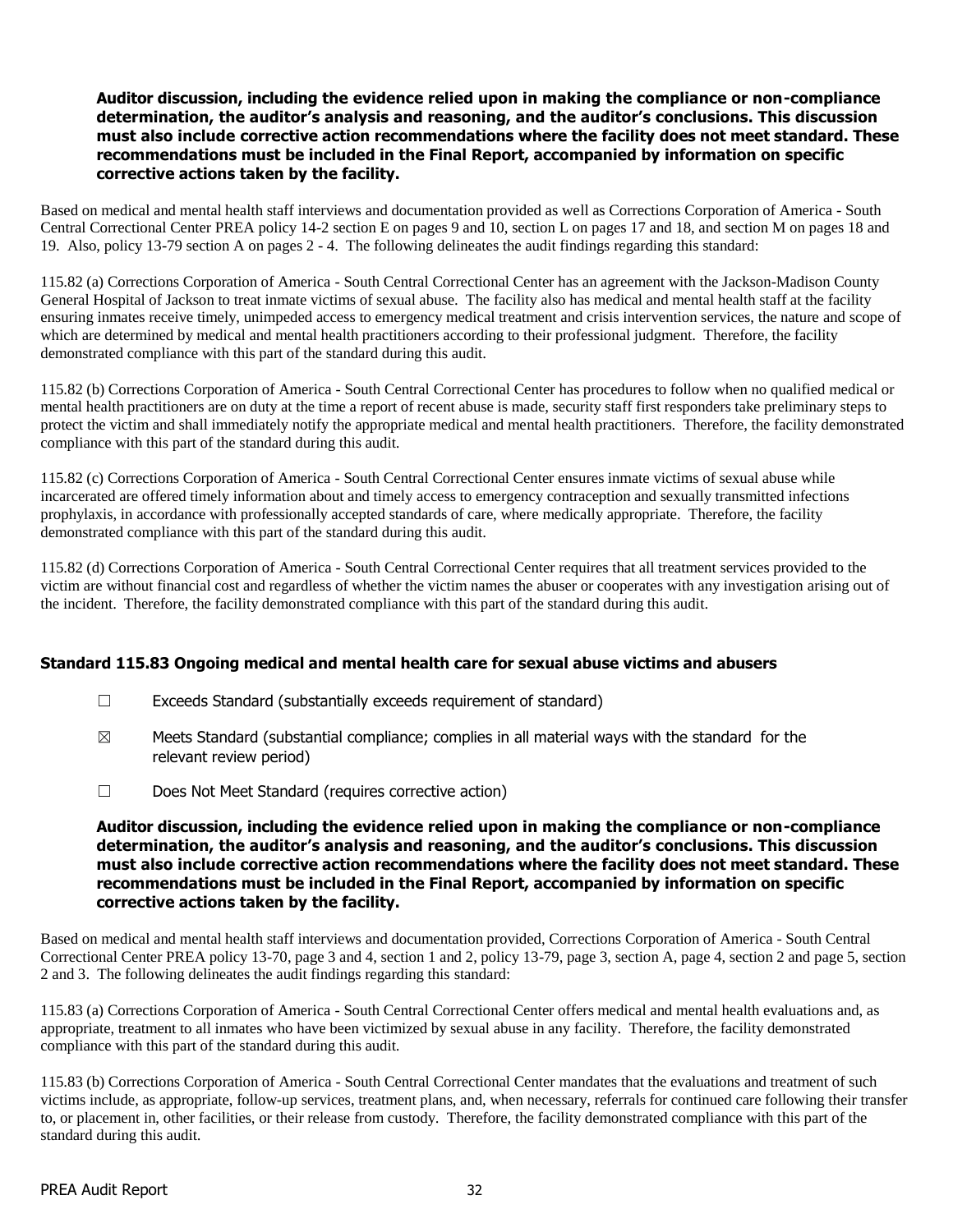115.83 (c) Corrections Corporation of America - South Central Correctional Center requires that medical and mental health staff provide all victims with medical and mental health services consistent with the community level of care. Therefore, the facility demonstrated compliance with this part of the standard during this audit.

115.83 (d and e) Based on Corrections Corporation of America - South Central Correctional Center policy 13-79 section A on page 3 requires inmate victims of sexually abusive vaginal penetration, while incarcerated, shall be offered pregnancy tests and timely information about, and access to, all pregnancy-related medical services that are lawful in the community as required by this standard. Therefore, the facility demonstrated compliance with this part of the standard during this audit.

115.83 (f) Corrections Corporation of America - South Central Correctional Center requires that medical and mental health staff provide inmate victims of sexual abuse while incarcerated tests for sexually transmitted infections as medically appropriate. Therefore, the facility demonstrated compliance with this part of the standard during this audit.

115.83 (g) Corrections Corporation of America - South Central Correctional Center requires that medical and mental health staff provide treatment services to the victim without financial cost and regardless of whether the victim names the abuser or cooperates with any investigation arising out of the incident. Therefore, the facility demonstrated compliance with this part of the standard during this audit.

115.83 (h) Corrections Corporation of America - South Central Correctional Center attempts to conduct a mental health evaluation of all known inmate-on-inmate abusers within 60 days of learning such abuse history and offer treatment when deemed appropriate by the mental health practitioners. Therefore, the facility demonstrated compliance with this part of the standard during this audit.

#### **Standard 115.86 Sexual abuse incident reviews**

- $\boxtimes$  Exceeds Standard (substantially exceeds requirement of standard)
- $\Box$  Meets Standard (substantial compliance; complies in all material ways with the standard for the relevant review period)
- ☐ Does Not Meet Standard (requires corrective action)

**Auditor discussion, including the evidence relied upon in making the compliance or non-compliance determination, the auditor's analysis and reasoning, and the auditor's conclusions. This discussion must also include corrective action recommendations where the facility does not meet standard. These recommendations must be included in the Final Report, accompanied by information on specific corrective actions taken by the facility.**

Based on interviews with the Warden, PREA Coordinator, the PREA Manager, and documentation provided as well as Corrections Corporation of America - South Central Correctional Center PREA policy 14-2 section N on pages 21 and 22. The following delineates the audit findings regarding this standard:

115.86 (a) Corrections Corporation of America - South Central Correctional Center conducts a sexual abuse incident review at the conclusion of every sexual abuse investigation, including where the allegation has not been substantiated, unless the allegation has been determined to be unfounded. Therefore, the facility demonstrated compliance with this part of the standard during this audit.

115.86 (b) Corrections Corporation of America - South Central Correctional Center ensures that these reviews occur within 30 days of the conclusion of the investigation and documents the review on the "Sexual Abuse Incident Review Report" form 14-2F. Therefore, the facility demonstrated compliance with this part of the standard during this audit.

115.86 (c) The review team consist of upper-level management officials, with input from line supervisors, investigators, and medical or mental health practitioners. Therefore, the facility demonstrated compliance with this part of the standard during this audit.

PREA Audit Report 33 115.86 (d) The review team considers whether the allegation or investigation indicates a need to change policy or practice to better prevent, detect, or respond to sexual abuse; whether the incident or allegation was motivated by race; ethnicity; gender identity; lesbian, gay, bisexual, transgender, or intersex identification, status, or perceived status; or gang affiliation; or was motivated or otherwise caused by other group dynamics at the facility; and they examine the area in Corrections Corporation of America - South Central Correctional Center where the incident allegedly occurred to assess whether physical barriers in the area may enable abuse; assess the adequacy of staffing levels in that area during different shifts; assess whether monitoring technology should be deployed or augmented to supplement supervision by staff. The agency has deployed an excellent PREA after action review form which addresses all elements of the standard. Corrections Corporation of America - South Central Correctional Center conducts an incident review for all cases and reviews all findings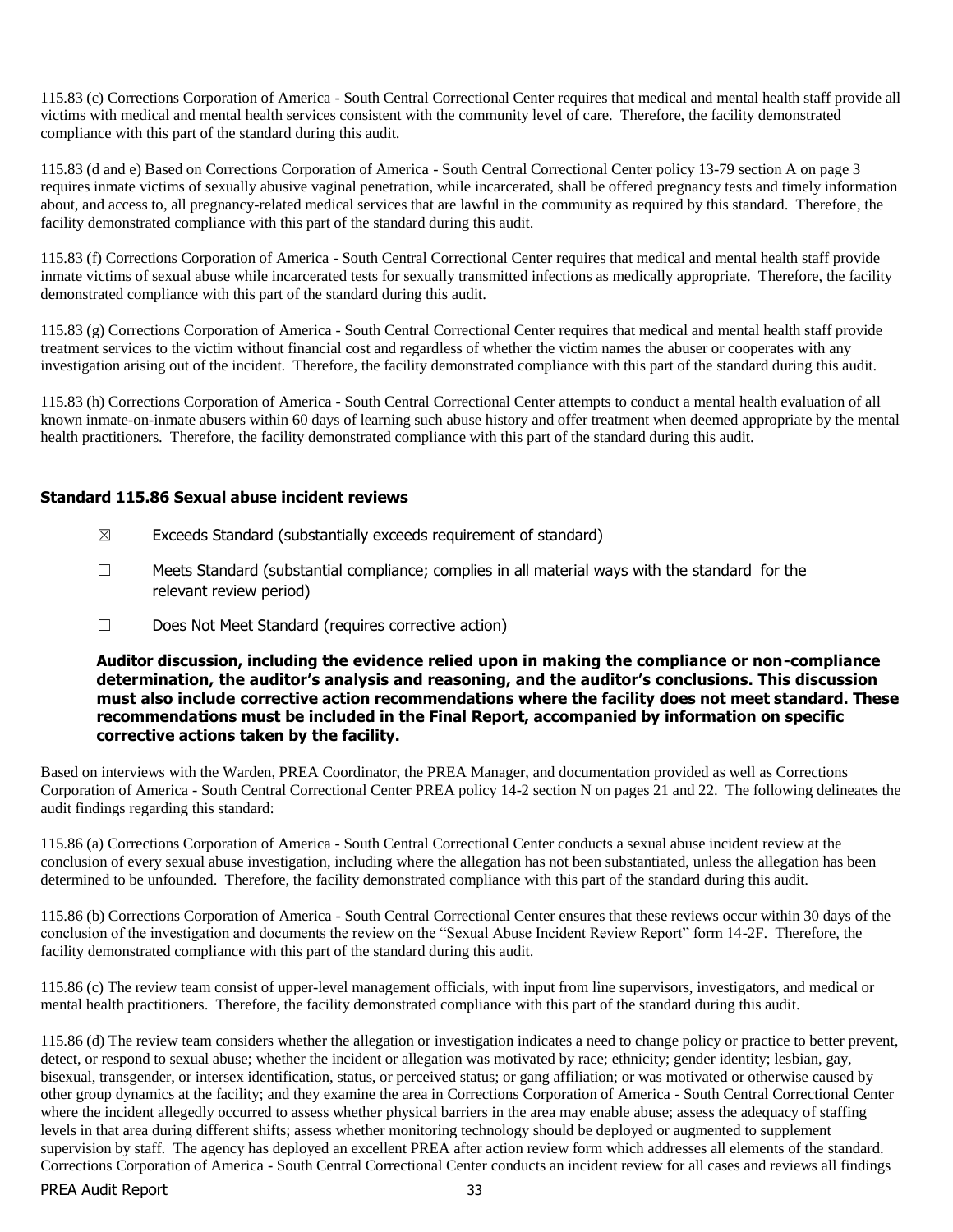telephonically with the agency wide PREA Coordinator for additional clarification and guidance. Therefore, the facility exceeds the intent of this part of the standard.

115.86 (e) Corrections Corporation of America - South Central Correctional Center shall implement the recommendations for improvement, or shall document its reasons for not doing so. Therefore, the facility demonstrated compliance with this part of the standard during this audit.

#### **Standard 115.87 Data collection**

- $\Box$  Exceeds Standard (substantially exceeds requirement of standard)
- $\boxtimes$  Meets Standard (substantial compliance; complies in all material ways with the standard for the relevant review period)
- ☐ Does Not Meet Standard (requires corrective action)

**Auditor discussion, including the evidence relied upon in making the compliance or non-compliance determination, the auditor's analysis and reasoning, and the auditor's conclusions. This discussion must also include corrective action recommendations where the facility does not meet standard. These recommendations must be included in the Final Report, accompanied by information on specific corrective actions taken by the facility.**

Based on interviews with the PREA Coordinator, the PREA Manager, and documentation provided as well as Corrections Corporation of America - South Central Correctional Center PREA policy 14-2 section T, on pages 27 and 28. The following delineates the audit findings regarding this standard:

115.87 (a), (b) and (c) Corrections Corporation of America - South Central Correctional Center collects accurate, uniform data for every allegation of sexual abuse at facilities under its direct control using a standardized instrument and set of definitions, and aggregates the incident-based sexual abuse data at least annually. Therefore, the facility demonstrated compliance with this part of the standard during this audit.

The incident-based data collected is based on the most recent version of the Survey of Sexual Violence conducted by the Department of Justice. Therefore, the facility demonstrated compliance with this part of the standard during this audit.

115.87 (d) Corrections Corporation of America - South Central Correctional Center maintains, reviews, and collects data as needed from all available incident-based documents, including reports, investigation files, and sexual abuse incident reviews. Therefore, the facility demonstrated compliance with this part of the standard during this audit.

115.87 (e) Corrections Corporation of America - South Central Correctional Center does not contract its inmates to other facilities. Therefore, the facility demonstrated compliance with this part of the standard during this audit.

115.87 (f) Upon request, Corrections Corporation of America - South Central Correctional Center provides all such data from the previous calendar year to the Department of Justice no later than June 30 when required. Therefore, the facility demonstrated compliance with this part of the standard during this audit.

# **Standard 115.88 Data review for corrective action**

- $\Box$  Exceeds Standard (substantially exceeds requirement of standard)
- $\boxtimes$  Meets Standard (substantial compliance; complies in all material ways with the standard for the relevant review period)
- ☐ Does Not Meet Standard (requires corrective action)

**Auditor discussion, including the evidence relied upon in making the compliance or non-compliance determination, the auditor's analysis and reasoning, and the auditor's conclusions. This discussion must also include corrective action recommendations where the facility does not meet standard. These**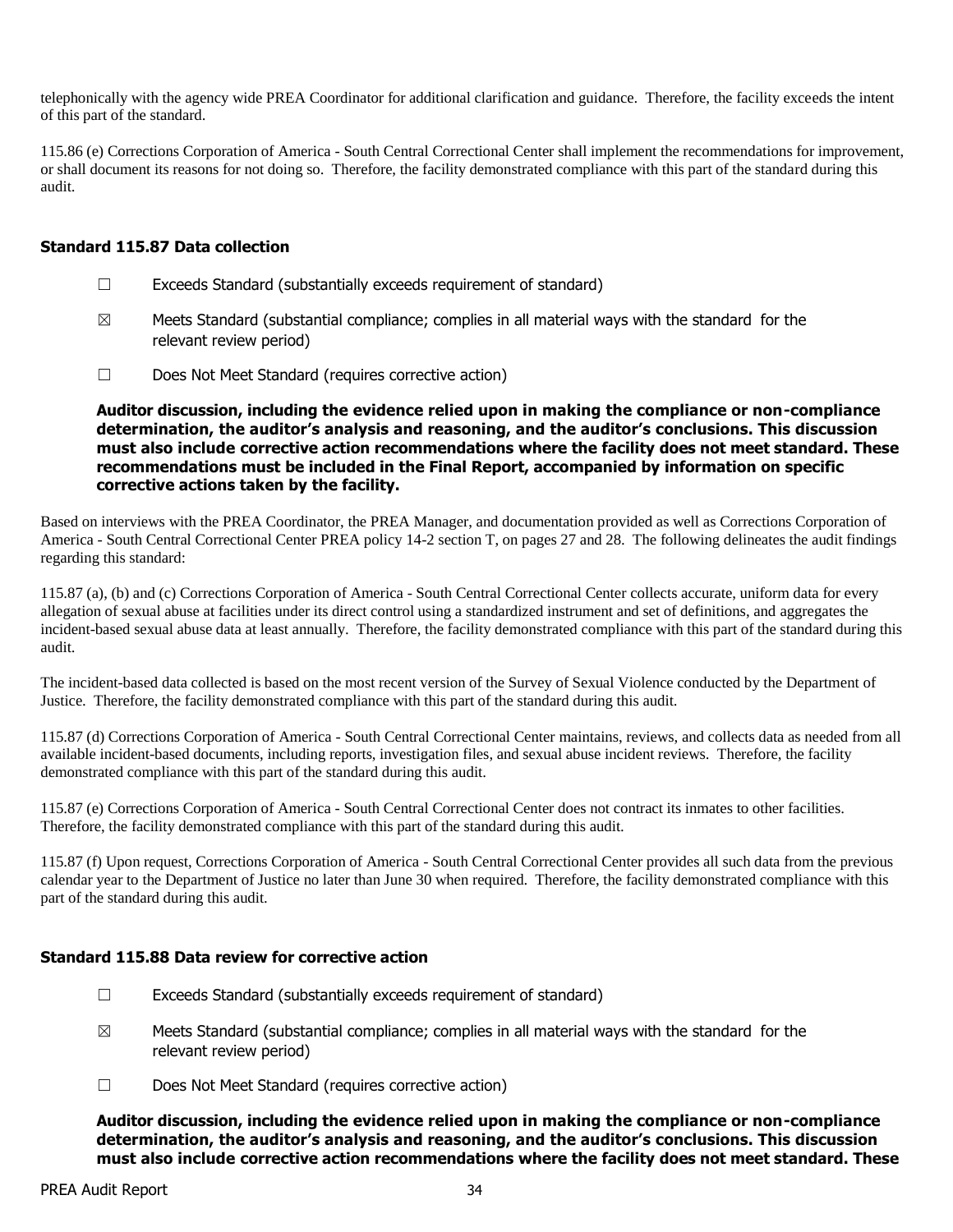#### **recommendations must be included in the Final Report, accompanied by information on specific corrective actions taken by the facility.**

Based on interviews with the PREA Coordinator, the PREA Manager, and documentation provided as well as Corrections Corporation of America - South Central Correctional Center PREA policy 14-2, section T-3 page 28. The following delineates the audit findings regarding this standard:

115.88 (a) Corrections Corporation of America - South Central Correctional Center reviews data collected to assess and improve the effectiveness of its sexual abuse prevention, detection, and response policies, practices, and training, including identifying problem areas; taking corrective action on an ongoing basis; and preparing an annual report of its findings and corrective actions for each facility, as well as Corrections Corporation of America - South Central Correctional Center as a whole. Therefore, the facility demonstrated compliance with this part of the standard during this audit.

115.88 (b) Such reports includes a comparison of the current year's data and corrective actions with those from prior years and provide an assessment of Corrections Corporation of America - South Central Correctional Center's progress in addressing sexual abuse. Therefore, the facility demonstrated compliance with this part of the standard during this audit.

115.88 (c) Corrections Corporation of America - South Central Correctional Center's report is approved by the Corrections Corporation of America's agency head and made readily available to the public through its website: [www.cca.com.](http://www.cca.com/) Therefore, the facility demonstrated compliance with this part of the standard during this audit.

115.88 (d) Corrections Corporation of America - South Central Correctional Center may redact specific material from the reports when publication would present a clear and specific threat to the safety and security of the facility, but must indicate the nature of the material redacted. Therefore, the facility demonstrated compliance with this part of the standard during this audit.

# **Standard 115.89 Data storage, publication, and destruction**

- $\Box$  Exceeds Standard (substantially exceeds requirement of standard)
- $\boxtimes$  Meets Standard (substantial compliance; complies in all material ways with the standard for the relevant review period)
- ☐ Does Not Meet Standard (requires corrective action)

#### **Auditor discussion, including the evidence relied upon in making the compliance or non-compliance determination, the auditor's analysis and reasoning, and the auditor's conclusions. This discussion must also include corrective action recommendations where the facility does not meet standard. These recommendations must be included in the Final Report, accompanied by information on specific corrective actions taken by the facility.**

Based on interviews with the PREA Coordinator, the PREA Manager, and documentation provided as well as Corrections Corporation of America - South Central Correctional Center PREA policy 14-2, section T-2-c on page 27. The following delineates the audit findings regarding this standard:

115.89 (a) through (d) Corrections Corporation of America agency PREA Coordinator makes all aggregated sexual abuse data, from facilities under Corrections Corporation of America direct control readily available to the public at least annually through the agency website[: www.cca.com.](http://www.cca.com/)

All reports are securely retained and maintained for at least 10 years after the date of the initial collection unless Federal, State, or Local law requires otherwise. Therefore, the facility demonstrated compliance with this part of the standard during this audit.

# **AUDITOR CERTIFICATION**

I certify that:

 $\boxtimes$  The contents of this report are accurate to the best of my knowledge.

 $\boxtimes$  No conflict of interest exists with respect to my ability to conduct an audit of the agency under

PREA Audit Report 35